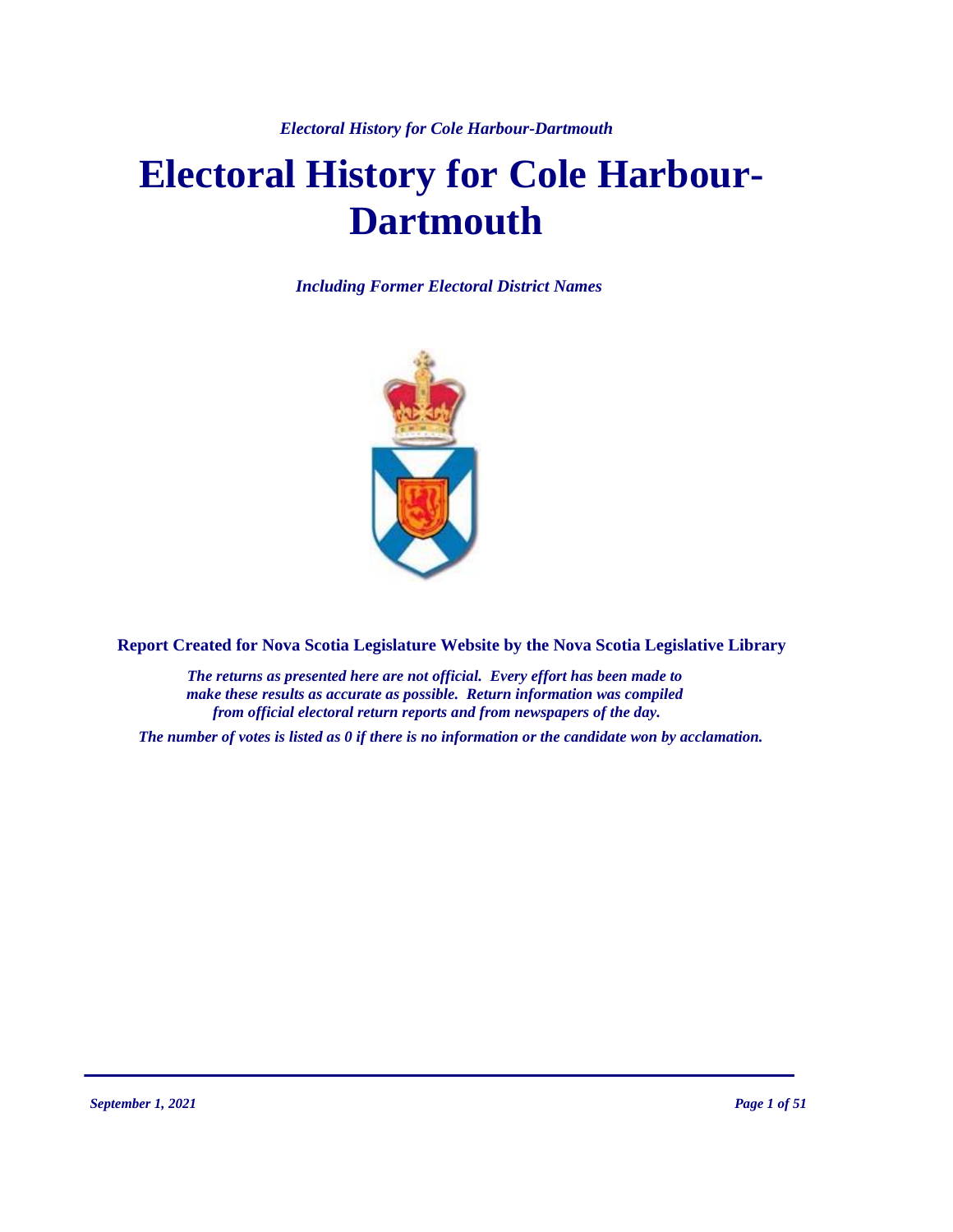#### *Electoral History for Cole Harbour-Dartmouth*

# *Cole Harbour-Dartmouth*

*In 2021, Cole Harbour-Portland Valley was split into Cole Harbour-Dartmouth and Cole Harbour. Cole Harbour-Dartmouth gained that portion of Dartmouth South east of Highway 111 and the northern portion of Cole Harbour-Eastern Passage near Bissett Lake.*

| <b>Member Elected</b> | <b>Election Date</b>            | <b>Party Elected</b> |
|-----------------------|---------------------------------|----------------------|
| Nicoll, Lorelei       | 17-Aug-2021                     | Liberal              |
|                       | (2215)<br>Majority:             |                      |
| <i>Candidate</i>      | Party                           | <b>Votes</b>         |
| Nicoll, Lorelei       | Liberal                         | 5144                 |
| Sanford, Karina       | <b>Progressive Conservative</b> | 2929                 |
| Pentland, Melody      | New Democratic Party            | 1558                 |
| Zaman, Rana           | Green Party                     | 215                  |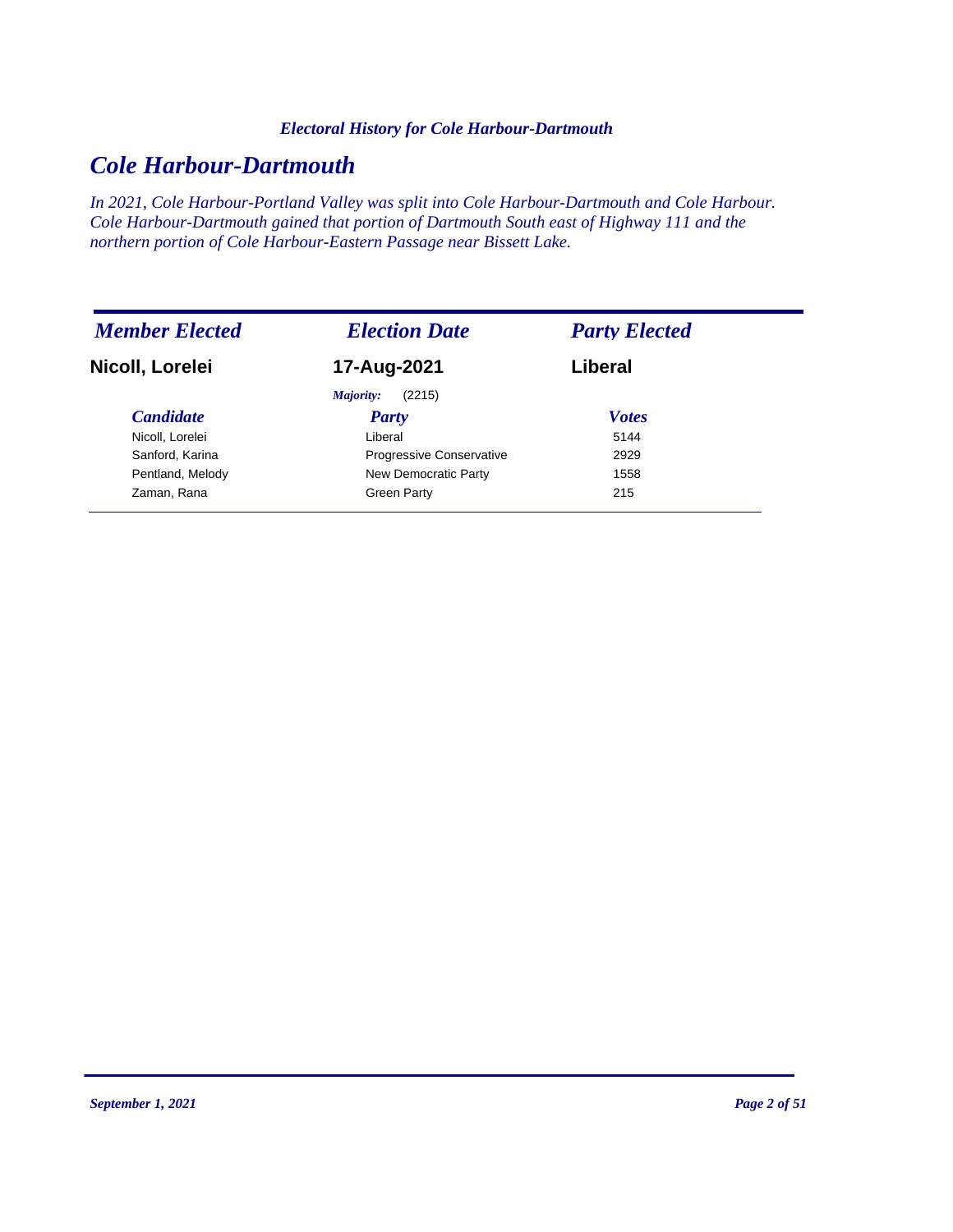# **Electoral History for Dartmouth South**

*Including Former Electoral District Names*



**Report Created for Nova Scotia Legislature Website by the Nova Scotia Legislative Library**

*The returns as presented here are not official. Every effort has been made to make these results as accurate as possible. Return information was compiled from official electoral return reports and from newspapers of the day.*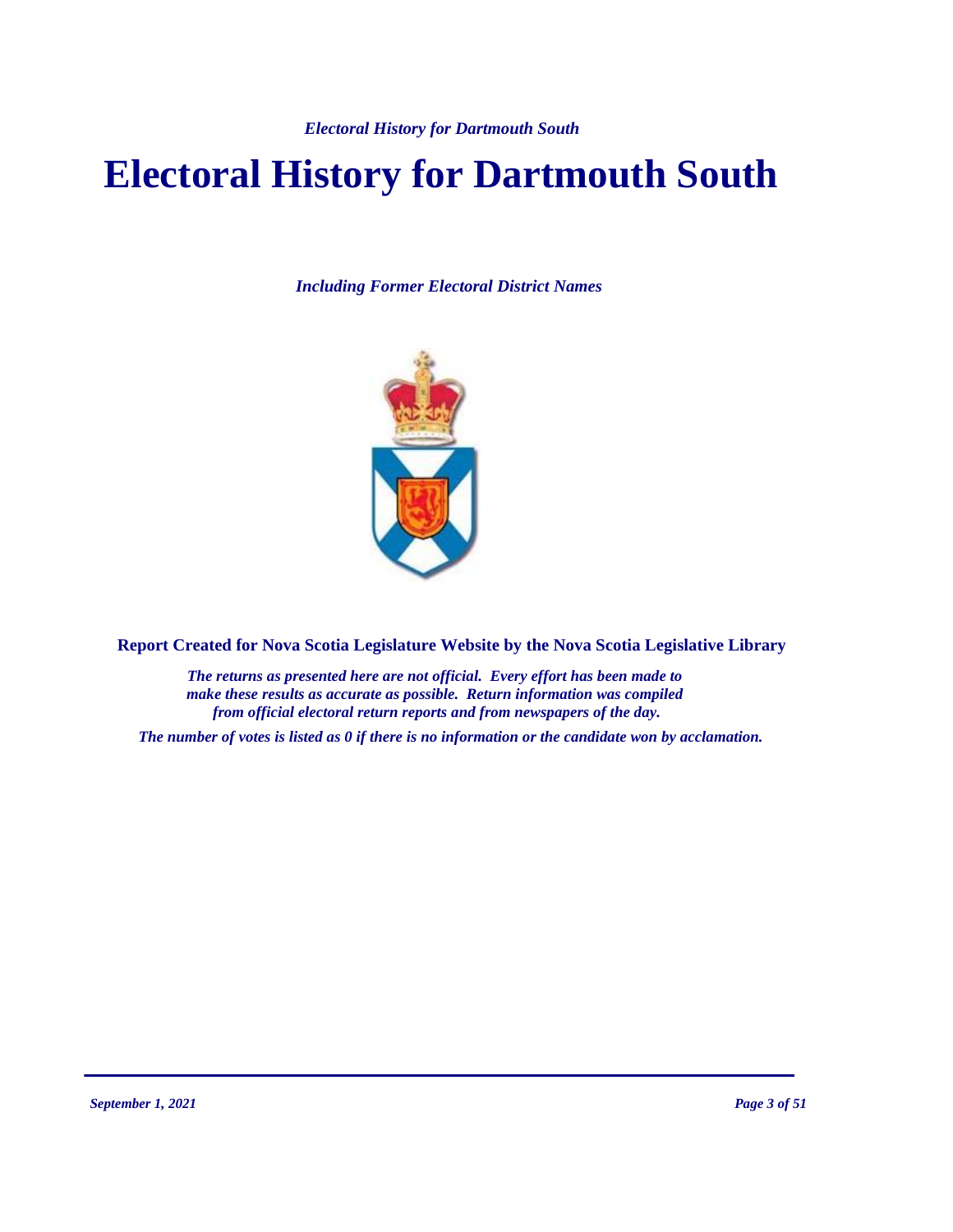# *Dartmouth South*

*In 1966, Halifax County-Dartmouth was divided into ten electoral districts including Dartmouth City North and Dartmouth City South. The "City" was removed from the district names in 1967 (SNS 1967, c. 46, s. 2).*

*In 2003, Dartmouth South was renamed Dartmouth South-Portland Valley (SNS 2002, c. 34).*

| <b>Member Elected</b>         | <b>Election Date</b>     | <b>Party Elected</b>            |
|-------------------------------|--------------------------|---------------------------------|
| <b>Olive, Timothy (Tim)</b>   | 27-Jul-1999              | <b>Progressive Conservative</b> |
|                               | (645)<br>Majority:       |                                 |
| <b>Candidate</b>              | <b>Party</b>             | <b>Votes</b>                    |
| Olive, Timothy                | Progressive Conservative | 3656                            |
| Chard, Donald                 | New Democratic Party     | 3011                            |
| Goodyer, Audrey               | Liberal                  | 2322                            |
| <b>Chard, Donald</b>          | 24-Mar-1998              | <b>New Democratic Party</b>     |
|                               | (512)<br>Majority:       |                                 |
| <b>Candidate</b>              | <b>Party</b>             | <b>Votes</b>                    |
| Chard, Donald                 | New Democratic Party     | 3676                            |
| Hetherington, Bruce           | Liberal                  | 3164                            |
| Billard, Alan                 | Progressive Conservative | 2099                            |
| Savage, John Patrick          | 25-May-1993              | <b>Liberal</b>                  |
|                               | Majority:<br>(1255)      |                                 |
| <b>Candidate</b>              | <b>Party</b>             | <b>Votes</b>                    |
| Savage, John Patrick          | Liberal                  | 4346                            |
| May, Colin                    | Progressive Conservative | 3091                            |
| Chard, Donald                 | New Democratic Party     | 2221                            |
| Gillis, Alexander J.          | Natural Law Party        | 163                             |
| <b>Thornhill, Roland John</b> | 06-Sep-1988              | <b>Progressive Conservative</b> |
|                               | (1462)<br>Majority:      |                                 |
| <b>Candidate</b>              | <b>Party</b>             | <b>Votes</b>                    |
| Thornhill, Roland John        | Progressive Conservative | 4449                            |
| Peters, Allan                 | Liberal                  | 2987                            |

Lamey, Joanne **New Democratic Party** 1963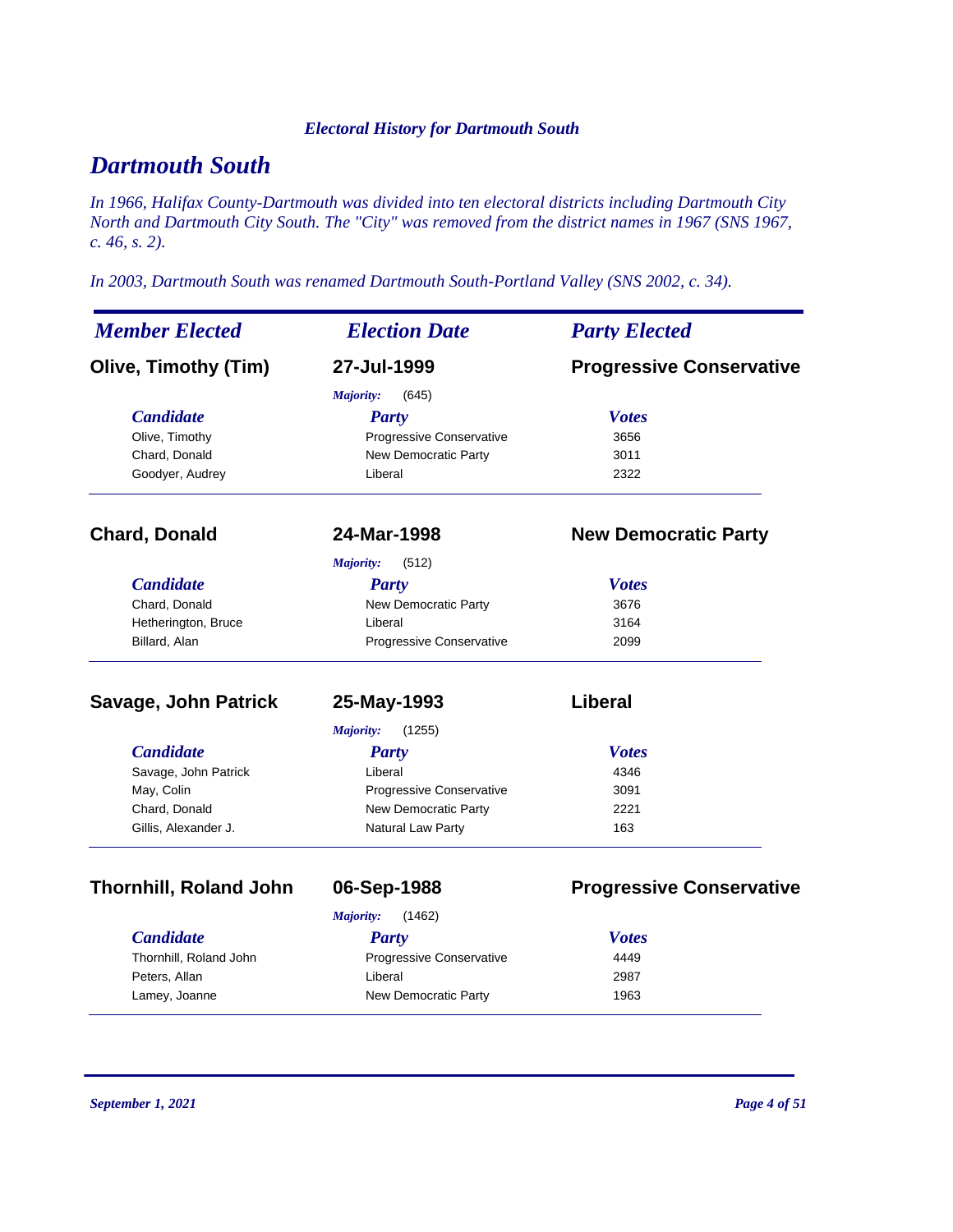| <b>Thornhill, Roland John</b> | 06-Nov-1984              | <b>Progressive Conservative</b> |
|-------------------------------|--------------------------|---------------------------------|
|                               | (2868)<br>Majority:      |                                 |
| <b>Candidate</b>              | Party                    | <b>Votes</b>                    |
| Thornhill, Roland John        | Progressive Conservative | 4534                            |
| Walker, Don                   | Liberal                  | 1666                            |
| Lutley, Fred                  | New Democratic Party     | 1590                            |

## **Thornhill, Roland John 06-Oct-1981 Progressive Conservative**

|                        | (1752)<br>Majority:             |              |  |
|------------------------|---------------------------------|--------------|--|
| <b>Candidate</b>       | Party                           | <b>Votes</b> |  |
| Thornhill, Roland John | <b>Progressive Conservative</b> | 4215         |  |
| Chisholm, Will         | Liberal                         | 2463         |  |
| Bregante, John Lewis   | New Democratic Party            | 2327         |  |

## **Thornhill, Roland John 19-Sep-1978 Progressive Conservative**

*Majority:* (3165)

| <i>Candidate</i>       | Party                           | <b>Votes</b> |
|------------------------|---------------------------------|--------------|
| Thornhill, Roland John | <b>Progressive Conservative</b> | 5530         |
| Crawford, Norman       | Liberal                         | 2365         |
| Marshall, Mike         | New Democratic Party            | 1423         |

## **Thornhill, Roland John 02-Apr-1974 Progressive Conservative**

|                        | (620)<br>Majority:              |              |
|------------------------|---------------------------------|--------------|
| <b>Candidate</b>       | Party                           | <b>Votes</b> |
| Thornhill, Roland John | <b>Progressive Conservative</b> | 6491         |
| MacNutt, Donald Scott  | Liberal                         | 5871         |
| Dares, Norman H.       | New Democratic Party            | 908          |
|                        |                                 |              |

| <b>MacNutt, Donald Scott</b><br>(Scott) | 13-Oct-1970              | Liberal      |
|-----------------------------------------|--------------------------|--------------|
|                                         | (91)<br>Majority:        |              |
| <b>Candidate</b>                        | Party                    | <b>Votes</b> |
| MacNutt, Donald Scott                   | Liberal                  | 5304         |
| Akerley, Irwin William                  | Progressive Conservative | 5213         |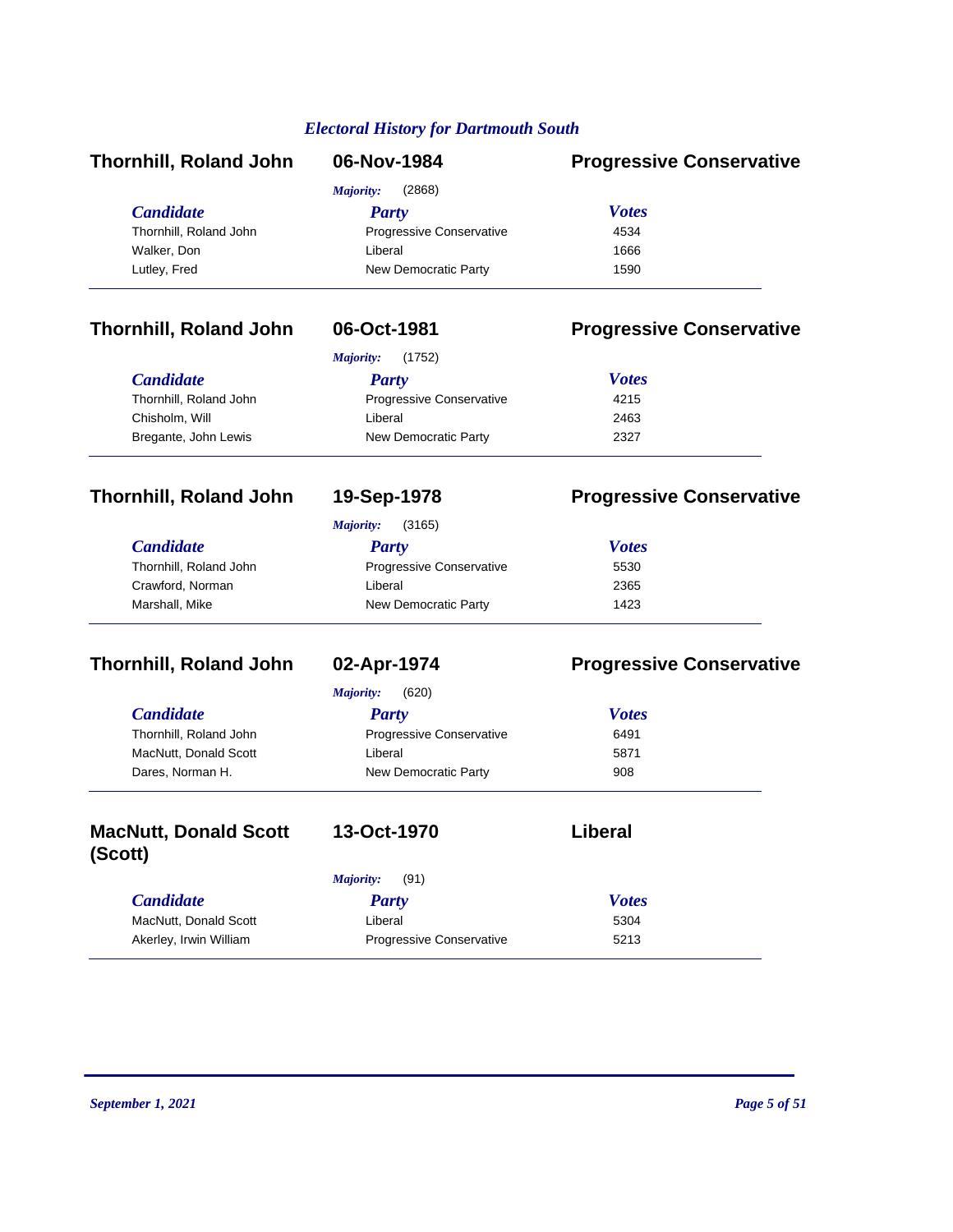| <b>Akerley, Irwin William</b><br>(Ake) | 30-May-1967                     | <b>Progressive Conservative</b> |
|----------------------------------------|---------------------------------|---------------------------------|
|                                        | (858)<br>Majority:              |                                 |
| <b>Candidate</b>                       | Party                           | <b>Votes</b>                    |
| Akerley, Irwin William                 | <b>Progressive Conservative</b> | 4552                            |
| Stubbs, Eileen                         | Liberal                         | 3694                            |
| Wallace, Bruce                         | New Democratic Party            | 791                             |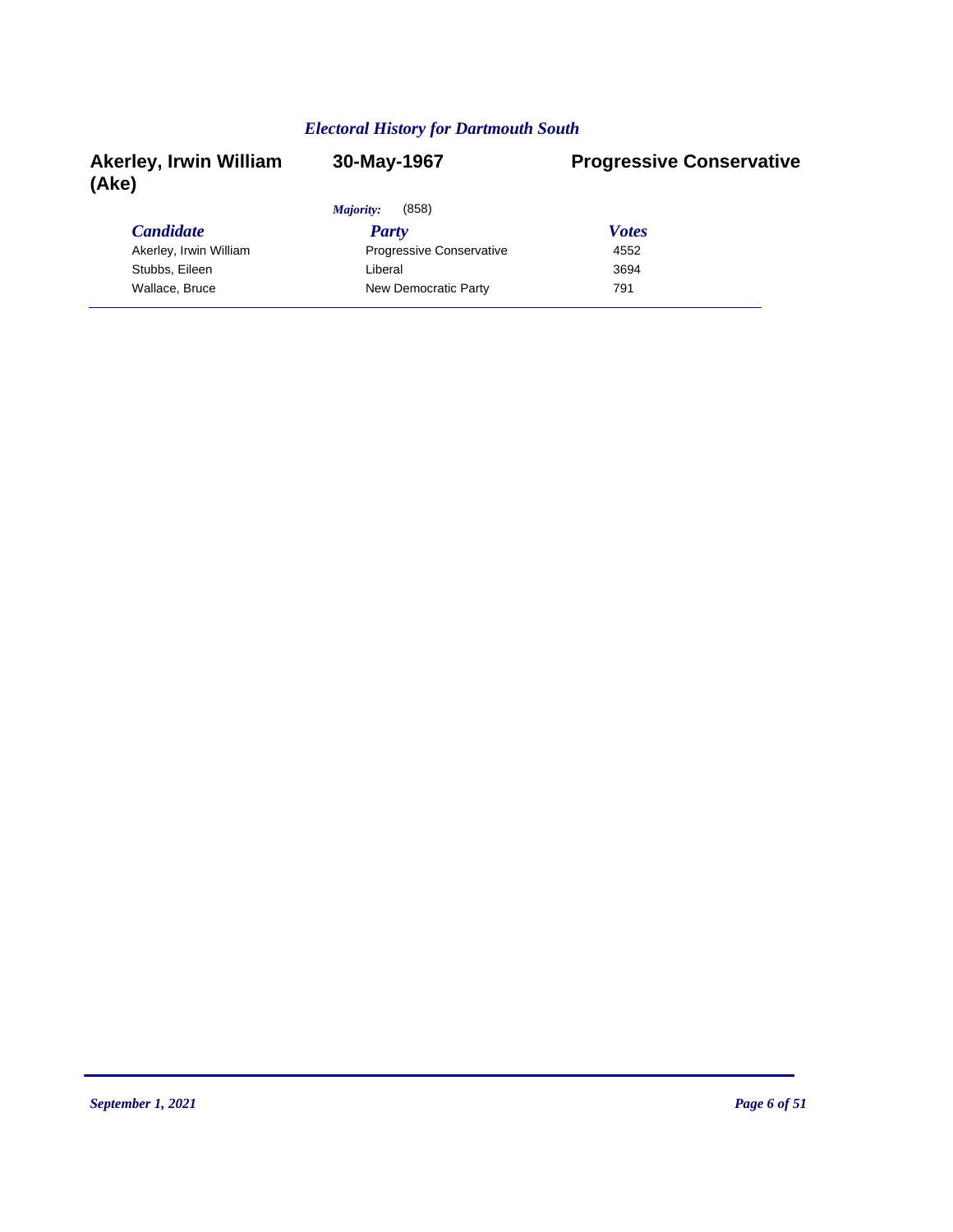*Electoral History for Cole Harbour-Portland Valley*

# **Electoral History for Cole Harbour-Portland Valley**

*Including Former Electoral District Names*



**Report Created for Nova Scotia Legislature Website by the Nova Scotia Legislative Library**

*The returns as presented here are not official. Every effort has been made to make these results as accurate as possible. Return information was compiled from official electoral return reports and from newspapers of the day.*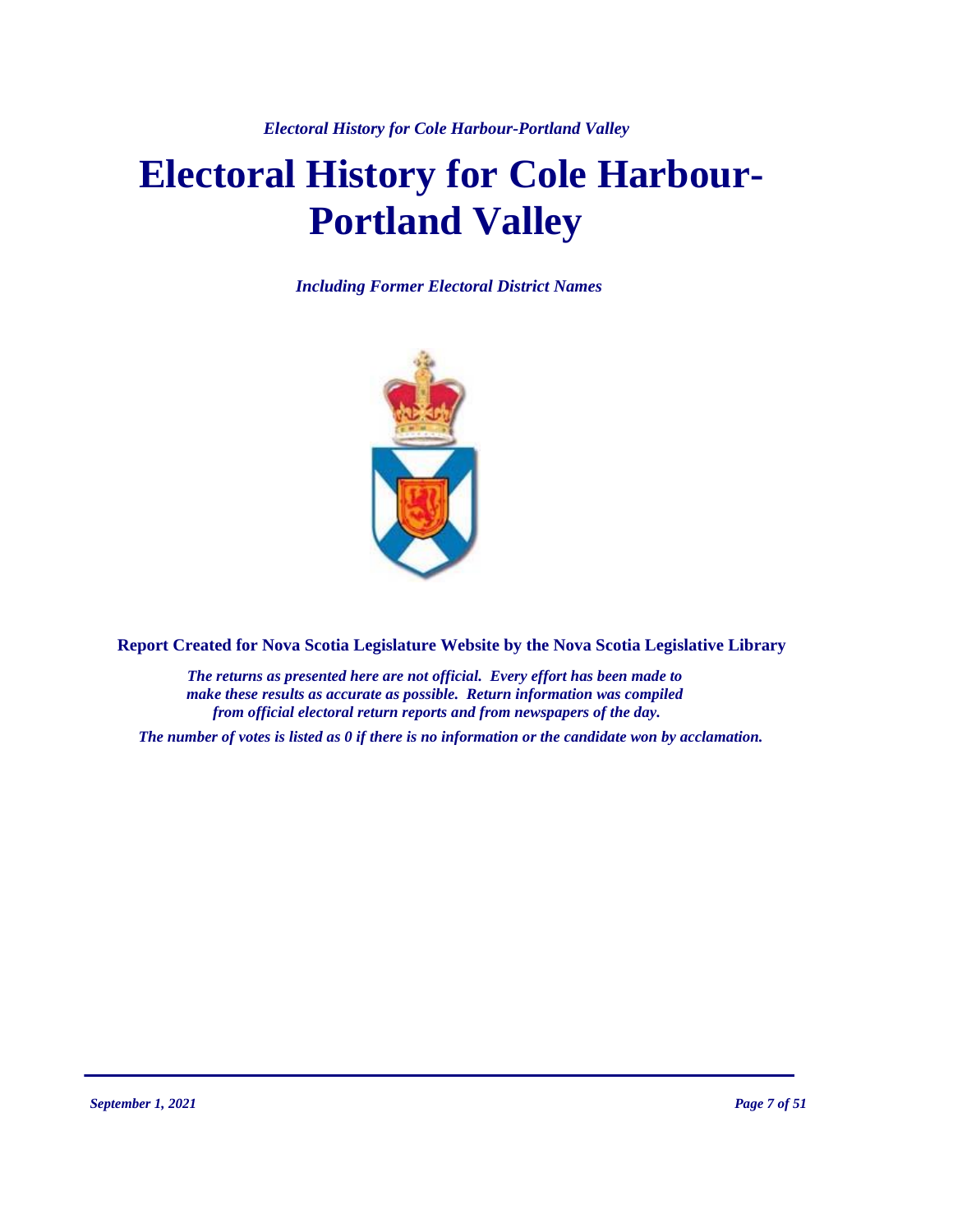#### *Electoral History for Cole Harbour-Portland Valley*

# *Cole Harbour-Portland Valley*

*In 2013, following the recommendations of the 2012 Electoral Boundaries Commission, this district was renamed from Cole Harbour to Cole Harbour-Portland Valley. It lost a portion of the Westphal area to Preston-Dartmouth and gained the area east of Bell Lake from Dartmouth East and the Portland Hills area from Dartmouth South-Portland Valley. In 2021, Cole Harbour-Portland Valley was split into Cole Harbour and Cole Harbour-Dartmouth.*

| <b>Member Elected</b> | <b>Election Date</b>     | <b>Party Elected</b> |
|-----------------------|--------------------------|----------------------|
| Ince, Tony            | 30-May-2017              | Liberal              |
|                       | (380)<br>Majority:       |                      |
| <i>Candidate</i>      | Party                    | <b>Votes</b>         |
| Ince, Tony            | Liberal                  | 3583                 |
| Mont, Chris           | Progressive Conservative | 3203                 |
| Cain, André           | New Democratic Party     | 2552                 |
| Mulrooney, Melanie    | <b>Green Party</b>       | 385                  |
| Ince, Tony            | 08-Oct-2013              | Liberal              |
|                       | (21)<br>Majority:        |                      |
| <b>Candidate</b>      | <b>Party</b>             | <b>Votes</b>         |
| Ince, Tony            | Liberal                  | 4002                 |
| Dexter, Darrell       | New Democratic Party     | 3981                 |
| Frampton, Gregory E.  | Progressive Conservative | 1769                 |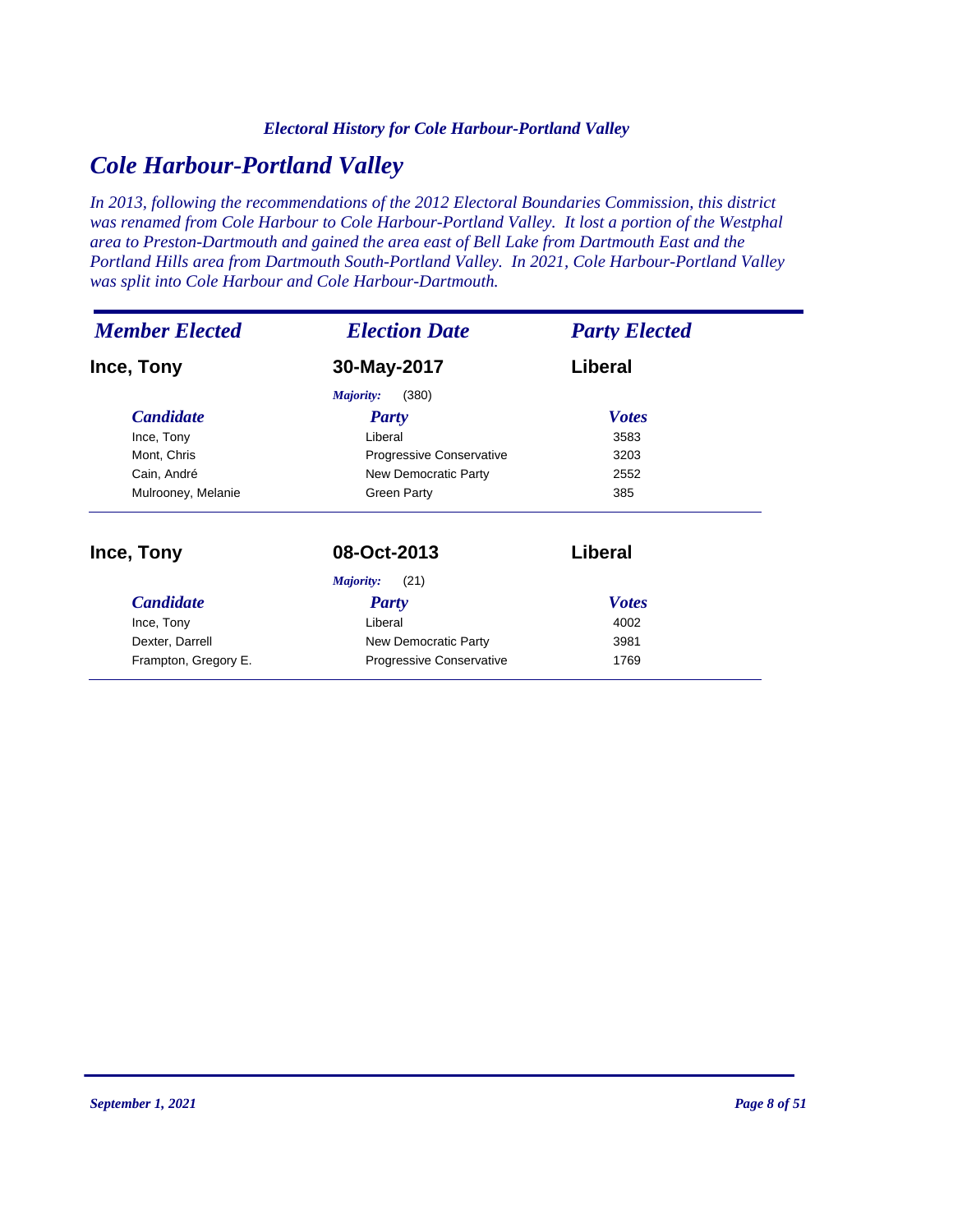# **Electoral History for Cole Harbour-Eastern Passage**

*Including Former Electoral District Names*



**Report Created for Nova Scotia Legislature Website by the Nova Scotia Legislative Library**

*The returns as presented here are not official. Every effort has been made to make these results as accurate as possible. Return information was compiled from official electoral return reports and from newspapers of the day.*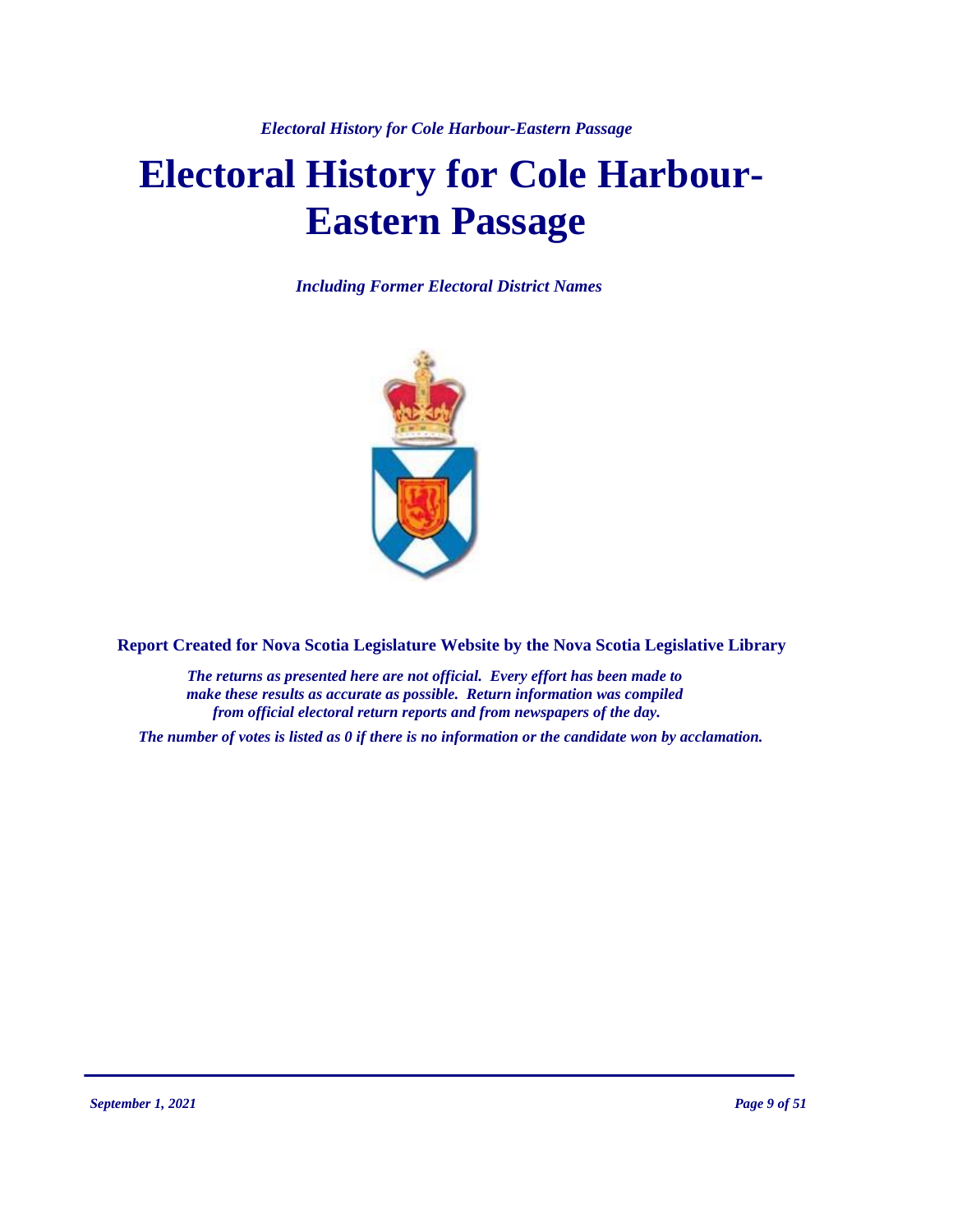## *Cole Harbour-Eastern Passage*

*Upon the recommendations of the 1992 Electoral Boundaries Commission report, the name of Cole Harbour was changed to Cole Harbour-Eastern Passage. At the same time, the boundaries were redrawn to encompass the Woodside and Donegal Drive areas, formerly part of Dartmouth South. As well, the Cherry Brook/Lake Major, Forest Hills Drive and Upper Lawrencetown areas were moved to other electoral districts.*

*In 2003, Cole Harbour-Eastern Passage lost an area south of the Circumferential Highway as well as an area of Morris Lake and the eastern side of Morris Lake to Dartmouth South, and lost an area south of Portland Street in Cole Harbour to the Cole Harbour district (SNS 2002 c. 34).*

*In 2013, following the recommendations of the 2012 Electoral Boundaries Commission report, this district gained the area south of Russell Lake and east of Highway 111 from Dartmouth South-Portland Valley.*

| <b>Member Elected</b>                  | <b>Election Date</b>            | <b>Party Elected</b>            |
|----------------------------------------|---------------------------------|---------------------------------|
| Adams, Barbara Anne                    | 30-May-2017                     | <b>Progressive Conservative</b> |
|                                        | Majority:<br>(97)               |                                 |
| <b>Candidate</b>                       | <b>Party</b>                    | <b>Votes</b>                    |
| Adams, Barbara Ann                     | <b>Progressive Conservative</b> | 2682                            |
| Treen, Colleen Joyce                   | Liberal                         | 2585                            |
| Jakeman, Nancy                         | New Democratic Party            | 1759                            |
| Mosher, Rebecca                        | <b>Green Party</b>              | 343                             |
| <b>Treen, Colleen Joyce</b><br>(Joyce) | 08-Oct-2013                     | Liberal                         |
|                                        | Majority:<br>(143)              |                                 |
| <b>Candidate</b>                       | <b>Party</b>                    | <b>Votes</b>                    |
| Treen, Colleen Joyce                   | Liberal                         | 3057                            |
| Kent, Rebecca J.                       | New Democratic Party            | 2914                            |
| Jackson, Lloyd                         | Progressive Conservative        | 1555                            |
| Kent, Rebecca J. (Becky)               | 09-Jun-2009                     | <b>New Democratic Party</b>     |
|                                        | (3328)<br>Majority:             |                                 |
| <b>Candidate</b>                       | Party                           | <b>Votes</b>                    |
| Kent, Rebecca J.                       | New Democratic Party            | 4402                            |

| Canaiaate        | rarty                           | <i>votes</i> |  |
|------------------|---------------------------------|--------------|--|
| Kent, Rebecca J. | New Democratic Party            | 4402         |  |
| Jackson, Lloyd   | <b>Progressive Conservative</b> | 1074         |  |
| Ulan, Orest      | Liberal                         | 1054         |  |
| Ménard, Denise   | Green Party                     | 225          |  |
|                  |                                 |              |  |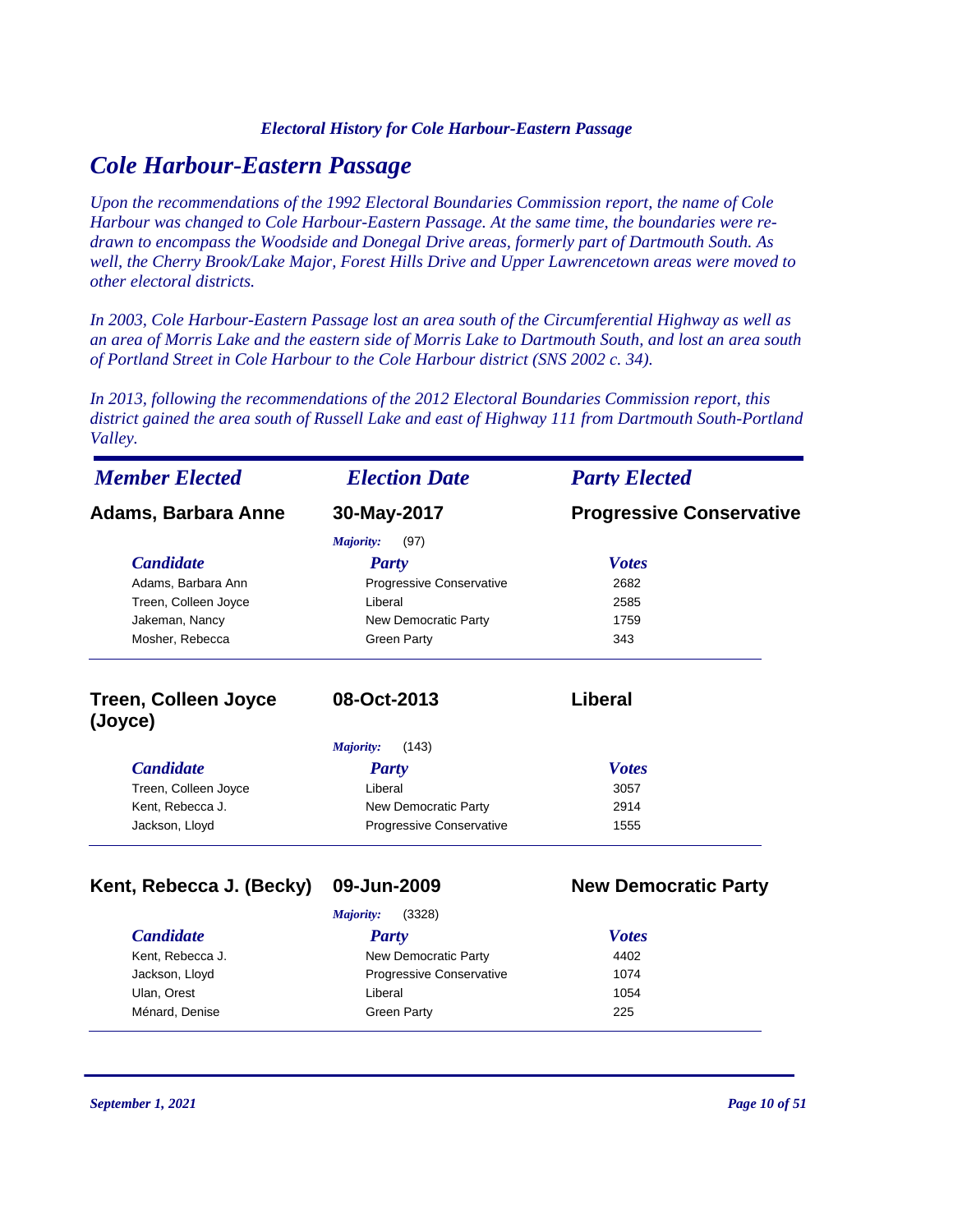## **Kent, Rebecca J. (Becky) 02-Oct-2007 (By-election) New Democratic Party**

|                     | (596)<br>Majority:              |              |  |
|---------------------|---------------------------------|--------------|--|
| <b>Candidate</b>    | Party                           | <b>Votes</b> |  |
| Kent, Rebecca J.    | New Democratic Party            | 2459         |  |
| Eddy, Mike          | <b>Progressive Conservative</b> | 1863         |  |
| Rambeau, Kelly      | Liberal                         | 958          |  |
| Woodfield, Beverley | Green Party                     | 259          |  |
|                     |                                 |              |  |

# **Deveaux, Kevin Eugene 13-Jun-2006 New Democratic Party**

| (2885)<br>Majority:             |              |  |  |
|---------------------------------|--------------|--|--|
| Party                           | <b>Votes</b> |  |  |
| New Democratic Party            | 4086         |  |  |
| <b>Progressive Conservative</b> | 1194         |  |  |
| Liberal                         | 903          |  |  |
| <b>Green Party</b>              | 155          |  |  |
|                                 |              |  |  |

### **Deveaux, Kevin Eugene 05-Aug-2003 New Democratic Party**

| (2356)<br>Majority:   |                                 |              |  |
|-----------------------|---------------------------------|--------------|--|
| <i>Candidate</i>      | Party                           | <b>Votes</b> |  |
| Deveaux, Kevin Eugene | New Democratic Party            | 3997         |  |
| McInroy, Harry        | <b>Progressive Conservative</b> | 1641         |  |
| Churchill, Brian      | Liberal                         | 1121         |  |
| MacPherson, Kaillee   | Nova Scotia Party               | 74           |  |

### **Deveaux, Kevin Eugene 27-Jul-1999 New Democratic Party**

*Majority:* (182)

| <b>Candidate</b>      | Party                           | <b>Votes</b> |  |
|-----------------------|---------------------------------|--------------|--|
| Deveaux, Kevin Eugene | New Democratic Party            | 3721         |  |
| Mont, Nadine Cooper   | <b>Progressive Conservative</b> | 3539         |  |
| MacEachern, Colin     | Liberal                         | 2216         |  |
|                       |                                 |              |  |

### **Deveaux, Kevin Eugene 24-Mar-1998 New Democratic Party**

|  |  | <b>47-11191-133</b> |  |  |
|--|--|---------------------|--|--|
|  |  |                     |  |  |
|  |  |                     |  |  |

| (1108)<br>Majority:   |                                 |              |
|-----------------------|---------------------------------|--------------|
| <i>Candidate</i>      | Party                           | <b>Votes</b> |
| Deveaux, Kevin Eugene | New Democratic Party            | 4411         |
| Anstey, Randy         | Liberal                         | 3303         |
| DeGrace, Linda        | <b>Progressive Conservative</b> | 1931         |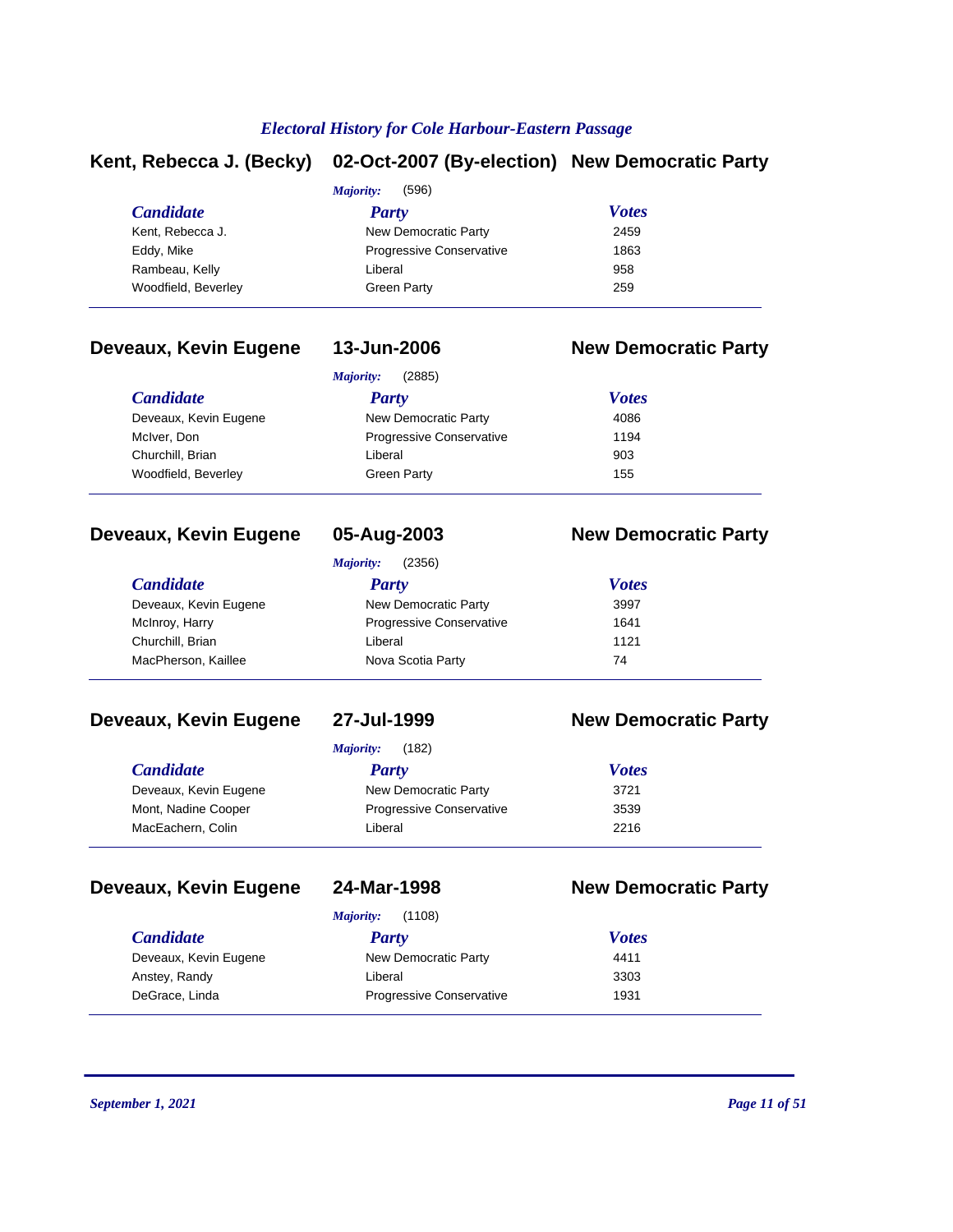| <b>Richards, Dennis</b> | 25-May-1993                     | Liberal      |
|-------------------------|---------------------------------|--------------|
|                         | (1293)<br>Majority:             |              |
| <b>Candidate</b>        | <b>Party</b>                    | <b>Votes</b> |
| Richards, Dennis        | Liberal                         | 4702         |
| Gold, John              | <b>Progressive Conservative</b> | 3409         |
| Shaihk, Ash             | New Democratic Party            | 1501         |
| Creighton, Helen        | Natural Law Party               | 158          |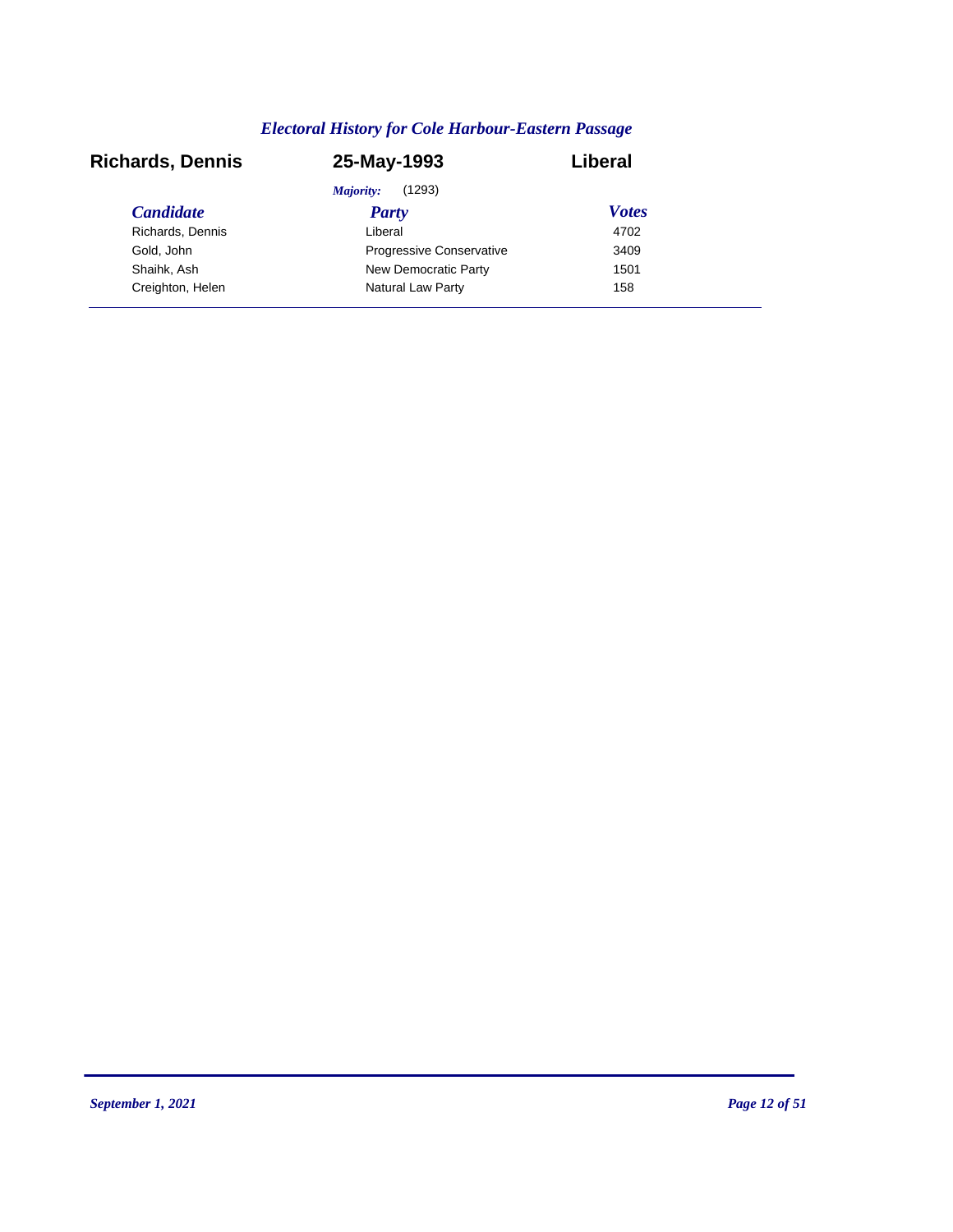*Electoral History for Cole Harbour (2003)*

# **Electoral History for Cole Harbour (2003)**

*Including Former Electoral District Names*



**Report Created for Nova Scotia Legislature Website by the Nova Scotia Legislative Library**

*The returns as presented here are not official. Every effort has been made to make these results as accurate as possible. Return information was compiled from official electoral return reports and from newspapers of the day.*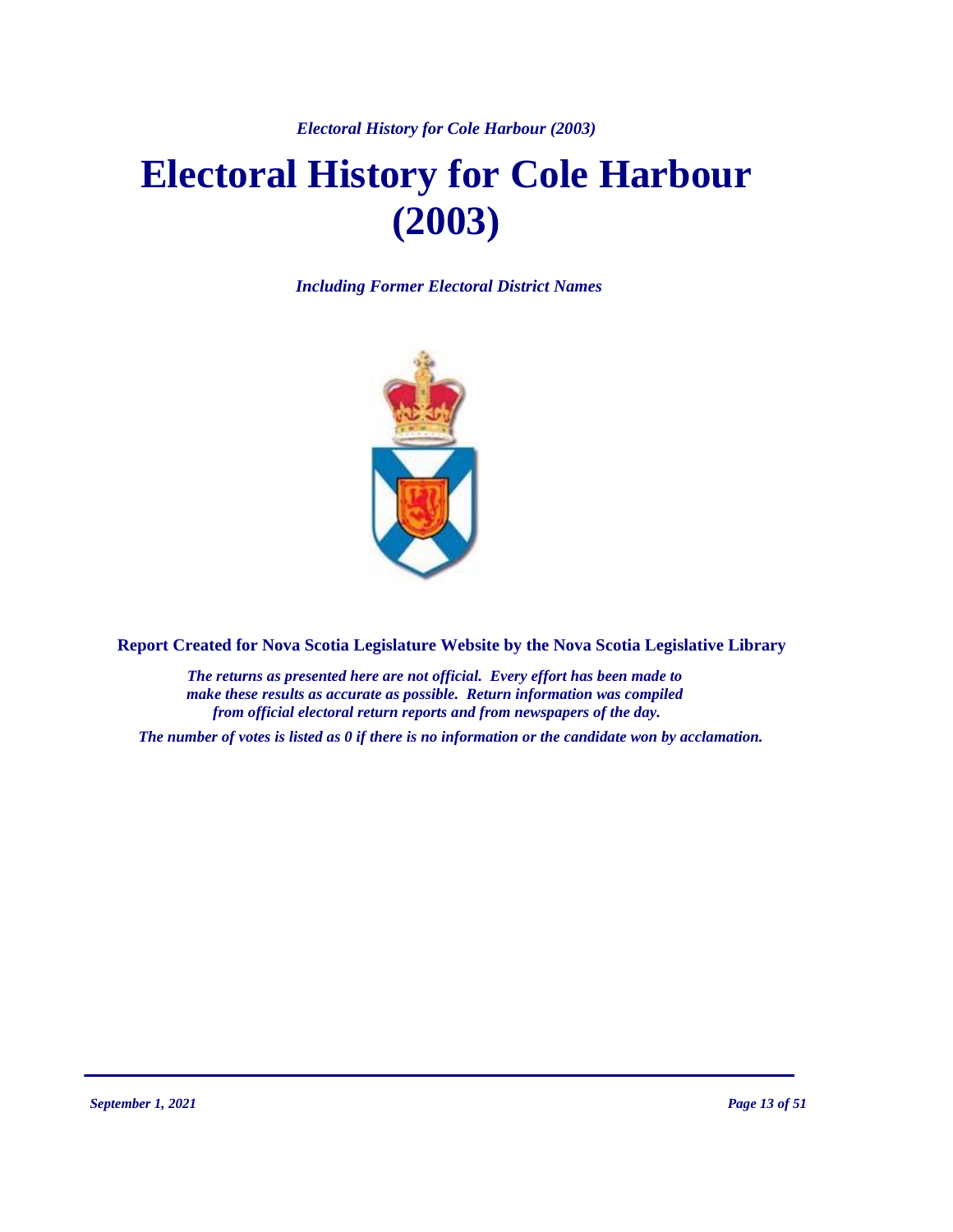#### *Electoral History for Cole Harbour (2003)*

# *Cole Harbour (2003)*

*In 2003, Dartmouth Cole Harbour was redefined and renamed Cole Harbour (SNS 2002, c.34) .*

*In 2012, following the Electoral Boudaries Commission review, this district was renamed Cole Harbour - Portland Valley and it lost a portion of the Westphal area to Preston - Dartmouth and gained the area east of Bell Lake from Dartmouth East and the Portland Hills area from Dartmouth South-Porland Valley.*

| <b>Member Elected</b> | <b>Election Date</b>        | <b>Party Elected</b>        |  |
|-----------------------|-----------------------------|-----------------------------|--|
| Dexter, Darrell E.    | 09-Jun-2009                 | <b>New Democratic Party</b> |  |
|                       | Majority:<br>(4340)         |                             |  |
| <b>Candidate</b>      | <b>Party</b>                | <b>Votes</b>                |  |
| Dexter, Darrell       | New Democratic Party        | 5849                        |  |
| Ince, Tony            | Liberal                     | 1509                        |  |
| Josey, Mike           | Progressive Conservative    | 939                         |  |
| Toews, Dawna          | <b>Green Party</b>          | 202                         |  |
| Dexter, Darrell E.    | 13-Jun-2006                 | <b>New Democratic Party</b> |  |
|                       | (3539)<br><b>Majority:</b>  |                             |  |
| <b>Candidate</b>      | <b>Party</b>                | <b>Votes</b>                |  |
| Dexter, Darrell       | <b>New Democratic Party</b> | 5264                        |  |
| Beehan, Stephen J. E. | Liberal                     | 1851                        |  |
| McKand, Sheila        | Progressive Conservative    | 1527                        |  |
| McFadden, Michael     | <b>Green Party</b>          | 205                         |  |
| Dexter, Darrell E.    | 05-Aug-2003                 | <b>New Democratic Party</b> |  |
|                       | Majority:<br>(2590)         |                             |  |
| <b>Candidate</b>      | <b>Party</b>                | <b>Votes</b>                |  |
| Dexter, Darrell       | New Democratic Party        | 4977                        |  |
| Thomas, Brian         | Progressive Conservative    | 2387                        |  |
| Foy, Peter            | Liberal                     | 1523                        |  |
| Gould, Jessica        | Nova Scotia Party           | 102                         |  |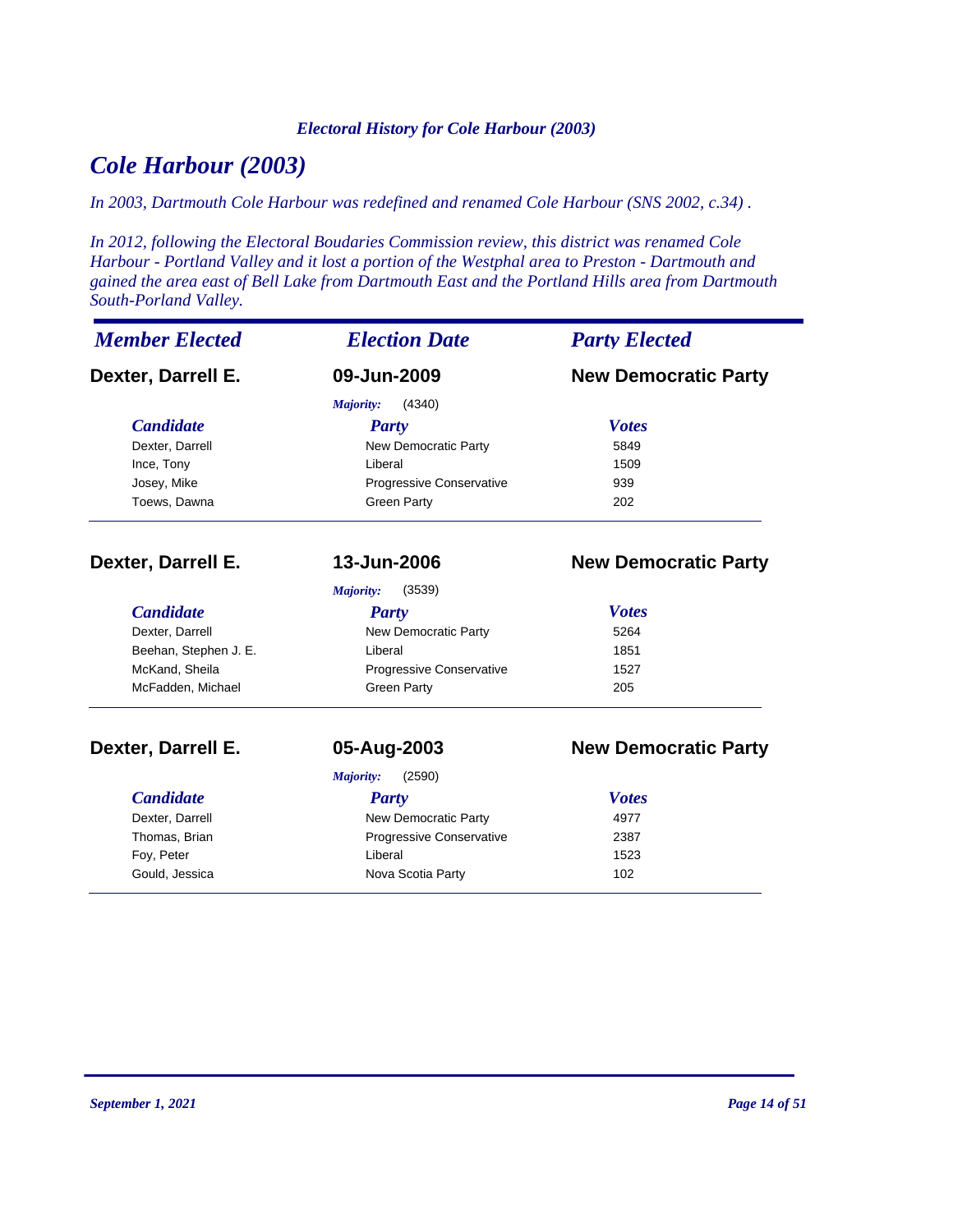*Electoral History for Cole Harbour* 

# **Electoral History for Cole Harbour**

*Including Former Electoral District Names*



**Report Created for Nova Scotia Legislature Website by the Nova Scotia Legislative Library**

*The returns as presented here are not official. Every effort has been made to make these results as accurate as possible. Return information was compiled from official electoral return reports and from newspapers of the day.*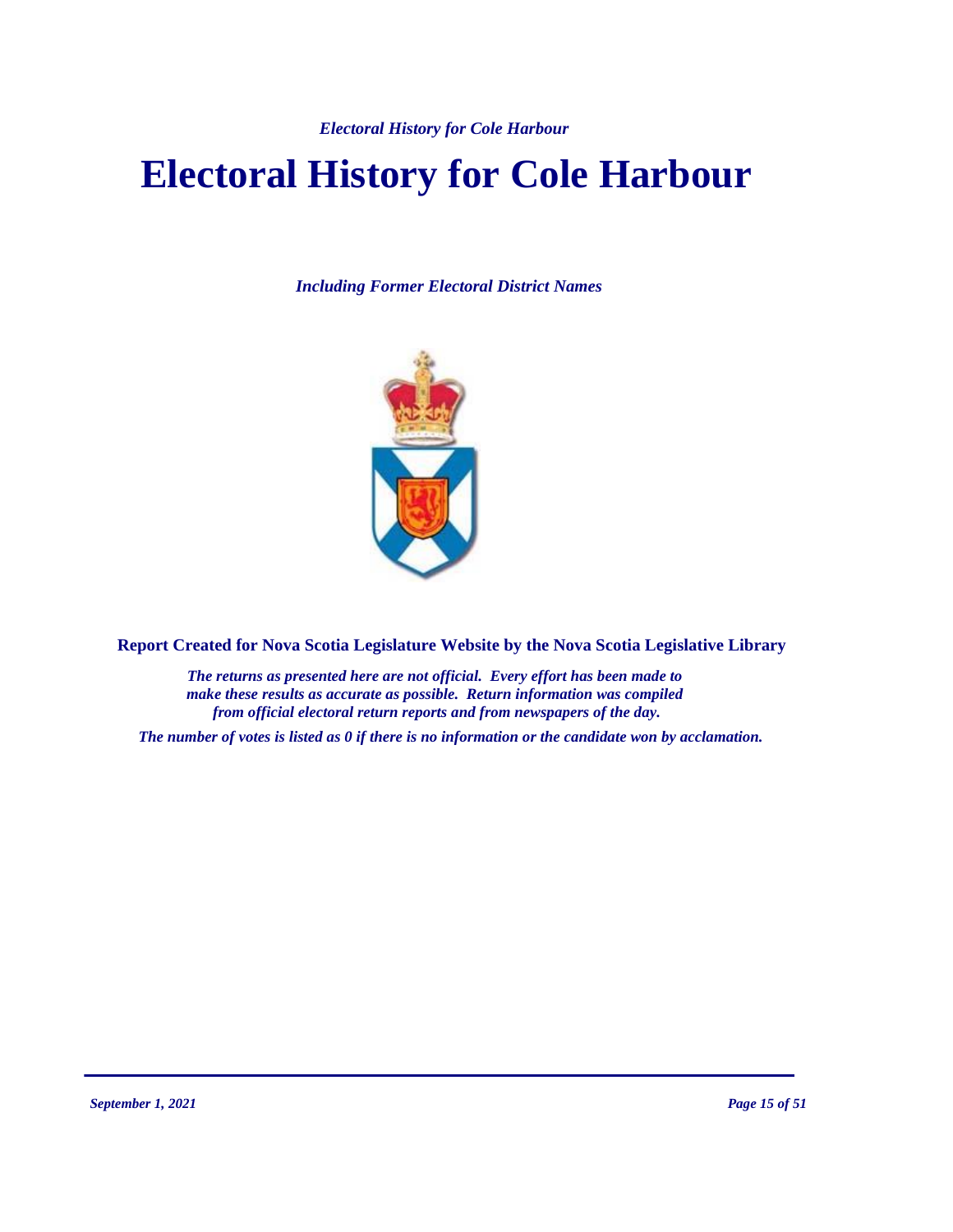#### *Electoral History for Cole Harbour*

# *Cole Harbour*

*In 1978, the large riding of Halifax Cobequid was divided into the ridings of Sackville, Halifax-Bedford Basin, Bedford-Musquodoboit Valley and Cole Harbour.*

*Upon the recommendations of the 1992 Electoral Boundaries Report, the name of Cole Harbour was changed to Cole Harbour-Eastern Passage. As well, the Dartmouth-Cole Harbour electoral district was created. The district's boundaries were drawn to encompass the Forest Hills Drive area, formerly part of Cole Harbour, and the area east of Spring Avenue and south of Mount Edward Road/Main Street, formerly part of Dartmouth East.*

| <b>Member Elected</b>       | <b>Election Date</b>       | <b>Party Elected</b>            |
|-----------------------------|----------------------------|---------------------------------|
| <b>Nantes, Gerald David</b> | 06-Sep-1988                | <b>Progressive Conservative</b> |
|                             | (1388)<br>Majority:        |                                 |
| <b>Candidate</b>            | <b>Party</b>               | <b>Votes</b>                    |
| Nantes, Gerald David        | Progressive Conservative   | 6280                            |
| Mitchell, Alan E.           | Liberal                    | 4892                            |
| Christie, Flora             | New Democratic Party       | 2027                            |
| <b>Nantes, Gerald David</b> | 06-Nov-1984                | <b>Progressive Conservative</b> |
|                             | <b>Majority:</b><br>(3588) |                                 |
| <b>Candidate</b>            | <b>Party</b>               | <b>Votes</b>                    |
| Nantes, Gerald David        | Progressive Conservative   | 5283                            |
| MacDougall, Les             | New Democratic Party       | 1695                            |
| Cuvelier, Dennis F.         | Liberal                    | 1614                            |
| <b>Nantes, Gerald David</b> | 06-Oct-1981                | <b>Progressive Conservative</b> |
|                             | (2376)<br>Majority:        |                                 |
| <b>Candidate</b>            | <b>Party</b>               | <b>Votes</b>                    |
| Nantes, Gerald David        | Progressive Conservative   | 4605                            |
| Austin, Rae                 | Liberal                    | 2229                            |
| MacDonald, Steve            | New Democratic Party       | 2160                            |
| <b>Nantes, Gerald David</b> | 19-Sep-1978                | <b>Progressive Conservative</b> |
|                             | <b>Majority:</b><br>(1496) |                                 |
| <b>Candidate</b>            | <b>Party</b>               | <b>Votes</b>                    |
| Nantes, Gerald David        | Progressive Conservative   | 4278                            |
| Sawler, Peter               | Liberal                    | 2782                            |
| La Fitte, Daniel            | New Democratic Party       | 757                             |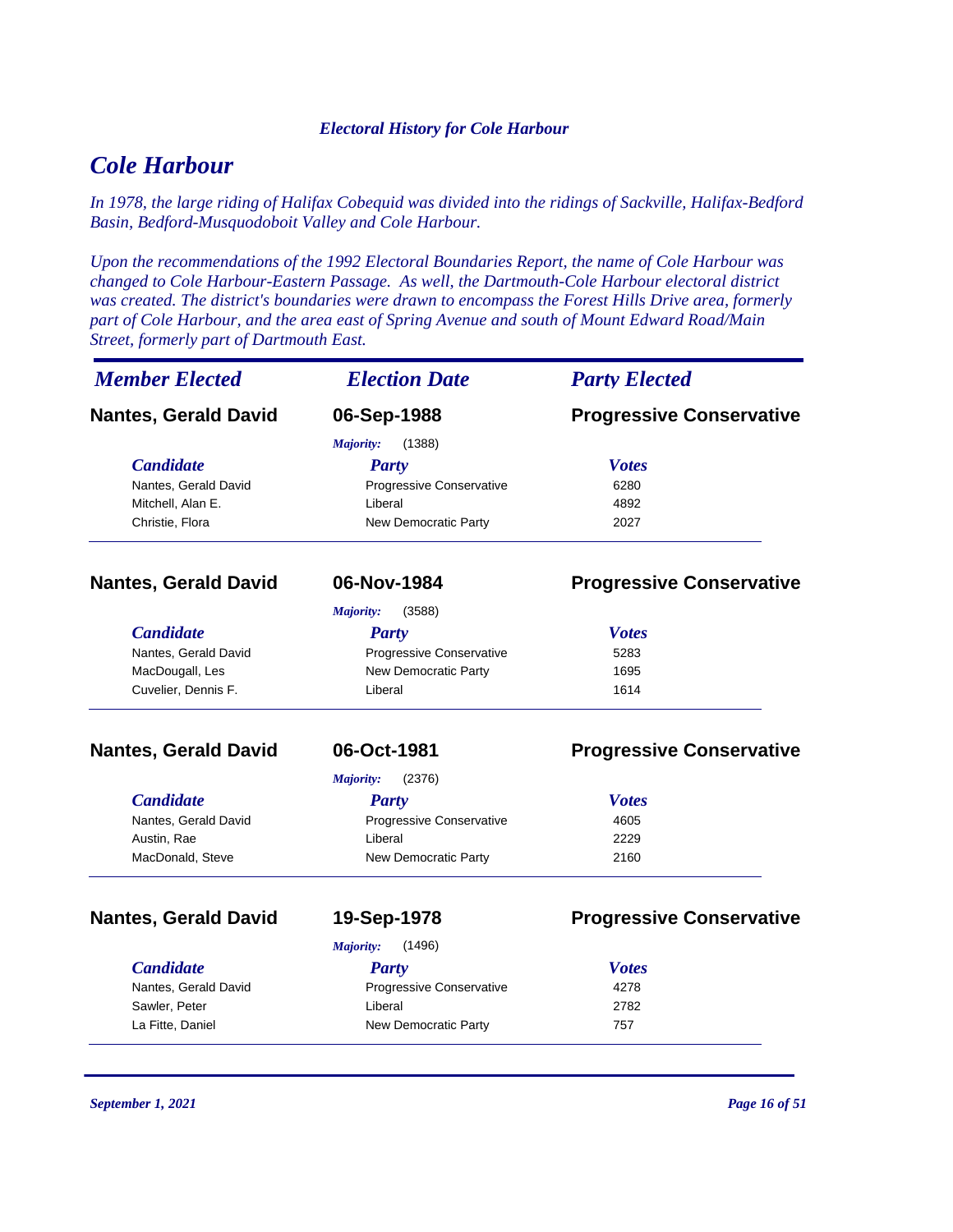*Electoral History for Dartmouth-Cole Harbour* 

# **Electoral History for Dartmouth-Cole Harbour**

*Including Former Electoral District Names*



**Report Created for Nova Scotia Legislature Website by the Nova Scotia Legislative Library**

*The returns as presented here are not official. Every effort has been made to make these results as accurate as possible. Return information was compiled from official electoral return reports and from newspapers of the day.*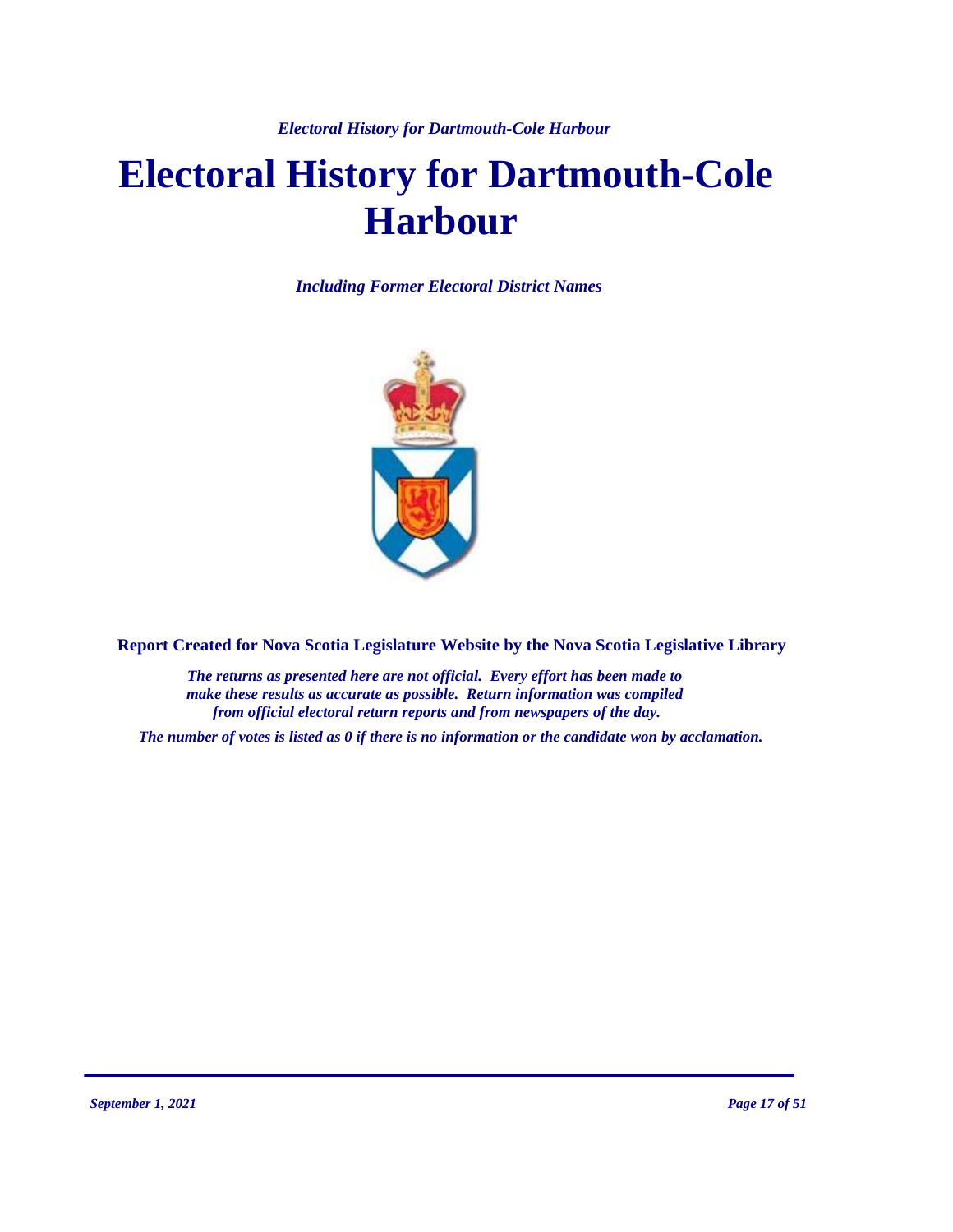#### *Electoral History for Dartmouth-Cole Harbour*

# *Dartmouth-Cole Harbour*

*The Dartmouth-Cole Harbour electoral district was created on the recommendations of the 1992 Electoral Boundaries Commission Report. The district's boundaries were drawn to encompass the Forest Hills Drive area, formerly part of Cole Harbour, and the area east of Spring Avenue and south of Mount Edward Road/Main Street, formerly part of Dartmouth East.*

*In 2003, Dartmouth - Cole Harbour changed to Cole Harbour. It lost an area in Woodlawn to Dartmouth East and an area on its eastern boundary to Eastern Shore. It expanded south into Colby Village (SNS 2002, c.34).*

| <b>Member Elected</b> | <b>Election Date</b>             | <b>Party Elected</b>        |  |
|-----------------------|----------------------------------|-----------------------------|--|
| Dexter, Darrell E.    | 27-Jul-1999                      | <b>New Democratic Party</b> |  |
|                       | (414)<br>Majority:               |                             |  |
| <b>Candidate</b>      | Party                            | <b>Votes</b>                |  |
| Dexter, Darrell       | New Democratic Party             | 3164                        |  |
| Frampton, Gregory E.  | Progressive Conservative         | 2750                        |  |
| Foy, Peter            | Liberal                          | 2150                        |  |
| Peacock, Rufus        | Nova Scotia Party                | 274                         |  |
| Dexter, Darrell E.    | 24-Mar-1998                      | <b>New Democratic Party</b> |  |
|                       | Majority:<br>(731)               |                             |  |
| <b>Candidate</b>      | <b>Party</b>                     | <b>Votes</b>                |  |
| Dexter, Darrell       | New Democratic Party             | 3717                        |  |
| Mitchell, Alan E.     | Liberal                          | 2986                        |  |
| MacDonald, Michael    | Progressive Conservative         | 2084                        |  |
| Mitchell, Alan E.     | 25-May-1993                      | Liberal                     |  |
|                       | (1174)<br>Majority:              |                             |  |
| <b>Candidate</b>      | <b>Party</b>                     | <b>Votes</b>                |  |
| Mitchell, Alan E.     | Liberal<br>4079                  |                             |  |
| MacDonald, Michael    | Progressive Conservative<br>2905 |                             |  |
| Cann, Gail            | New Democratic Party             | 2293                        |  |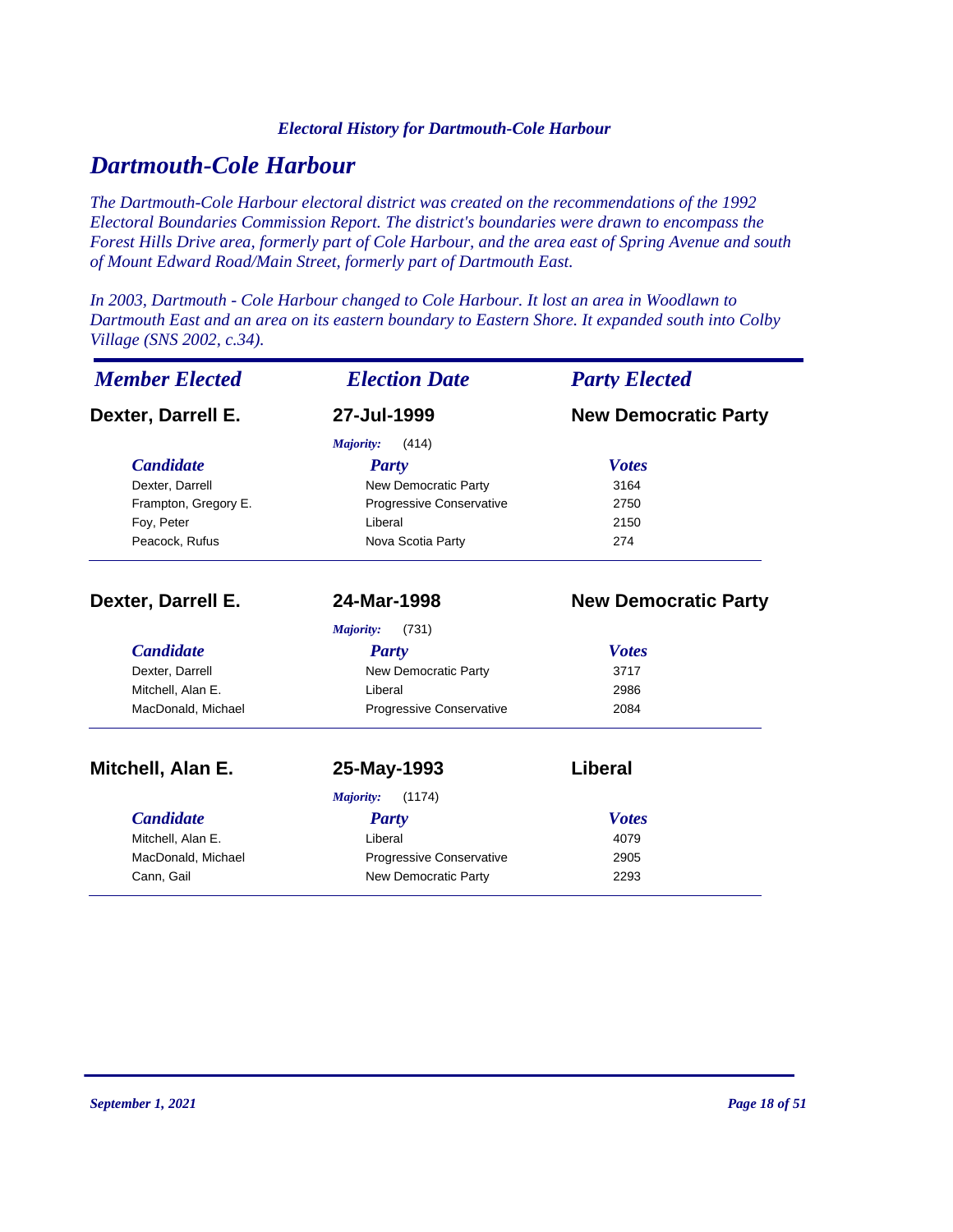# **Electoral History for Dartmouth South - Portland Valley**

*Including Former Electoral District Names*



**Report Created for Nova Scotia Legislature Website by the Nova Scotia Legislative Library**

*The returns as presented here are not official. Every effort has been made to make these results as accurate as possible. Return information was compiled from official electoral return reports and from newspapers of the day.*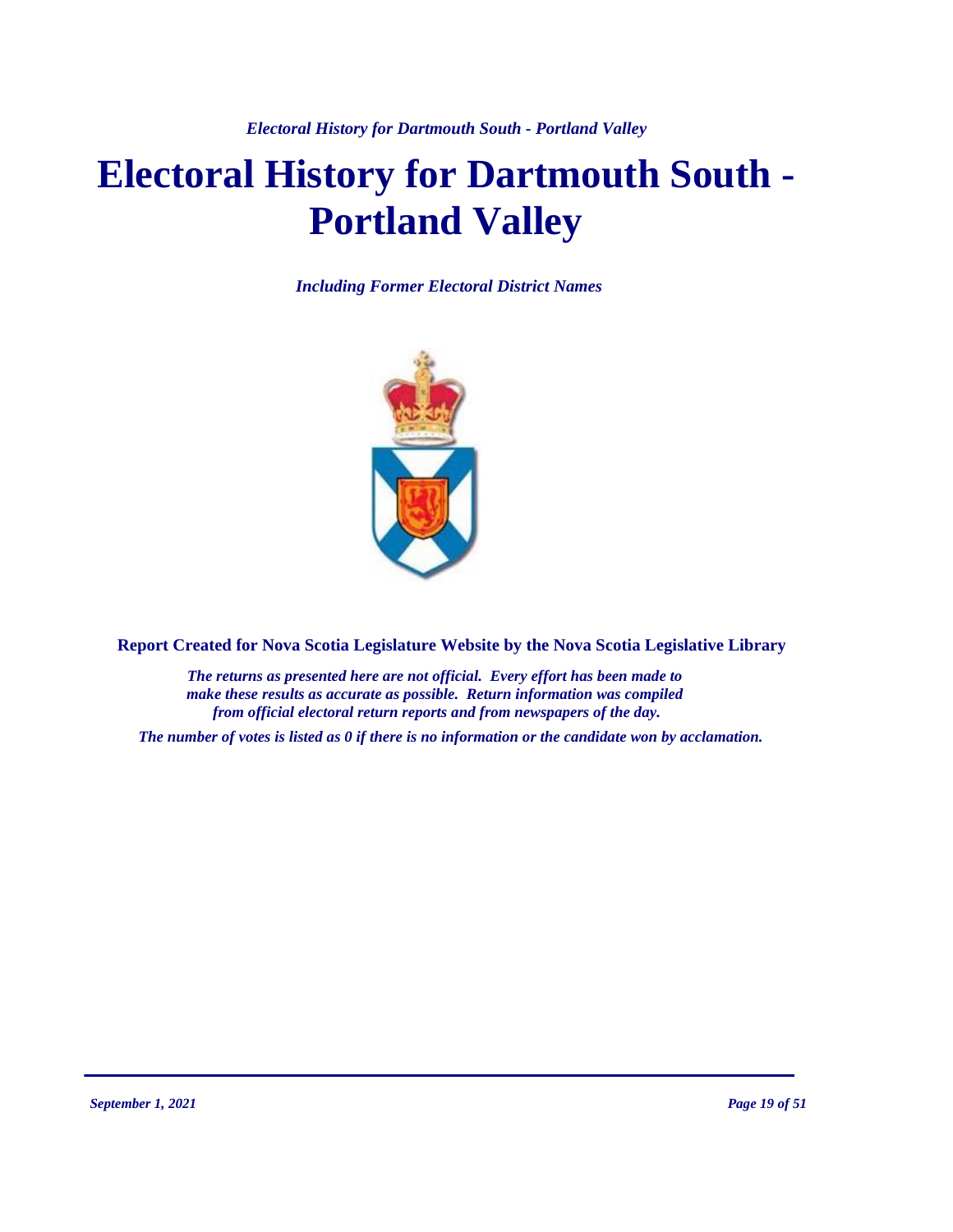#### *Electoral History for Dartmouth South - Portland Valley*

# *Dartmouth South - Portland Valley*

*In 2003, Dartmouth South was renamed Dartmouth South - Portland Valley (SNS 2002, c.34).*

*In 2013 following the Nova Scotia Electoral Boundaries Commission review, this district was renamed Dartmouth South and it lost the area south of Russel Lake and east of Highway 111 to Cole Harbour-Eastern Passage.*

| <b>Member Elected</b>    | <b>Election Date</b>         | <b>Party Elected</b>        |  |
|--------------------------|------------------------------|-----------------------------|--|
| <b>More, Marilyn Ann</b> | 09-Jun-2009                  | <b>New Democratic Party</b> |  |
|                          | (2637)<br>Majority:          |                             |  |
| <b>Candidate</b>         | <b>Party</b>                 | <b>Votes</b>                |  |
| More, Marilyn Ann        | New Democratic Party         | 5583                        |  |
| Hebb, Colin              | Liberal                      | 2946                        |  |
| Jordan, George           | Progressive Conservative     | 1389                        |  |
| Croft, David             | <b>Green Party</b>           | 310                         |  |
| <b>More, Marilyn Ann</b> | 13-Jun-2006                  | <b>New Democratic Party</b> |  |
|                          | Majority:<br>(1452)          |                             |  |
| <b>Candidate</b>         | Party                        | <b>Votes</b>                |  |
| More, Marilyn Ann        | New Democratic Party         | 4493                        |  |
| Olive, Timothy           | Progressive Conservative     | 3043                        |  |
| Hiltz, Brian             | Liberal                      | 1509                        |  |
| Melvin, Danny            | <b>Green Party</b>           | 339                         |  |
| <b>More, Marilyn Ann</b> | 05-Aug-2003                  | <b>New Democratic Party</b> |  |
|                          | Majority:<br>(1031)          |                             |  |
| <b>Candidate</b>         | <b>Party</b>                 | <b>Votes</b>                |  |
| More, Marilyn Ann        | New Democratic Party<br>3844 |                             |  |
| Olive, Timothy           | Progressive Conservative     | 2813                        |  |
| MacEachern, Colin A.     | Liberal                      | 2218                        |  |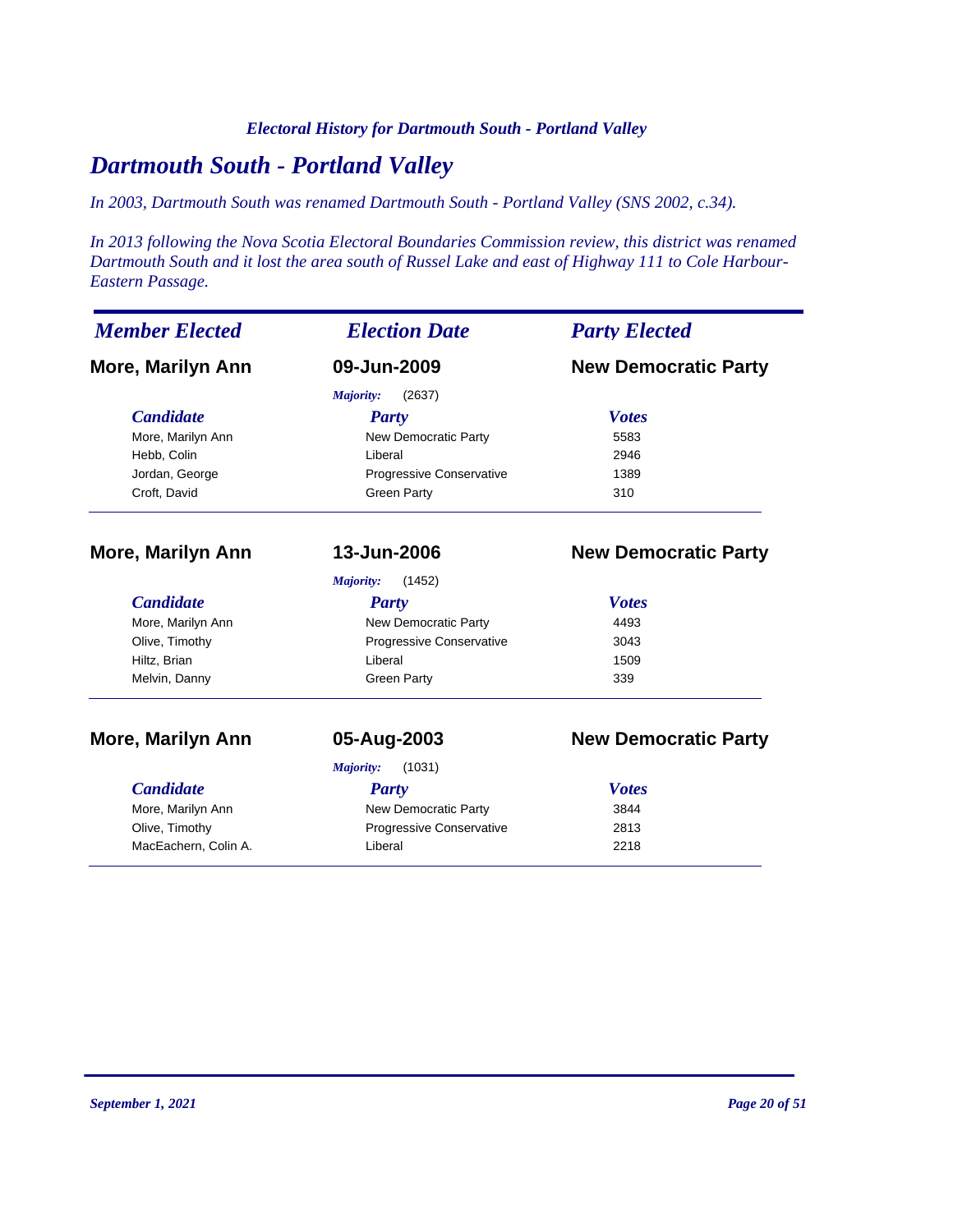*Electoral History for Halifax Cobequid*

# **Electoral History for Halifax Cobequid**

*Including Former Electoral District Names*



**Report Created for Nova Scotia Legislature Website by the Nova Scotia Legislative Library**

*The returns as presented here are not official. Every effort has been made to make these results as accurate as possible. Return information was compiled from official electoral return reports and from newspapers of the day.*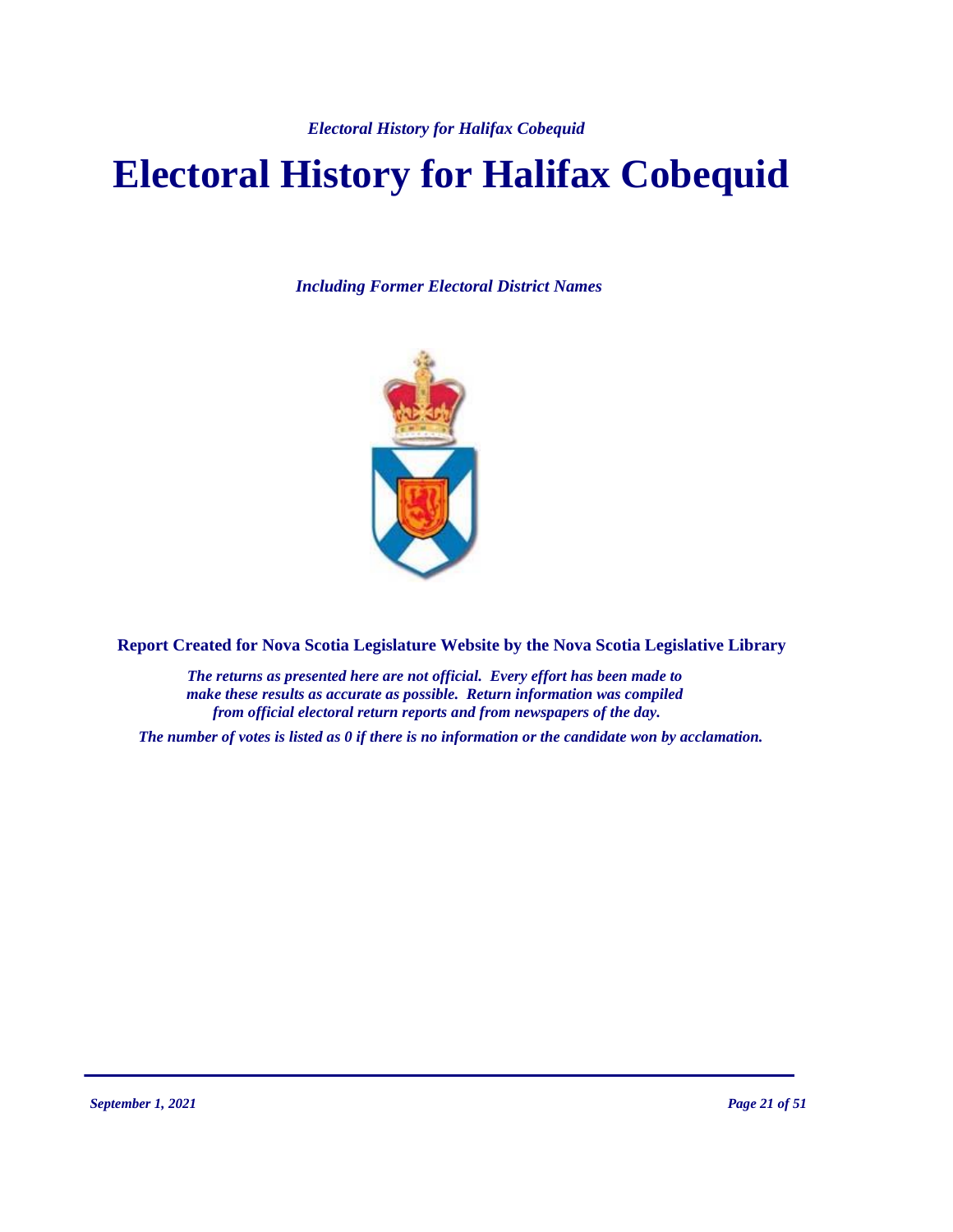#### *Electoral History for Halifax Cobequid*

# *Halifax Cobequid*

*In 1967, the electoral district named Halifax County North West was renamed Halifax Cobequid (SNS 1966, c. 34, s2 i ).*

*In 1978, the large riding of Halifax Cobequid was divided up into the ridings: Sackville, Halifax-Bedford Basin, Bedford-Musquodoboit Valley, and Cole Harbour.*

| <b>Member Elected</b>                              | <b>Election Date</b>        | <b>Party Elected</b>            |
|----------------------------------------------------|-----------------------------|---------------------------------|
| Doucet, George Raymond 02-Apr-1974<br>(Gerry)      |                             | Liberal                         |
|                                                    | (1813)<br>Majority:         |                                 |
| <b>Candidate</b>                                   | <b>Party</b>                | <b>Votes</b>                    |
| Doucet, George Raymond                             | Liberal                     | 8691                            |
| Hudson, Silvia                                     | Progressive Conservative    | 6878                            |
| Cann, George C.                                    | <b>New Democratic Party</b> | 1964                            |
| <b>Riley, George Stuart</b>                        | 13-Oct-1970                 | Liberal                         |
|                                                    | (1026)<br><b>Majority:</b>  |                                 |
| <b>Candidate</b>                                   | <b>Party</b>                | <b>Votes</b>                    |
| Riley, George Stuart                               | Liberal                     | 6453                            |
| Fitzgerald, Gordon Howard                          | Progressive Conservative    | 5427                            |
| Dombrowski, Bruno                                  | <b>New Democratic Party</b> | 833                             |
| <b>Fitzgerald, Gordon</b><br><b>Howard (Paddy)</b> | 30-May-1967                 | <b>Progressive Conservative</b> |
|                                                    | (320)<br>Majority:          |                                 |
| <b>Candidate</b>                                   | Party                       | <b>Votes</b>                    |
| Fitzgerald, Gordon Howard                          | Progressive Conservative    | 5463                            |
| Cruickshank, John F.                               | Liberal                     | 5143                            |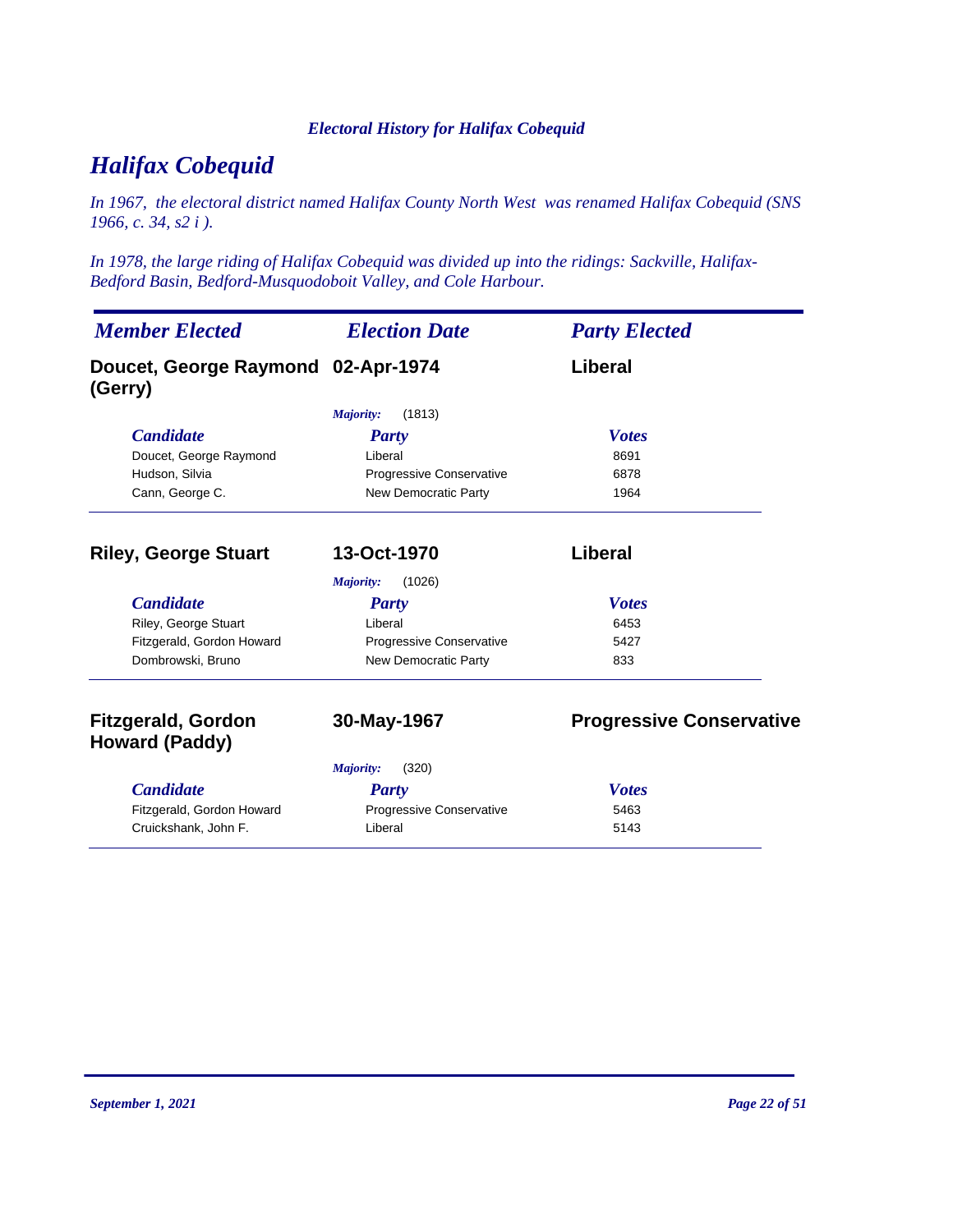*Electoral History for Halifax County-Dartmouth*

# **Electoral History for Halifax County-Dartmouth**

*Including Former Electoral District Names*



**Report Created for Nova Scotia Legislature Website by the Nova Scotia Legislative Library**

*The returns as presented here are not official. Every effort has been made to make these results as accurate as possible. Return information was compiled from official electoral return reports and from newspapers of the day.*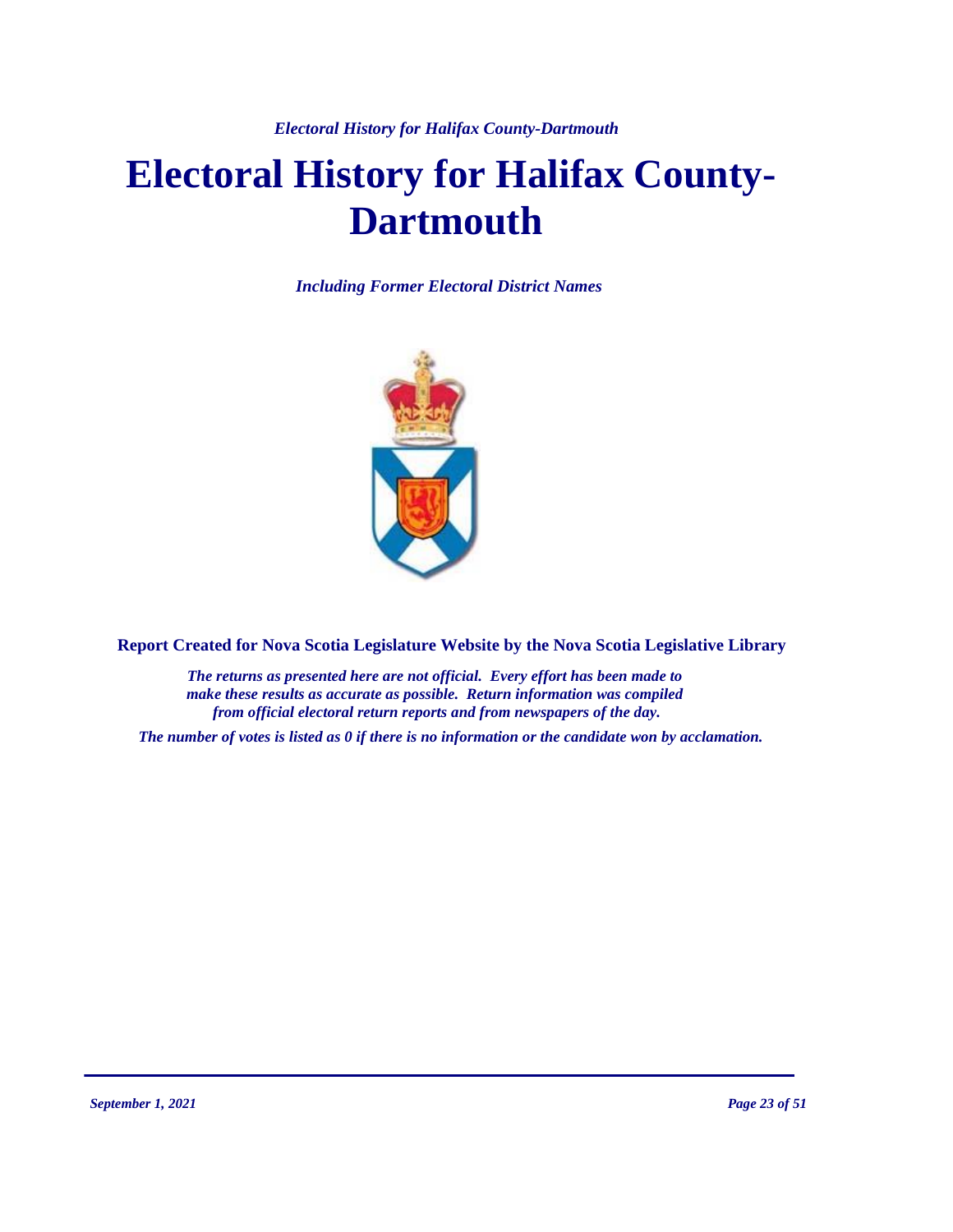#### *Electoral History for Halifax County-Dartmouth*

# *Halifax County-Dartmouth*

*Chapter 27 of the Statutes of Nova Scotia for 1955 created the electoral district of Halifax County-Dartmouth. It consisted of that portion of the County of Halifax contained in polling districts Thirteen, Fourteen, and Twenty-eight and the Town of Dartmouth.*

*In 1966, Halifax County-Dartmouth was divided into Dartmouth City North and Dartmouth City South. The names were changed in 1967 to Darmtmouth North ad Dartmouth South (SNS 1967, c. 46).*

| <b>Member Elected</b>                  | <b>Election Date</b>            | <b>Party Elected</b>            |
|----------------------------------------|---------------------------------|---------------------------------|
| <b>Akerley, Irwin William</b><br>(Ake) | 08-Oct-1963                     | <b>Progressive Conservative</b> |
|                                        | (1734)<br>Majority:             |                                 |
| <b>Candidate</b>                       | Party                           | <b>Votes</b>                    |
| Akerley, Irwin William                 | <b>Progressive Conservative</b> | 9884                            |
| Hart, Gordon Leavitt Shaw              | Liberal                         | 8150                            |
| Doyle, Edward B.                       | New Democratic Party            | 657                             |

#### **Hart, Gordon Leavitt Shaw 07-Jun-1960 Liberal**

|                           | (605)<br>Majority:                                   |              |  |
|---------------------------|------------------------------------------------------|--------------|--|
| <b>Candidate</b>          | <b>Party</b>                                         | <b>Votes</b> |  |
| Hart, Gordon Leavitt Shaw | Liberal                                              | 8258         |  |
| Ritcey, Murray            | <b>Progressive Conservative</b>                      | 7653         |  |
| Dares, Percy W.           | <b>CCF (Cooperative Commonwealth)</b><br>Federation) | 1864         |  |

#### **Stevens, Geoffrey W. 30-Oct-1956 Liberal**

#### *Candidate Party Votes Majority:* (465) Stevens, Geoffrey W. **Example 2018** Liberal 2276 Creighton, C. J. **Creighton, C. J.** Progressive Conservative 6811 CCF (Cooperative Commonwealth Yetman, Gerald 557 Federation)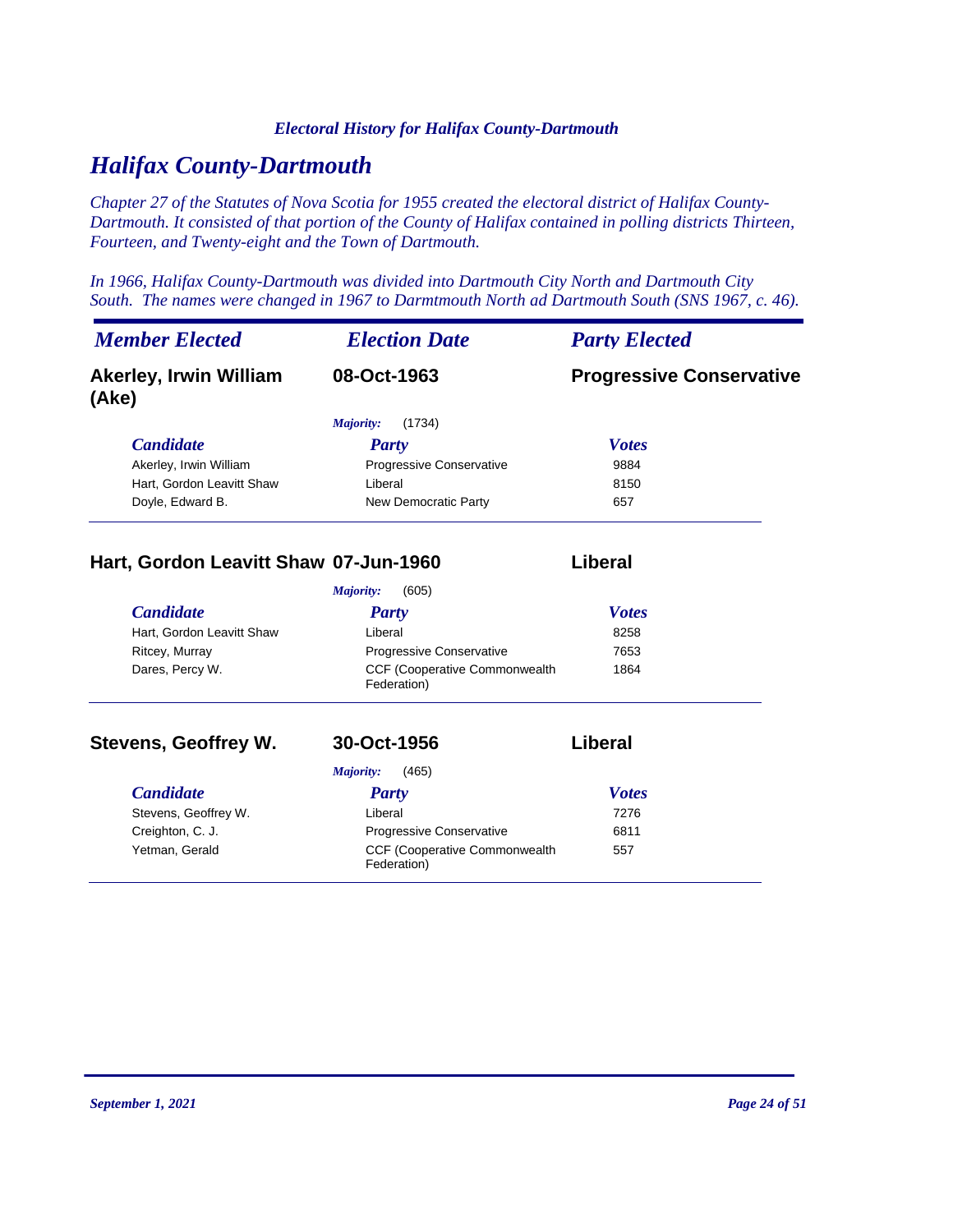# **Electoral History for Halifax Northwest**

*Including Former Electoral District Names*



**Report Created for Nova Scotia Legislature Website by the Nova Scotia Legislative Library**

*The returns as presented here are not official. Every effort has been made to make these results as accurate as possible. Return information was compiled from official electoral return reports and from newspapers of the day.*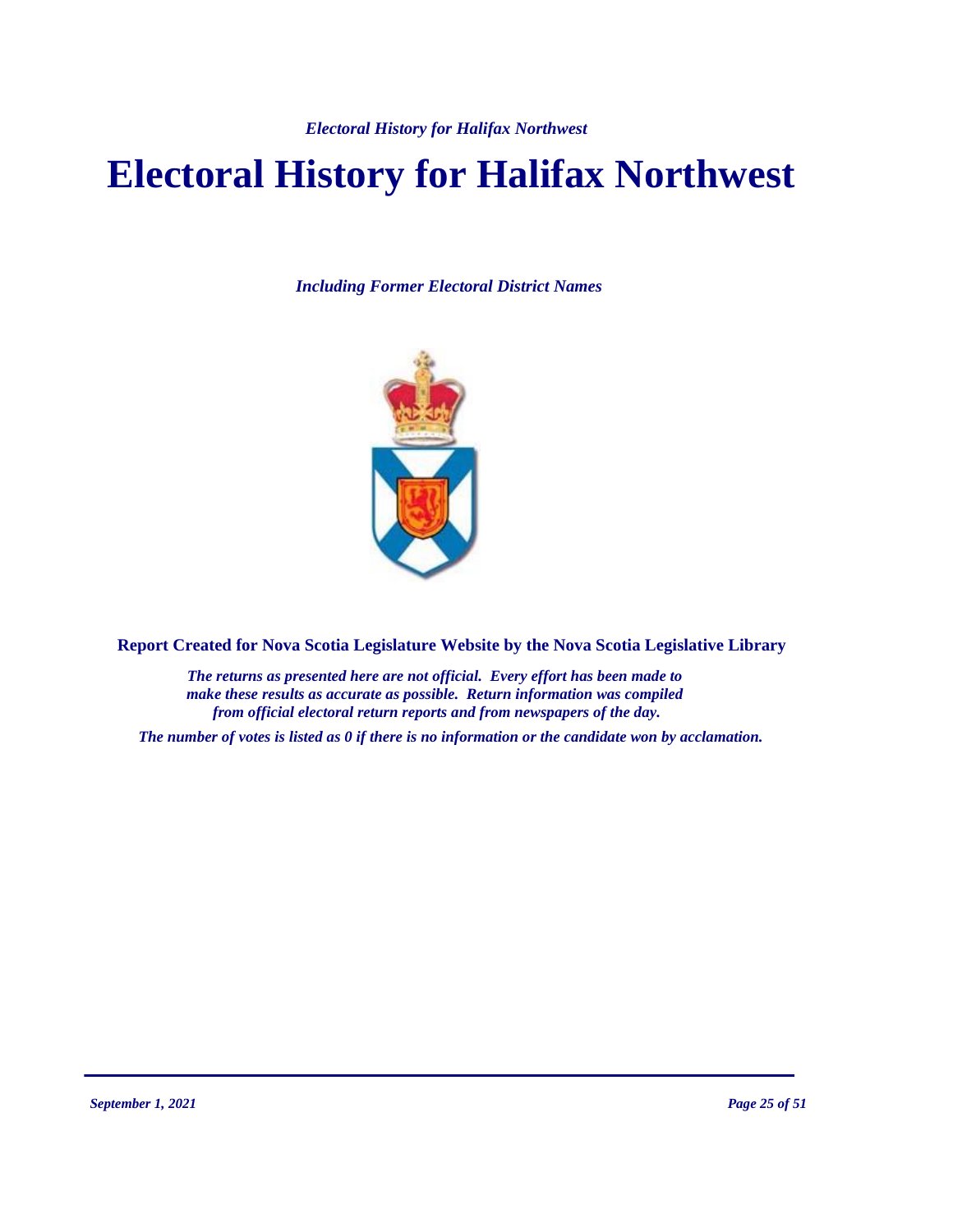# *Halifax Northwest*

*Chapter 27 of the Statutes of Nova Scotia for 1955 created the district of Halifax Northwest, consisting of that portion of the County of Halifax contained in polling districts 8, 23, 24, 25, 26, and 27. These districts were formerly part of Halifax West.*

*In 1967, Halifax Northwest, which had been renamed Halifax County North West (SNS 1966, c. 34, 2 i ), was renamed Halifax Cobequid. (SNS 1967, c. 46,s. 2(9))*

| <b>Member Elected</b>                              | <b>Election Date</b>                         | <b>Party Elected</b>            |
|----------------------------------------------------|----------------------------------------------|---------------------------------|
| <b>Fitzgerald, Gordon</b><br><b>Howard (Paddy)</b> | 08-Oct-1963                                  | <b>Progressive Conservative</b> |
|                                                    | (1532)<br><i>Majority:</i>                   |                                 |
| <b>Candidate</b>                                   | <b>Party</b>                                 | <b>Votes</b>                    |
| Fitzgerald, Gordon Howard                          | Progressive Conservative                     | 5559                            |
| Burris, George D.                                  | I iberal                                     | 4027                            |
| Guptil, Gerald A.                                  | New Democratic Party                         | 329                             |
| <b>Fitzgerald, Gordon</b><br>Howard (Paddy)        | 07-Jun-1960                                  | <b>Progressive Conservative</b> |
|                                                    | (27)<br>Majority:                            |                                 |
| <b>Candidate</b>                                   | <b>Party</b>                                 | <b>Votes</b>                    |
| Fitzgerald, Gordon Howard                          | Progressive Conservative                     | 4209                            |
| Fielding, Ronald Manning                           | Liberal                                      | 4182                            |
| Wilson, Lloyd C.                                   | CCF (Cooperative Commonwealth<br>Federation) | 650                             |

### **Fielding, Ronald Manning 30-Oct-1956 Liberal**

|                          | (190)<br>Majority:                                   |              |
|--------------------------|------------------------------------------------------|--------------|
| <i>Candidate</i>         | <b>Party</b>                                         | <b>Votes</b> |
| Fielding, Ronald Manning | Liberal                                              | 3763         |
| Haverstock, Samuel E.    | <b>Progressive Conservative</b>                      | 3573         |
| Wilson, Lloyd C.         | <b>CCF (Cooperative Commonwealth)</b><br>Federation) | 130          |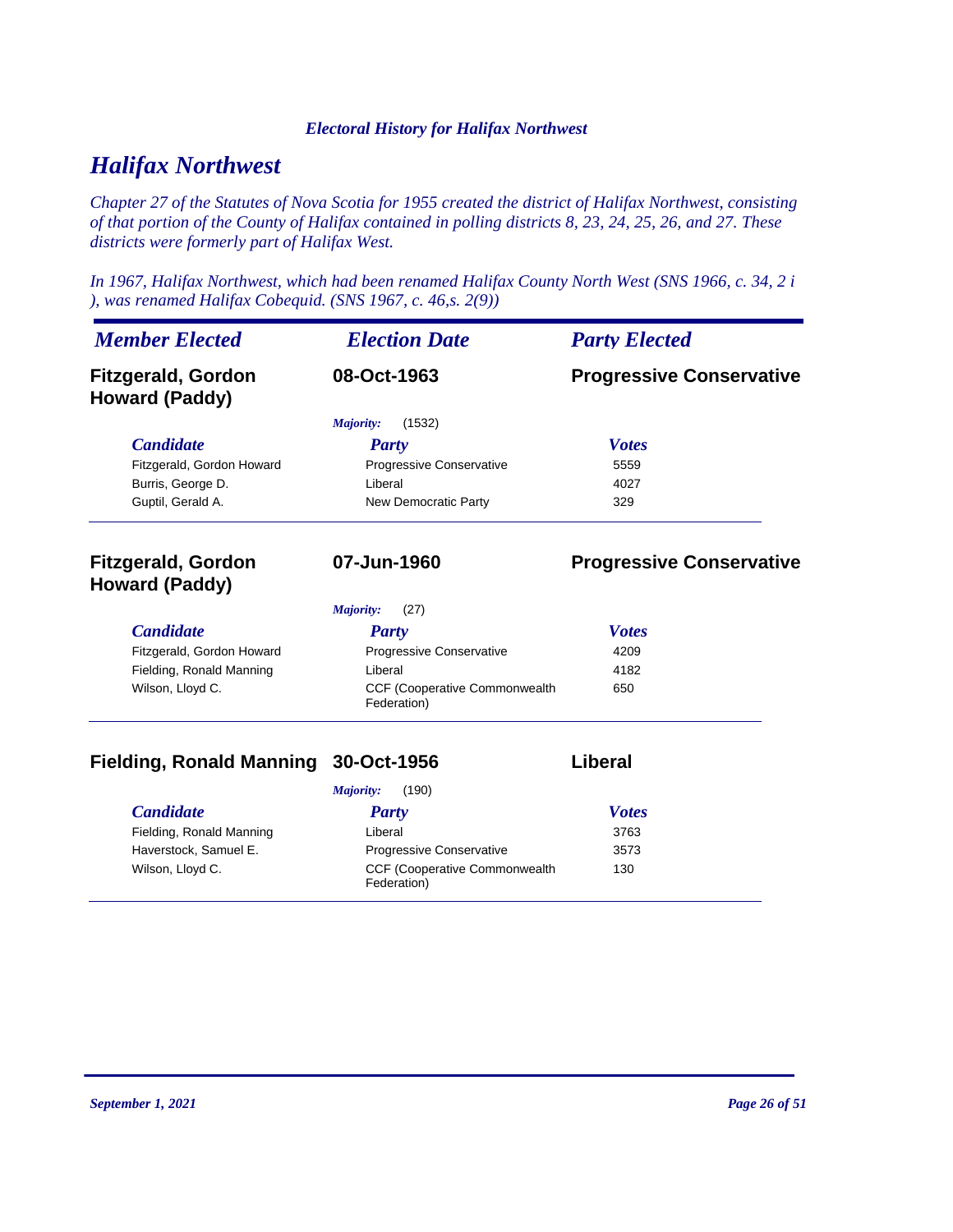# **Electoral History for Halifax West**

*Including Former Electoral District Names*



**Report Created for Nova Scotia Legislature Website by the Nova Scotia Legislative Library**

*The returns as presented here are not official. Every effort has been made to make these results as accurate as possible. Return information was compiled from official electoral return reports and from newspapers of the day.*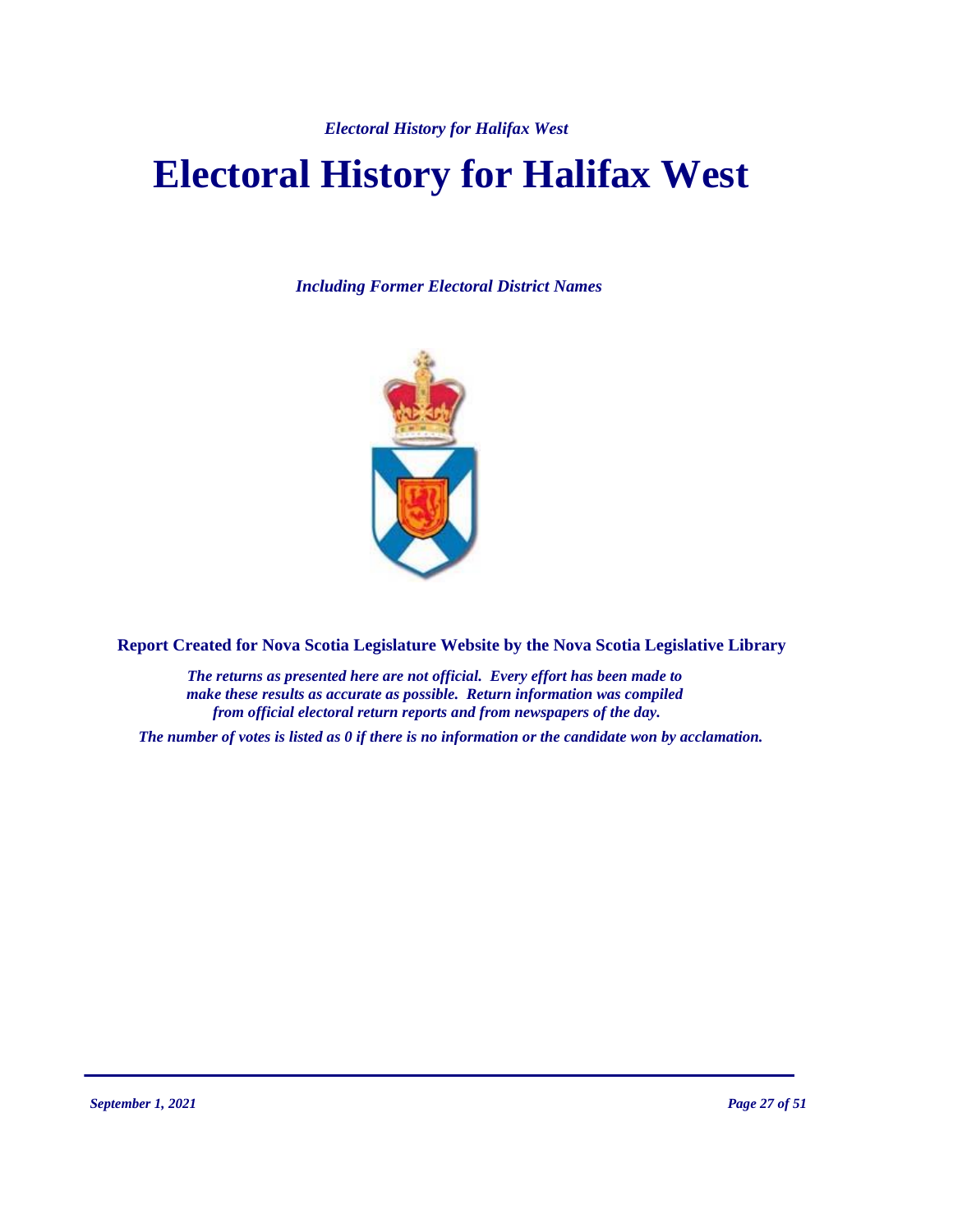# *Halifax West*

*Chapter 19 of the Statutes of Nova Scotia for 1932 divided the County of Halifax into five electoral districts: Halifax South, Halifax Centre, Halifax North, Halifax West, and Halifax East.*

*Chapter 27 of the Statutes of Nova Scotia for 1955 divided Halifax West into Halifax West and Halifax Northwest.*

*Chapter 34 of the Statues of Nova Scotia for 1966 renamed the district Halifax County West. It was subsequently renamed Halifax St. Margaret's in 1967.*

| <b>Member Elected</b>                      | <b>Election Date</b>                         | <b>Party Elected</b>            |
|--------------------------------------------|----------------------------------------------|---------------------------------|
| <b>McNeil, Douglas Charles</b><br>(Dugger) | 08-Oct-1963                                  | <b>Progressive Conservative</b> |
|                                            | (2666)<br>Majority:                          |                                 |
| <b>Candidate</b>                           | Party                                        | <b>Votes</b>                    |
| McNeil, Douglas Charles                    | Progressive Conservative                     | 8792                            |
| Reardon, Charles Henry                     | Liberal                                      | 6126                            |
| Martell, Harold J.                         | New Democratic Party                         | 506                             |
| <b>Reardon, Charles Henry</b>              | 07-Jun-1960                                  | Liberal                         |
|                                            | (241)<br>Majority:                           |                                 |
| <b>Candidate</b>                           | <b>Party</b>                                 | <b>Votes</b>                    |
| Reardon, Charles Henry                     | Liberal                                      | 6925                            |
| McNeil, Douglas Charles                    | Progressive Conservative                     | 6684                            |
| Martell, Harold J.                         | CCF (Cooperative Commonwealth<br>Federation) | 1225                            |
| <b>Reardon, Charles Henry</b>              | 30-Oct-1956                                  | Liberal                         |
|                                            | Majority:<br>(244)                           |                                 |
| <b>Candidate</b>                           | Party                                        | <b>Votes</b>                    |
| Reardon, Charles Henry                     | Liberal                                      | 6119                            |
| Dalton, William J.                         | Progressive Conservative                     | 5875                            |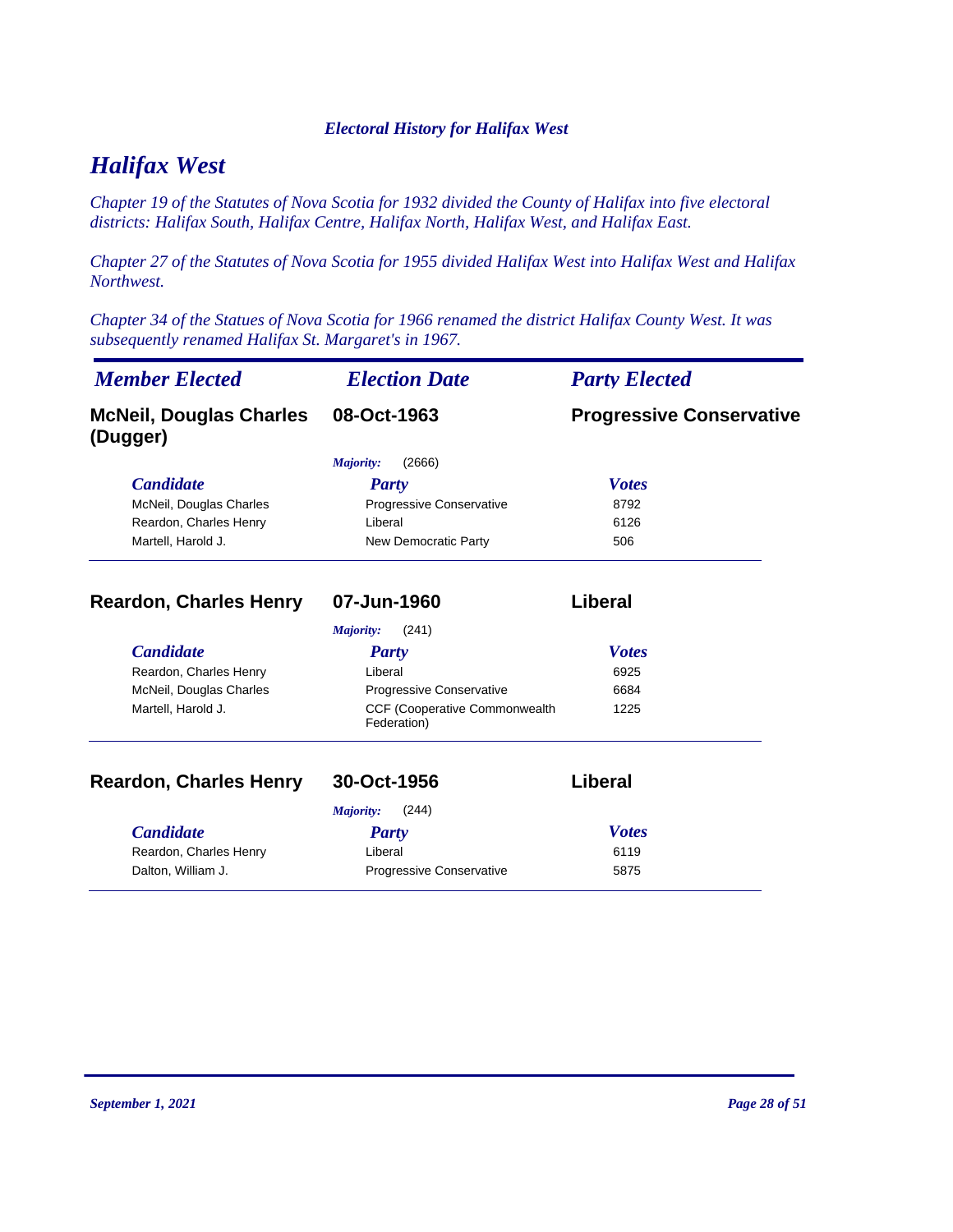| Fielding, Ronald Manning 26-May-1953 |                                                      | Liberal      |
|--------------------------------------|------------------------------------------------------|--------------|
|                                      | (1134)<br>Majority:                                  |              |
| <i>Candidate</i>                     | Party                                                | <b>Votes</b> |
| Fielding, Ronald Manning             | Liberal                                              | 8061         |
| Haverstock, Earl                     | <b>Progressive Conservative</b>                      | 6927         |
| Wilson, Lloyd C.                     | <b>CCF (Cooperative Commonwealth)</b><br>Federation) | 723          |

# **Fielding, Ronald Manning 09-Jun-1949 Liberal**

|                          | (2993)<br>Majority:                                  |              |
|--------------------------|------------------------------------------------------|--------------|
| <i>Candidate</i>         | Party                                                | <b>Votes</b> |
| Fielding, Ronald Manning | Liberal                                              | 6788         |
| Walker, Malcolm Edgbert  | <b>Progressive Conservative</b>                      | 3795         |
| Young, Fred              | <b>CCF (Cooperative Commonwealth)</b><br>Federation) | 3027         |

## **Fielding, Ronald Manning 23-Oct-1945 Liberal**

| (2211)<br>Maiority:      |                                                      |              |
|--------------------------|------------------------------------------------------|--------------|
| <b>Candidate</b>         | Party                                                | <b>Votes</b> |
| Fielding, Ronald Manning | Liberal                                              | 4997         |
| Walker, Malcolm Edgbert  | <b>Progressive Conservative</b>                      | 2786         |
| Young, Fred              | <b>CCF (Cooperative Commonwealth)</b><br>Federation) | 2392         |

# **Fielding, Ronald Manning 28-Oct-1941**

|  | iberal |  |
|--|--------|--|
|--|--------|--|

|                          | (1279)<br>Majority:             |              |
|--------------------------|---------------------------------|--------------|
| <i>Candidate</i>         | Party                           | <b>Votes</b> |
| Fielding, Ronald Manning | Liberal                         | 4459         |
| Roper, John Shenstoneg   | <b>Progressive Conservative</b> | 3180         |

| Hagen, George E.                                     | 28-Oct-1940 (By-election) Liberal |              |
|------------------------------------------------------|-----------------------------------|--------------|
|                                                      | (Acclamation)<br>Maiority:        |              |
| <b>Candidate</b>                                     | Party                             | <b>Votes</b> |
| Hagen, George E.                                     | Liberal                           | 0            |
| Hagen won by acclamation. He died November 11, 1940. |                                   |              |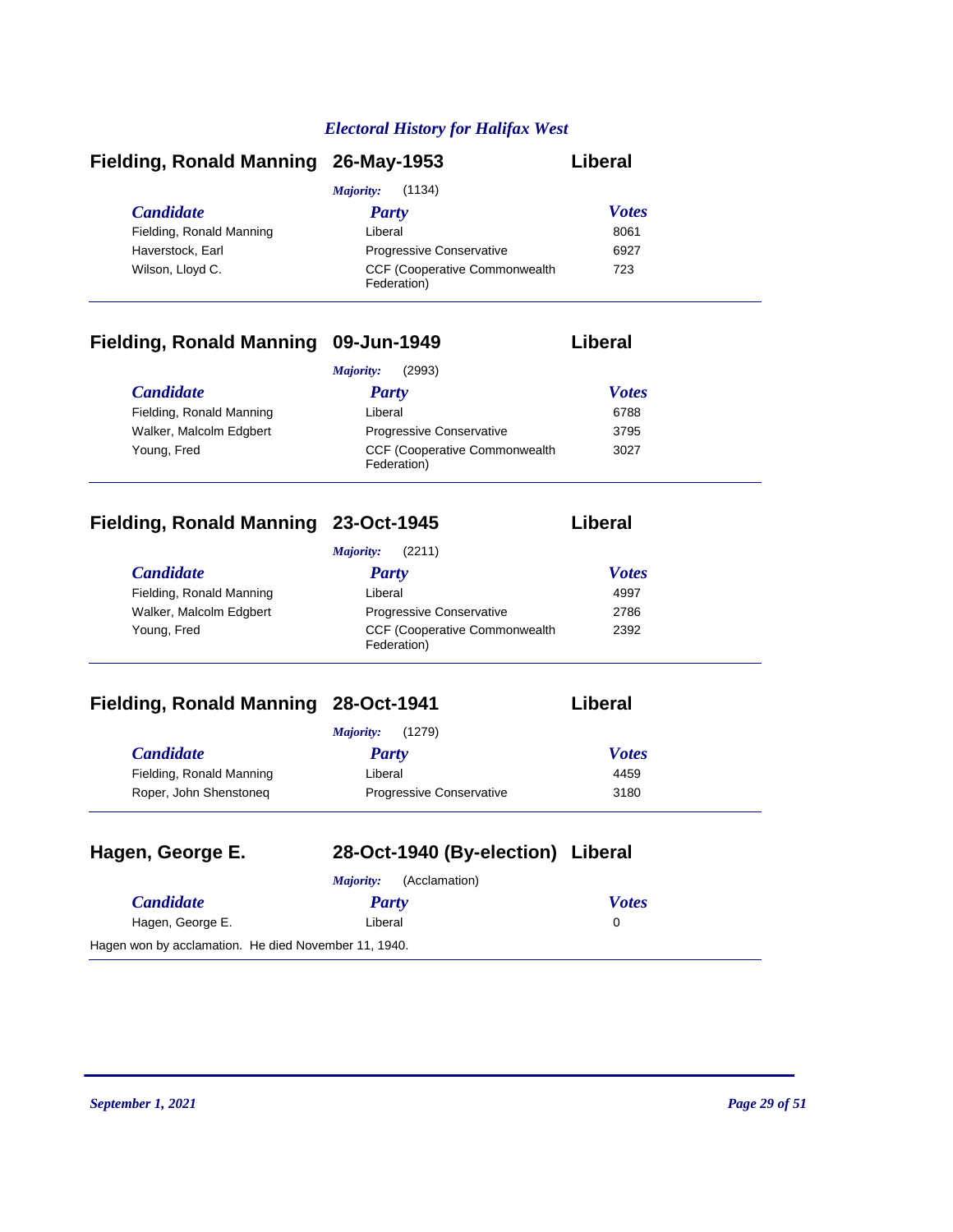| Hagen, George E.        | 29-Jun-1937                     | Liberal      |
|-------------------------|---------------------------------|--------------|
|                         | (746)<br>Majority:              |              |
| <b>Candidate</b>        | <b>Party</b>                    | <b>Votes</b> |
| Hagen, George E.        | Liberal                         | 5034         |
| Phinney, Earle C.       | <b>Progressive Conservative</b> | 4288         |
| Hagen, George E.        | 22-Aug-1933                     | Liberal      |
|                         | (847)<br>Majority:              |              |
| <b>Candidate</b>        | Party                           | <b>Votes</b> |
| Hagen, George E.        | Liberal                         | 4804         |
| Morton, Angus MacDonald | Liberal Conservative            | 3957         |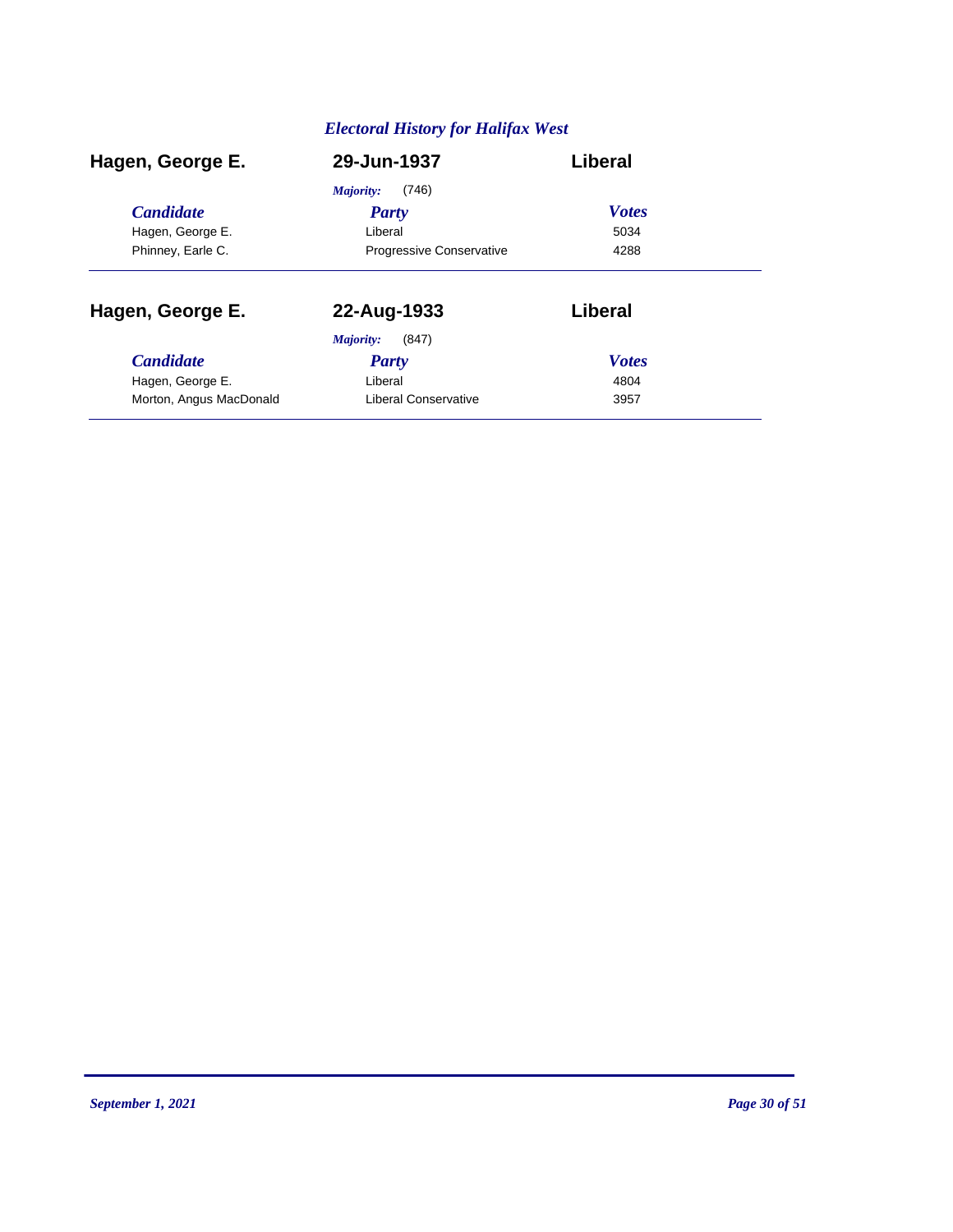# **Electoral History for Halifax County**

*Including Former Electoral District Names*



**Report Created for Nova Scotia Legislature Website by the Nova Scotia Legislative Library**

*The returns as presented here are not official. Every effort has been made to make these results as accurate as possible. Return information was compiled from official electoral return reports and from newspapers of the day.*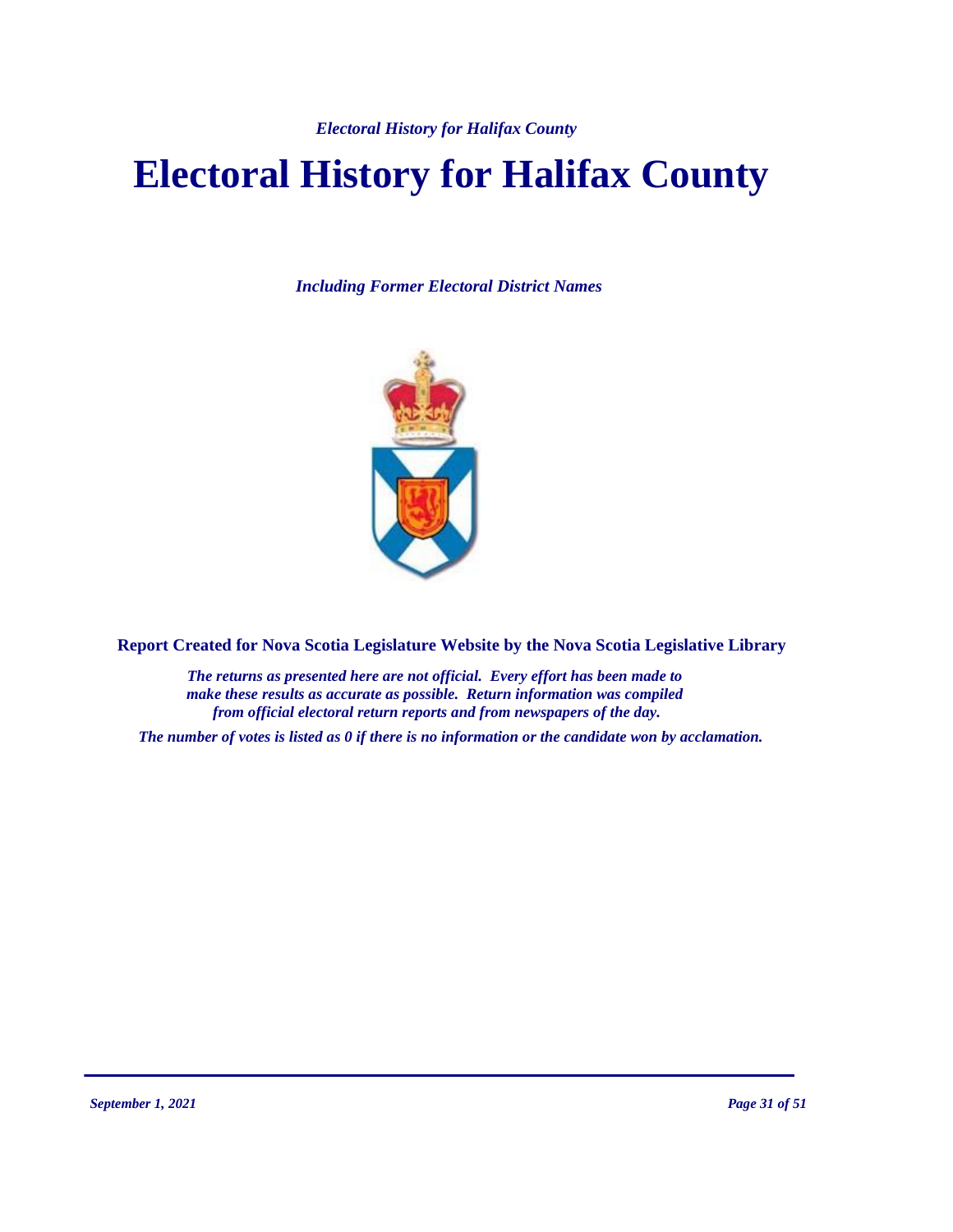# *Halifax County*

*Chapter 19 of the Statutes of Nova Scotia for 1932 divided the County of Halifax into five electoral districts: Halifax South, Halifax Centre, Halifax North, Halifax West, and Halifax East.*

| <b>Member Elected</b>                                                        | <b>Election Date</b>                           | <b>Party Elected</b>        |
|------------------------------------------------------------------------------|------------------------------------------------|-----------------------------|
| <b>Murphy, George Henry</b>                                                  | 21-Jan-1930 (By-election) Liberal Conservative |                             |
|                                                                              | (5128)<br>Majority:                            |                             |
| <b>Candidate</b>                                                             | Party                                          | <b>Votes</b>                |
| Murphy, George Henry                                                         | <b>Liberal Conservative</b>                    | 17954                       |
| Finn, Robert Emmett                                                          | Liberal                                        | 12826                       |
| <b>Morton, Angus</b><br><b>MacDonald</b>                                     | 01-Oct-1928                                    | <b>Liberal Conservative</b> |
|                                                                              | Majority:<br>(191)                             |                             |
| <b>Candidate</b>                                                             | <b>Party</b>                                   | <b>Votes</b>                |
| Mahoney, John Francis                                                        | <b>Liberal Conservative</b>                    | 11589                       |
| Isnor, Gordon B.                                                             | Liberal                                        | 11357                       |
| Fraser, Josiah Frederick                                                     | <b>Liberal Conservative</b>                    | 11298                       |
| Morton, Angus MacDonald                                                      | <b>Liberal Conservative</b>                    | 11273                       |
| Cragg, Edward Joseph                                                         | Liberal                                        | 11215                       |
| Bligh, Frederick P.                                                          | <b>Liberal Conservative</b>                    | 11082                       |
| Walker, John Archibald                                                       | <b>Liberal Conservative</b>                    | 11076                       |
| Byrne, Thomas J.                                                             | Liberal                                        | 10939                       |
| Russell, Bernard W.                                                          | Liberal                                        | 10855                       |
| Kennedy, William J.                                                          | Liberal                                        | 10591                       |
| Mahoney, died September 2, 1929. Cragg resigned to contest federal election. |                                                |                             |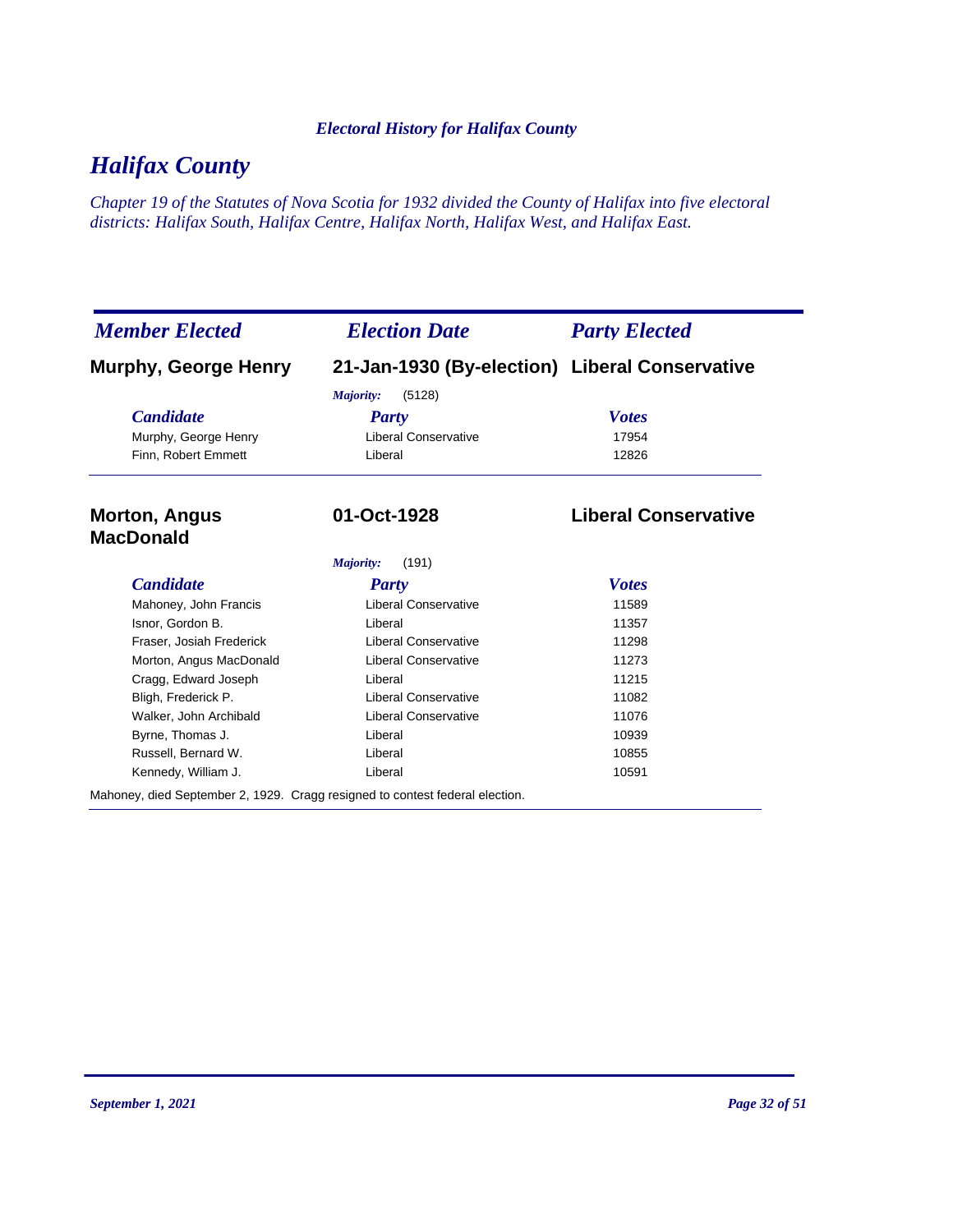### **Mahoney, John Francis 01-Oct-1928 Liberal Conservative**

| Majority:<br>(507)       |                      |              |
|--------------------------|----------------------|--------------|
| <i>Candidate</i>         | Party                | <b>Votes</b> |
| Mahoney, John Francis    | Liberal Conservative | 11589        |
| Isnor, Gordon B.         | Liberal              | 11357        |
| Fraser, Josiah Frederick | Liberal Conservative | 11298        |
| Morton, Angus MacDonald  | Liberal Conservative | 11273        |
| Cragg, Edward Joseph     | I iberal             | 11215        |
| Bligh, Frederick P.      | Liberal Conservative | 11082        |
| Walker, John Archibald   | Liberal Conservative | 11076        |
| Byrne, Thomas J.         | Liberal              | 10939        |
| Russell, Bernard W.      | I iberal             | 10855        |
| Kennedy, William J.      | I iberal             | 10591        |

Mahoney, died September 2, 1929. Cragg resigned to contest federal election.

### **Isnor, Gordon B. 01-Oct-1928 Liberal**

| (275)<br>Majority:       |                      |              |
|--------------------------|----------------------|--------------|
| <b>Candidate</b>         | Party                | <b>Votes</b> |
| Mahoney, John Francis    | Liberal Conservative | 11589        |
| Isnor, Gordon B.         | Liberal              | 11357        |
| Fraser, Josiah Frederick | Liberal Conservative | 11298        |
| Morton, Angus MacDonald  | Liberal Conservative | 11273        |
| Cragg, Edward Joseph     | Liberal              | 11215        |
| Bligh, Frederick P.      | Liberal Conservative | 11082        |
| Walker, John Archibald   | Liberal Conservative | 11076        |
| Byrne, Thomas J.         | I iberal             | 10939        |
| Russell, Bernard W.      | I iberal             | 10855        |
| Kennedy, William J.      | Liberal              | 10591        |

Mahoney, died September 2, 1929. Cragg resigned to contest federal election.

## **Fraser, Josiah Frederick 01-Oct-1928 Liberal Conservative**

| (216)<br>Majority:       |                      |              |
|--------------------------|----------------------|--------------|
| <b>Candidate</b>         | Party                | <b>Votes</b> |
| Mahoney, John Francis    | Liberal Conservative | 11589        |
| Isnor, Gordon B.         | Liberal              | 11357        |
| Fraser, Josiah Frederick | Liberal Conservative | 11298        |
| Morton, Angus MacDonald  | Liberal Conservative | 11273        |
| Cragg, Edward Joseph     | Liberal              | 11215        |
| Bligh, Frederick P.      | Liberal Conservative | 11082        |
| Walker, John Archibald   | Liberal Conservative | 11076        |
| Byrne, Thomas J.         | Liberal              | 10939        |
| Russell, Bernard W.      | Liberal              | 10855        |
| Kennedy, William J.      | Liberal              | 10591        |

Mahoney, died September 2, 1929. Cragg resigned to contest federal election.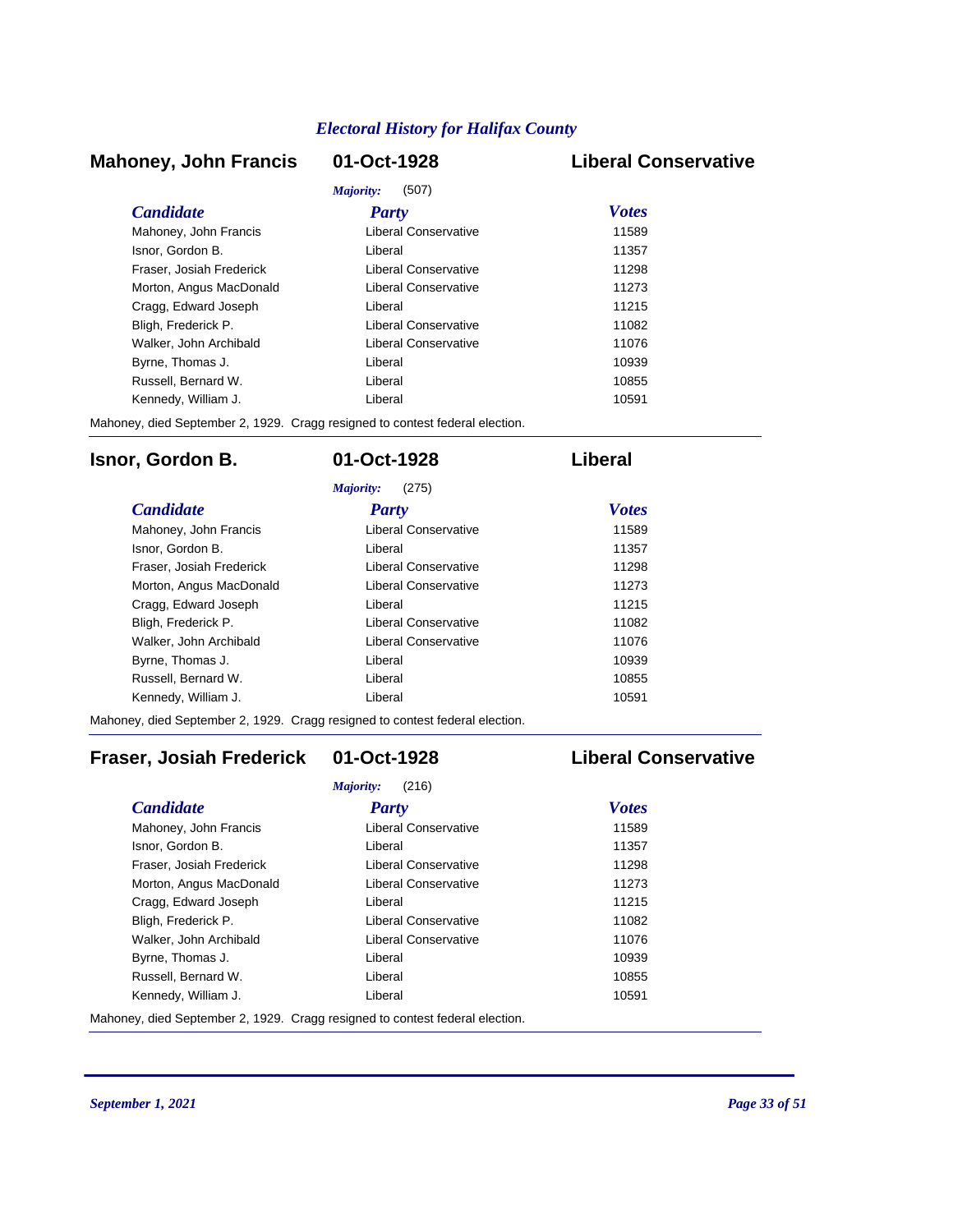### *Candidate Party Votes* **Cragg, Edward Joseph 01-Oct-1928 Liberal** *Majority:* (133) Mahoney, John Francis **Liberal Conservative** 11589 Isnor, Gordon B. Liberal 11357 Fraser, Josiah Frederick Liberal Conservative 11298 Morton, Angus MacDonald **Liberal Conservative** 11273 Cragg, Edward Joseph Liberal 11215 Bligh, Frederick P. Liberal Conservative 11082 Walker, John Archibald **Liberal Conservative** 11076 Byrne, Thomas J. Christian Liberal Liberal Christian Museum and the 10939 Russell, Bernard W. Liberal 10855 Kennedy, William J. Christian Liberal Liberal Christian Museum of the 10591

Mahoney, died September 2, 1929. Cragg resigned to contest federal election.

#### **Walker, John Archibald 01-Aug-1925 (By-election) Liberal Conservative**

|                            | (Acclamation)<br>Maiority: |              |
|----------------------------|----------------------------|--------------|
| <i>Candidate</i>           | Party                      | <b>Votes</b> |
| Walker, John Archibald     | Liberal Conservative       |              |
| Walker won by acclamation. |                            |              |

#### *Candidate Party Votes* **Walker, John Archibald 25-Jun-1925 Liberal Conservative** *Majority:* (7388) Fraser, Josiah Frederick Liberal Conservative 15985 Montgomerie, Alexander **Liberal Conservative** 15952 Mahoney, John Francis **Liberal Conservative** 15899 Walker, John Archibald **Liberal Conservative** 15679 Piercey, William Drysdale **Liberal Conservative** 15672 Murphy, John **Base Communist Communist Communist Communist Communist Communist Communist Communist Communist Communist Communist Communist Communist Communist Communist Communist Communist Communist Communist Communist Com** MacDougall, John G. Christian Muslim Liberal Christian Muslim Muslim Bacher and Muslim Muslim Muslim Muslim Muslim Muslim Muslim Muslim Muslim Muslim Muslim Muslim Muslim Muslim Muslim Muslim Muslim Muslim Muslim Muslim Mu Douglas, John Brown **Digest Example 2018** Liberal *T905* 7905 Bauld, Henry Gibson Liberal 7900 O'Hearn, Walter Joseph Aloysius Liberal Liberal 27872 Mosher, Walter **Contract Contract Contract Contract Contract Contract Contract Contract Contract Contract Contract Contract Contract Contract Contract Contract Contract Contract Contract Contract Contract Contract Contract** Daw, Robert 280 and 200 km control and 200 km control and 200 km control and 200 km control and 200 km control and 200 km control and 200 km control and 200 km control and 200 km control and 200 km control and 200 km contr Breen, Alban L. Labour 392

Walker was appointed Minister of Natural Resources and Provincial Development, July 16, 1925. He was re-elected August 1, 1925.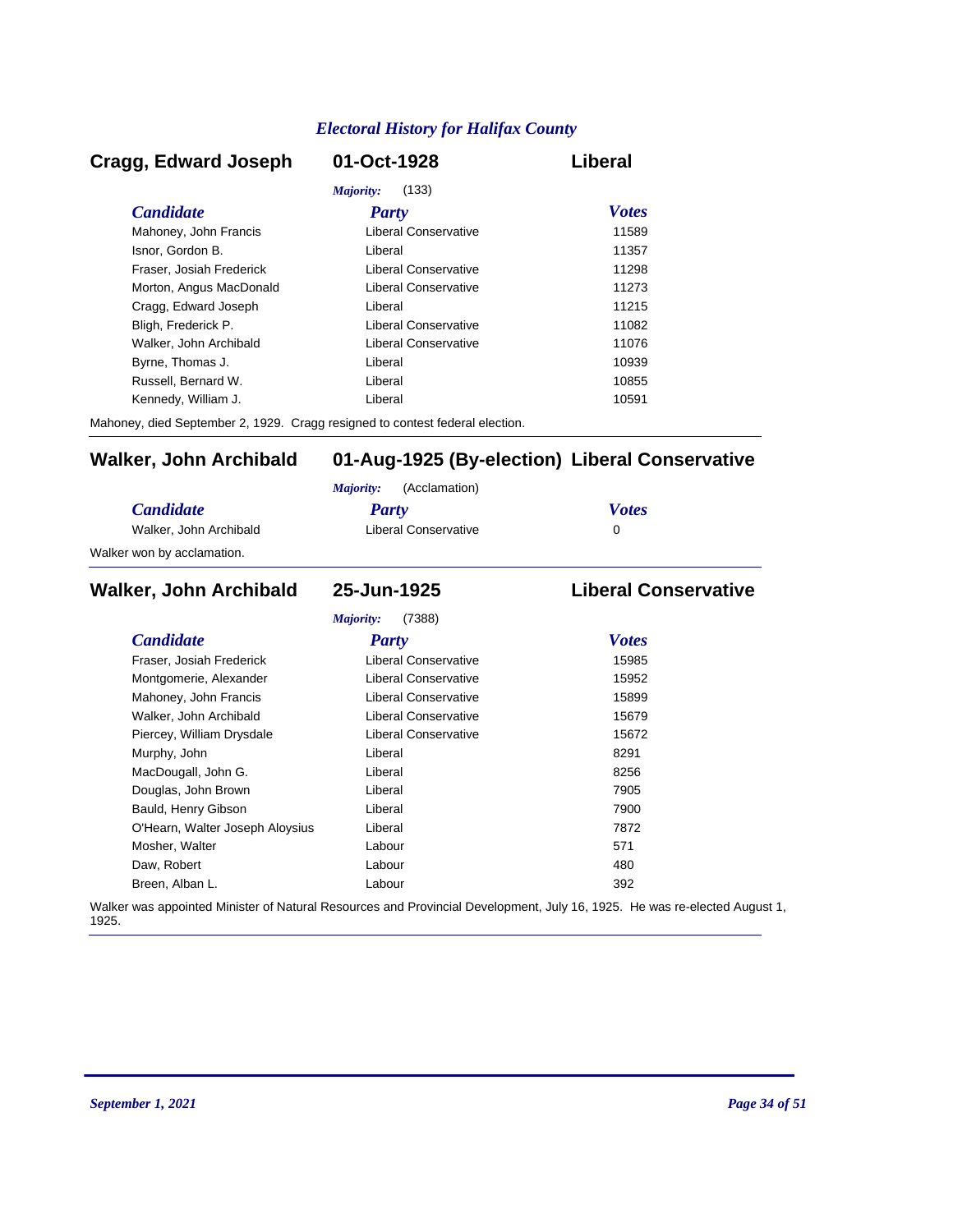### **Piercey, William Drysdale 25-Jun-1925 Liberal Conservative**

| Majority:<br>(7381)             |                             |              |  |  |
|---------------------------------|-----------------------------|--------------|--|--|
| <b>Candidate</b>                | <b>Party</b>                | <b>Votes</b> |  |  |
| Fraser, Josiah Frederick        | Liberal Conservative        | 15985        |  |  |
| Montgomerie, Alexander          | Liberal Conservative        | 15952        |  |  |
| Mahoney, John Francis           | <b>Liberal Conservative</b> | 15899        |  |  |
| Walker, John Archibald          | <b>Liberal Conservative</b> | 15679        |  |  |
| Piercey, William Drysdale       | Liberal Conservative        | 15672        |  |  |
| Murphy, John                    | Liberal                     | 8291         |  |  |
| MacDougall, John G.             | Liberal                     | 8256         |  |  |
| Douglas, John Brown             | Liberal                     | 7905         |  |  |
| Bauld, Henry Gibson             | Liberal                     | 7900         |  |  |
| O'Hearn, Walter Joseph Aloysius | Liberal                     | 7872         |  |  |
| Mosher, Walter                  | Labour                      | 571          |  |  |
| Daw, Robert                     | Labour                      | 480          |  |  |
| Breen, Alban L.                 | Labour                      | 392          |  |  |
|                                 |                             |              |  |  |

Walker was appointed Minister of Natural Resources and Provincial Development, July 16, 1925. He was re-elected August 1, 1925.

## **Montgomerie, Alexander 25-Jun-1925 Liberal Conservative**

#### *Majority:* (7661)

| <b>Candidate</b>                | Party                       | <b>Votes</b> |
|---------------------------------|-----------------------------|--------------|
| Fraser, Josiah Frederick        | Liberal Conservative        | 15985        |
| Montgomerie, Alexander          | Liberal Conservative        | 15952        |
| Mahoney, John Francis           | <b>Liberal Conservative</b> | 15899        |
| Walker, John Archibald          | <b>Liberal Conservative</b> | 15679        |
| Piercey, William Drysdale       | Liberal Conservative        | 15672        |
| Murphy, John                    | Liberal                     | 8291         |
| MacDougall, John G.             | Liberal                     | 8256         |
| Douglas, John Brown             | Liberal                     | 7905         |
| Bauld, Henry Gibson             | Liberal                     | 7900         |
| O'Hearn, Walter Joseph Aloysius | Liberal                     | 7872         |
| Mosher, Walter                  | Labour                      | 571          |
| Daw, Robert                     | Labour                      | 480          |
| Breen, Alban L.                 | Labour                      | 392          |

Walker was appointed Minister of Natural Resources and Provincial Development, July 16, 1925. He was re-elected August 1, 1925.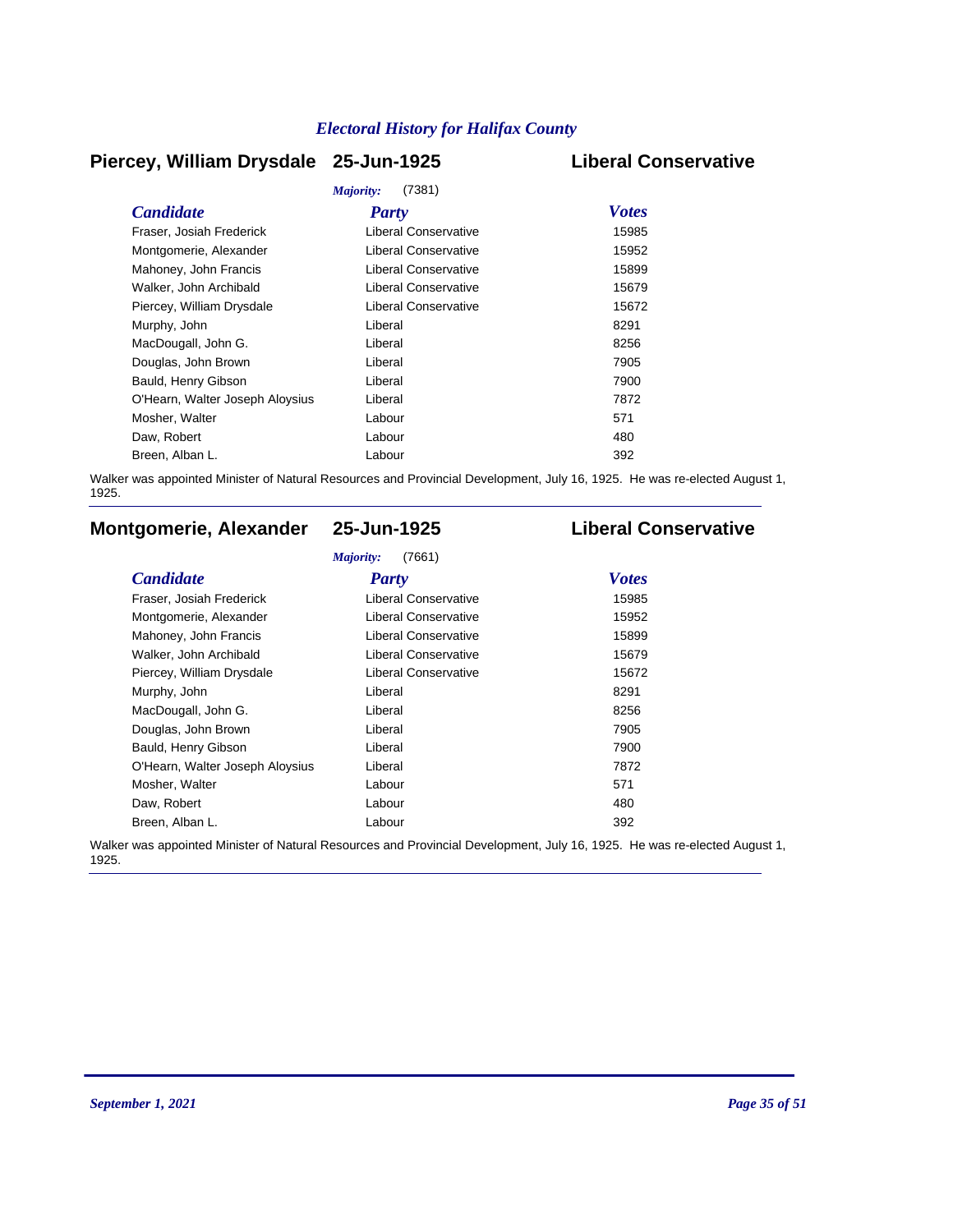### **Mahoney, John Francis 25-Jun-1925 Liberal Conservative**

# *Majority:* (7608)

| <i>Majority:</i><br>(7608)      |                             |              |  |  |
|---------------------------------|-----------------------------|--------------|--|--|
| <b>Candidate</b>                | <b>Party</b>                | <b>Votes</b> |  |  |
| Fraser, Josiah Frederick        | Liberal Conservative        | 15985        |  |  |
| Montgomerie, Alexander          | <b>Liberal Conservative</b> | 15952        |  |  |
| Mahoney, John Francis           | Liberal Conservative        | 15899        |  |  |
| Walker, John Archibald          | Liberal Conservative        | 15679        |  |  |
| Piercey, William Drysdale       | Liberal Conservative        | 15672        |  |  |
| Murphy, John                    | Liberal                     | 8291         |  |  |
| MacDougall, John G.             | Liberal                     | 8256         |  |  |
| Douglas, John Brown             | Liberal                     | 7905         |  |  |
| Bauld, Henry Gibson             | Liberal                     | 7900         |  |  |
| O'Hearn, Walter Joseph Aloysius | Liberal                     | 7872         |  |  |
| Mosher, Walter                  | Labour                      | 571          |  |  |
| Daw, Robert                     | Labour                      | 480          |  |  |
| Breen, Alban L.                 | Labour                      | 392          |  |  |

Walker was appointed Minister of Natural Resources and Provincial Development, July 16, 1925. He was re-elected August 1, 1925.

## **Fraser, Josiah Frederick 25-Jun-1925 Liberal Conservative**

| <b>Candidate</b>                | <b>Party</b>                | <b>Votes</b> |
|---------------------------------|-----------------------------|--------------|
| Fraser, Josiah Frederick        | <b>Liberal Conservative</b> | 15985        |
| Montgomerie, Alexander          | Liberal Conservative        | 15952        |
| Mahoney, John Francis           | <b>Liberal Conservative</b> | 15899        |
| Walker, John Archibald          | <b>Liberal Conservative</b> | 15679        |
| Piercey, William Drysdale       | <b>Liberal Conservative</b> | 15672        |
| Murphy, John                    | Liberal                     | 8291         |
| MacDougall, John G.             | Liberal                     | 8256         |
| Douglas, John Brown             | Liberal                     | 7905         |
| Bauld, Henry Gibson             | Liberal                     | 7900         |
| O'Hearn, Walter Joseph Aloysius | Liberal                     | 7872         |
| Mosher, Walter                  | Labour                      | 571          |
| Daw, Robert                     | Labour                      | 480          |
| Breen, Alban L.                 | Labour                      | 392          |

Walker was appointed Minister of Natural Resources and Provincial Development, July 16, 1925. He was re-elected August 1, 1925.

### **O'Hearn, Walter Joseph 16-Jan-1923 (By-election) Liberal Aloysius**

|                                 | (Acclamation)<br><i>Majority:</i> |              |
|---------------------------------|-----------------------------------|--------------|
| <i>Candidate</i>                | Party                             | <b>Votes</b> |
| O'Hearn, Walter Joseph Aloysius | Liberal                           |              |
| O'Hearn won by acclamation.     |                                   |              |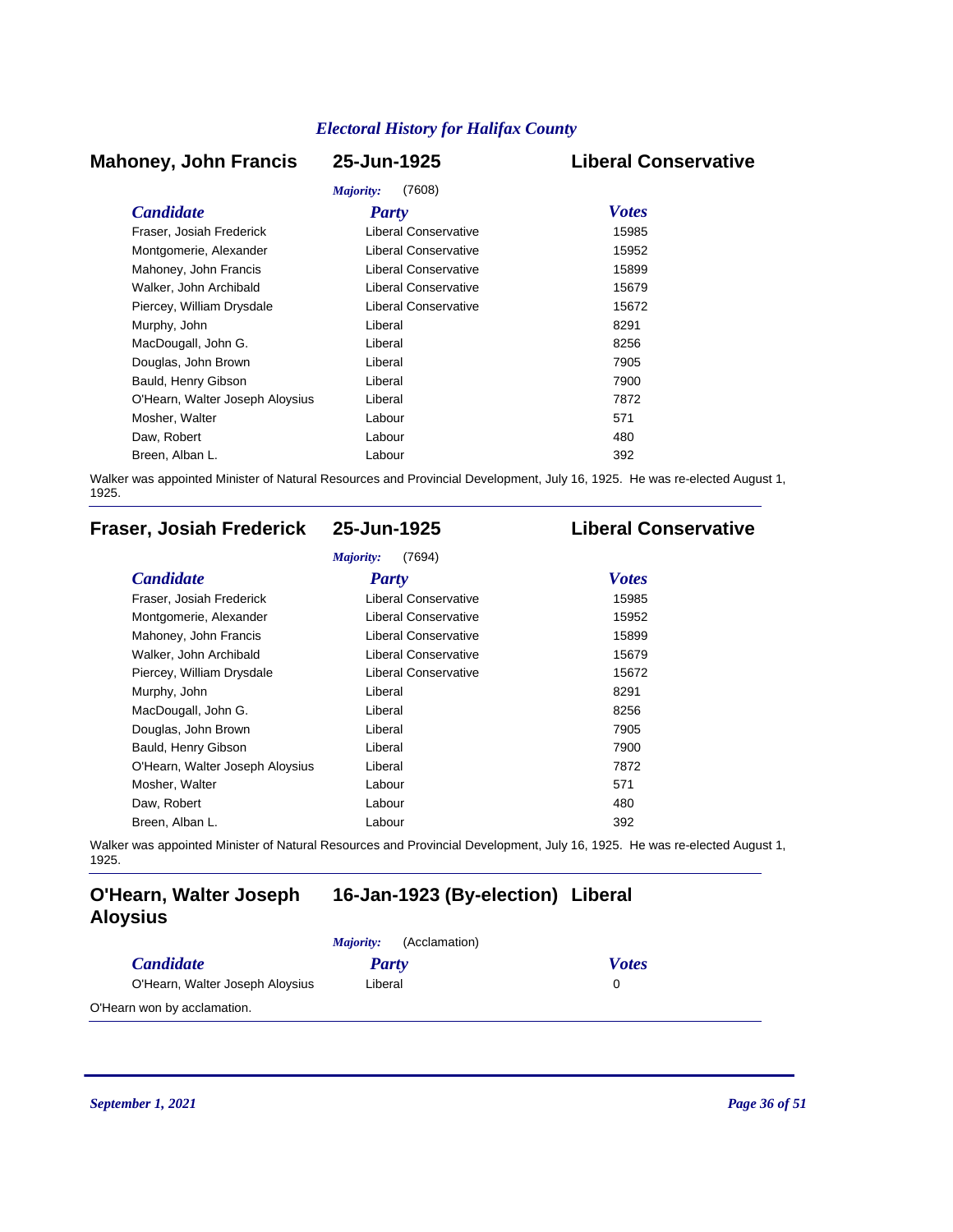## **Finn, Robert Emmett 27-Jul-1920 Liberal**

| (2240)<br>Majority:   |                             |              |  |
|-----------------------|-----------------------------|--------------|--|
| <b>Candidate</b>      | <b>Party</b>                | <b>Votes</b> |  |
| Bauld, Henry Gibson   | Liberal                     | 6554         |  |
| Finn, Robert Emmett   | Liberal                     | 6285         |  |
| Douglas, John Brown   | Liberal                     | 6057         |  |
| Burris, Adam Dunlap   | Liberal                     | 5936         |  |
| Connolly, John Lane   | Liberal                     | 5817         |  |
| Archibald, John B.    | Liberal Conservative        | 4045         |  |
| Brenton, Robert A.    | Liberal Conservative        | 3860         |  |
| Stevens, Frederick W. | Liberal Conservative        | 3642         |  |
| Gillis, Francis A.    | Liberal Conservative        | 3595         |  |
| Wallace, Joseph S.    | Farmers' Party              | 3409         |  |
| McDonald, Ronald A.   | Labour                      | 3369         |  |
| Healy, Patrick J.     | Labour                      | 3336         |  |
| Power, Edward L.      | <b>Liberal Conservative</b> | 3236         |  |
| Kuhn, Peter McN       | <b>Farmers' Party</b>       | 3165         |  |
| McKenzie, Joseph H.   | Labour                      | 3157         |  |
|                       |                             |              |  |

Finn resigned to contest the federal by-election of December 4, 1922. He was replaced by Walter J. O'Hearn

### **Douglas, John Brown 27-Jul-1920 Liberal**

| <b>Candidate</b>      | <b>Party</b>                | <b>Votes</b> |
|-----------------------|-----------------------------|--------------|
| Bauld, Henry Gibson   | Liberal                     | 6554         |
| Finn, Robert Emmett   | Liberal                     | 6285         |
| Douglas, John Brown   | Liberal                     | 6057         |
| Burris, Adam Dunlap   | Liberal                     | 5936         |
| Connolly, John Lane   | Liberal                     | 5817         |
| Archibald, John B.    | Liberal Conservative        | 4045         |
| Brenton, Robert A.    | <b>Liberal Conservative</b> | 3860         |
| Stevens, Frederick W. | <b>Liberal Conservative</b> | 3642         |
| Gillis, Francis A.    | <b>Liberal Conservative</b> | 3595         |
| Wallace, Joseph S.    | Farmers' Party              | 3409         |
| McDonald, Ronald A.   | Labour                      | 3369         |
| Healy, Patrick J.     | Labour                      | 3336         |
| Power, Edward L.      | Liberal Conservative        | 3236         |
| Kuhn, Peter McN       | <b>Farmers' Party</b>       | 3165         |
| McKenzie, Joseph H.   | Labour                      | 3157         |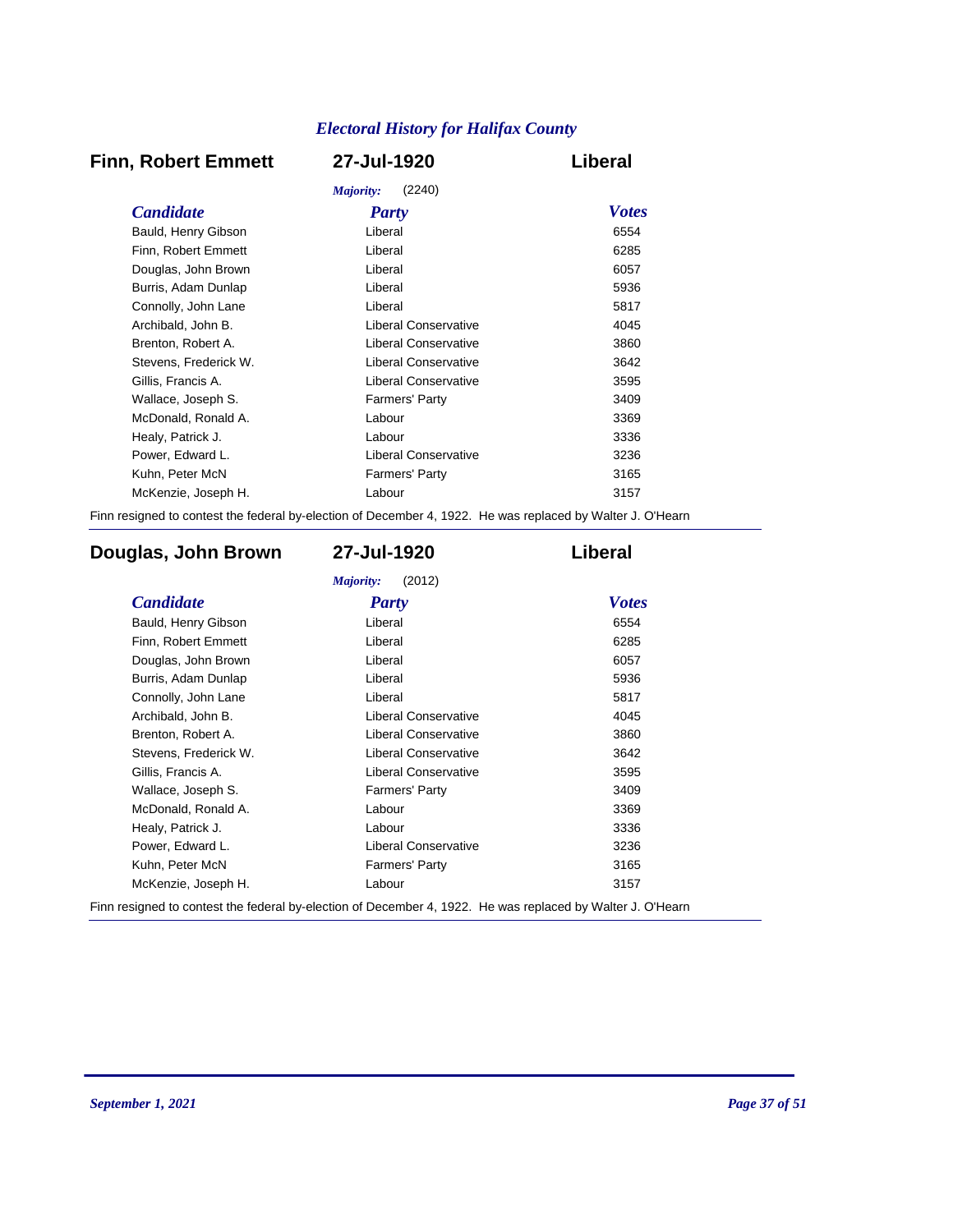## **Connolly, John Lane 27-Jul-1920 Liberal**

| Majority:<br>(1772)   |                             |              |  |
|-----------------------|-----------------------------|--------------|--|
| <b>Candidate</b>      | Party                       | <b>Votes</b> |  |
| Bauld, Henry Gibson   | Liberal                     | 6554         |  |
| Finn, Robert Emmett   | Liberal                     | 6285         |  |
| Douglas, John Brown   | Liberal                     | 6057         |  |
| Burris, Adam Dunlap   | Liberal                     | 5936         |  |
| Connolly, John Lane   | Liberal                     | 5817         |  |
| Archibald, John B.    | Liberal Conservative        | 4045         |  |
| Brenton, Robert A.    | <b>Liberal Conservative</b> | 3860         |  |
| Stevens, Frederick W. | <b>Liberal Conservative</b> | 3642         |  |
| Gillis, Francis A.    | Liberal Conservative        | 3595         |  |
| Wallace, Joseph S.    | <b>Farmers' Party</b>       | 3409         |  |
| McDonald, Ronald A.   | Labour                      | 3369         |  |
| Healy, Patrick J.     | Labour                      | 3336         |  |
| Power, Edward L.      | <b>Liberal Conservative</b> | 3236         |  |
| Kuhn, Peter McN       | <b>Farmers' Party</b>       | 3165         |  |
| McKenzie, Joseph H.   | Labour                      | 3157         |  |
|                       |                             |              |  |

Finn resigned to contest the federal by-election of December 4, 1922. He was replaced by Walter J. O'Hearn

### **Burris, Adam Dunlap 27-Jul-1920 Liberal**

| <b>Candidate</b>      | <b>Party</b>                | <b>Votes</b> |
|-----------------------|-----------------------------|--------------|
| Bauld, Henry Gibson   | Liberal                     | 6554         |
| Finn, Robert Emmett   | Liberal                     | 6285         |
| Douglas, John Brown   | Liberal                     | 6057         |
| Burris, Adam Dunlap   | Liberal                     | 5936         |
| Connolly, John Lane   | Liberal                     | 5817         |
| Archibald, John B.    | Liberal Conservative        | 4045         |
| Brenton, Robert A.    | <b>Liberal Conservative</b> | 3860         |
| Stevens, Frederick W. | <b>Liberal Conservative</b> | 3642         |
| Gillis, Francis A.    | <b>Liberal Conservative</b> | 3595         |
| Wallace, Joseph S.    | <b>Farmers' Party</b>       | 3409         |
| McDonald, Ronald A.   | Labour                      | 3369         |
| Healy, Patrick J.     | Labour                      | 3336         |
| Power, Edward L.      | <b>Liberal Conservative</b> | 3236         |
| Kuhn, Peter McN       | <b>Farmers' Party</b>       | 3165         |
| McKenzie, Joseph H.   | Labour                      | 3157         |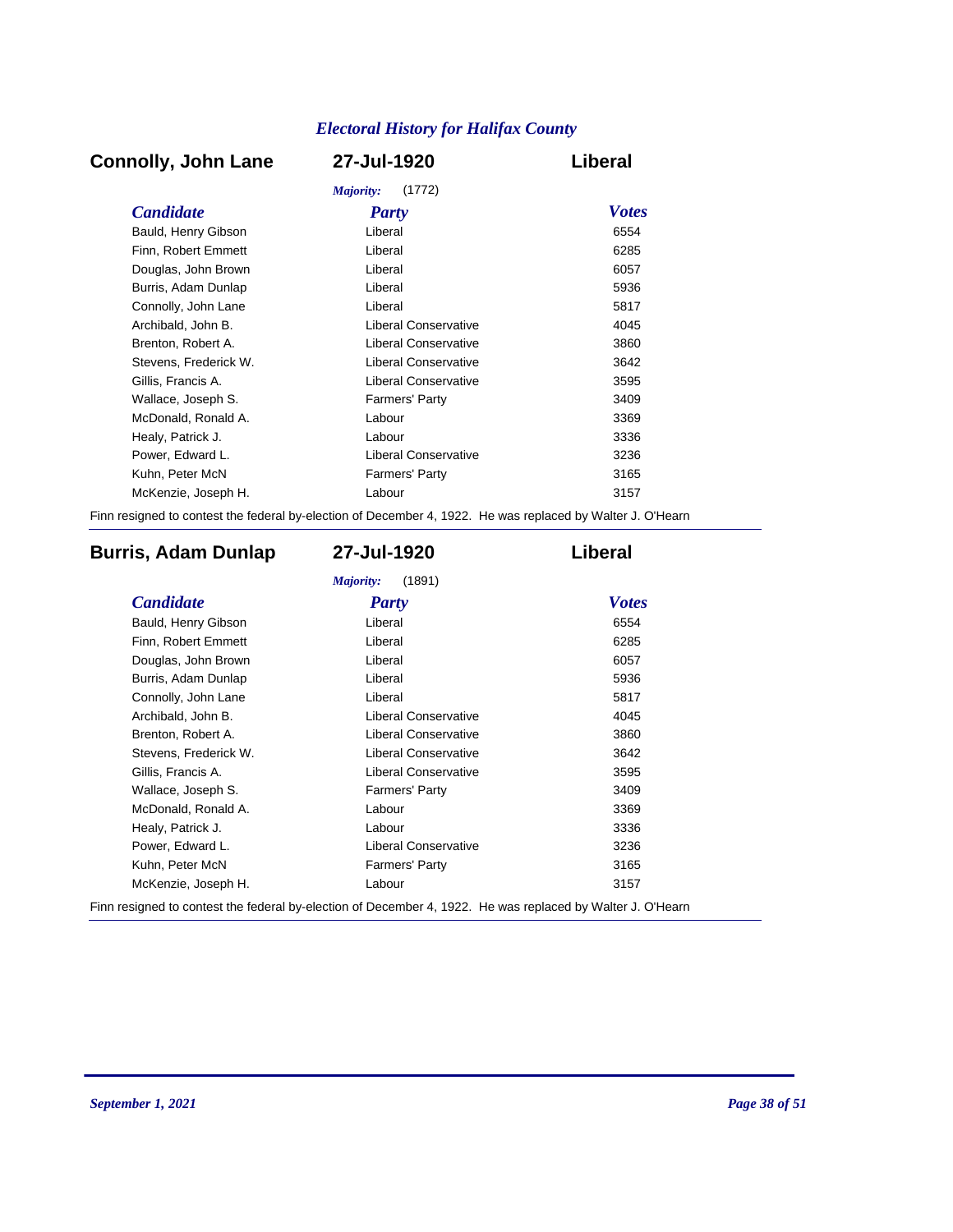### **Bauld, Henry Gibson 27-Jul-1920 Liberal**

|                       | (2509)<br>Majority:   |              |
|-----------------------|-----------------------|--------------|
| <b>Candidate</b>      | <b>Party</b>          | <b>Votes</b> |
| Bauld, Henry Gibson   | Liberal               | 6554         |
| Finn, Robert Emmett   | Liberal               | 6285         |
| Douglas, John Brown   | Liberal               | 6057         |
| Burris, Adam Dunlap   | Liberal               | 5936         |
| Connolly, John Lane   | Liberal               | 5817         |
| Archibald, John B.    | Liberal Conservative  | 4045         |
| Brenton, Robert A.    | Liberal Conservative  | 3860         |
| Stevens. Frederick W. | Liberal Conservative  | 3642         |
| Gillis, Francis A.    | Liberal Conservative  | 3595         |
| Wallace, Joseph S.    | <b>Farmers' Party</b> | 3409         |
| McDonald, Ronald A.   | Labour                | 3369         |
| Healy, Patrick J.     | Labour                | 3336         |
| Power, Edward L.      | Liberal Conservative  | 3236         |
| Kuhn, Peter McN       | <b>Farmers' Party</b> | 3165         |
| McKenzie, Joseph H.   | Labour                | 3157         |
|                       |                       |              |

Finn resigned to contest the federal by-election of December 4, 1922. He was replaced by Walter J. O'Hearn

### **McInnes, Hector 20-Jun-1916 Liberal Conservative**

*Majority:* (348)

| <b>Candidate</b>         | Party                       | <b>Votes</b> |
|--------------------------|-----------------------------|--------------|
| Bauld, Henry Gibson      | Liberal                     | 6855         |
| McInnes, Hector          | Liberal Conservative        | 6735         |
| Finn, Robert Emmett      | Liberal                     | 6703         |
| Faulkner, George Everett | Liberal                     | 6606         |
| Connolly, John Lane      | Liberal                     | 6545         |
| Regan, John W.           | <b>Liberal Conservative</b> | 6387         |
| Quinn, Felix P.          | Liberal Conservative        | 6370         |
| Douglas, John Brown      | Liberal                     | 6359         |
| Williams, E. F.          | Liberal Conservative        | 6266         |
| Bligh, F. P.             | <b>Liberal Conservative</b> | 6213         |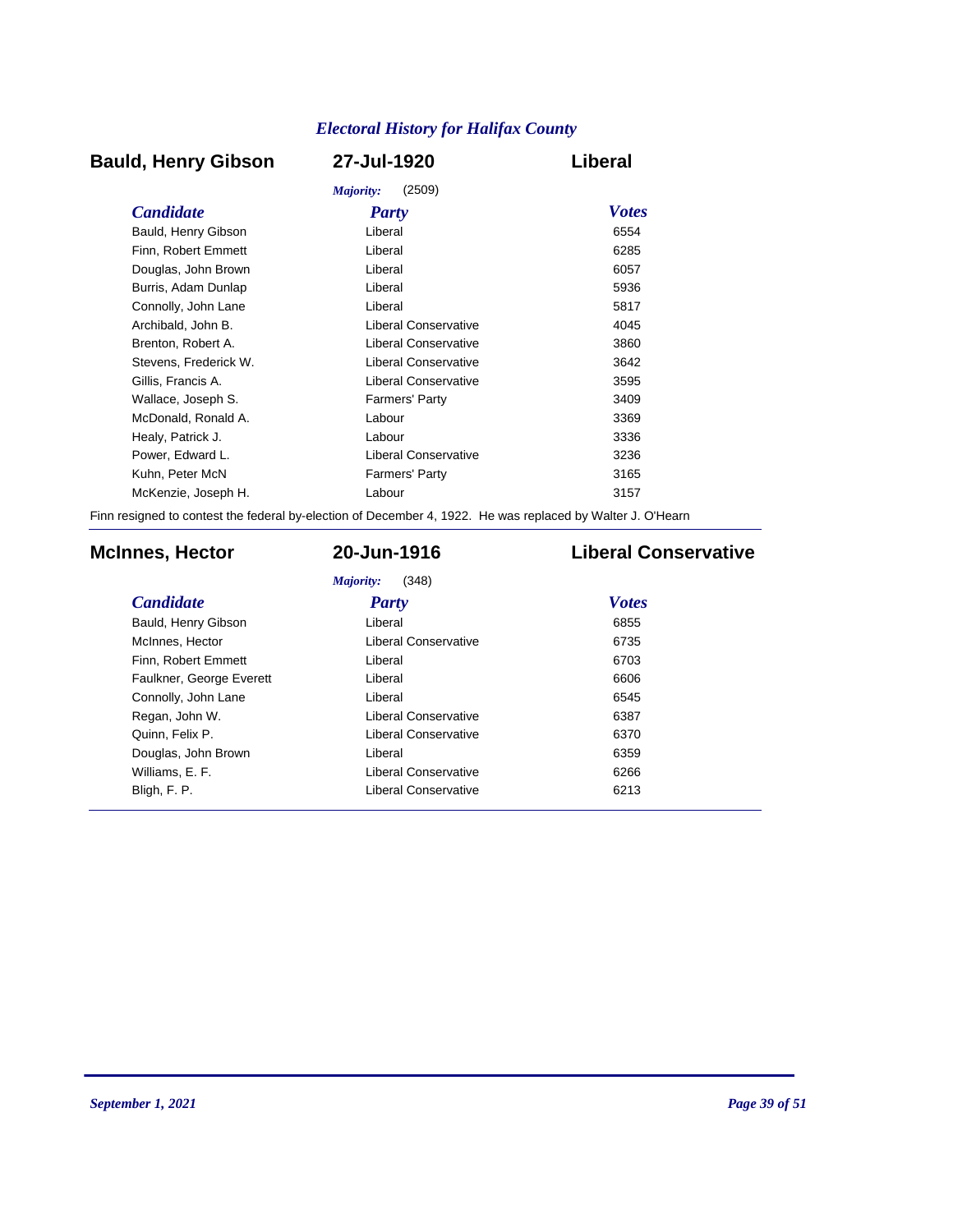#### **Finn, Robert Emmett 20-Jun-1916 Liberal**

| (316)<br>Majority:       |                      |              |
|--------------------------|----------------------|--------------|
| <b>Candidate</b>         | Party                | <b>Votes</b> |
| Bauld, Henry Gibson      | Liberal              | 6855         |
| McInnes, Hector          | Liberal Conservative | 6735         |
| Finn. Robert Emmett      | Liberal              | 6703         |
| Faulkner, George Everett | Liberal              | 6606         |
| Connolly, John Lane      | Liberal              | 6545         |
| Regan, John W.           | Liberal Conservative | 6387         |
| Quinn, Felix P.          | Liberal Conservative | 6370         |
| Douglas, John Brown      | Liberal              | 6359         |
| Williams, E. F.          | Liberal Conservative | 6266         |
| Bligh, F. P.             | Liberal Conservative | 6213         |

## **Faulkner, George Everett 20-Jun-1916 Liberal**

| (219)<br>Majority:       |                      |              |  |
|--------------------------|----------------------|--------------|--|
| <b>Candidate</b>         | <b>Party</b>         | <b>Votes</b> |  |
| Bauld, Henry Gibson      | Liberal              | 6855         |  |
| McInnes, Hector          | Liberal Conservative | 6735         |  |
| Finn. Robert Emmett      | Liberal              | 6703         |  |
| Faulkner, George Everett | Liberal              | 6606         |  |
| Connolly, John Lane      | Liberal              | 6545         |  |
| Regan, John W.           | Liberal Conservative | 6387         |  |
| Quinn, Felix P.          | Liberal Conservative | 6370         |  |
| Douglas, John Brown      | Liberal              | 6359         |  |
| Williams, E. F.          | Liberal Conservative | 6266         |  |
| Bligh, F. P.             | Liberal Conservative | 6213         |  |

### **Connolly, John Lane 20-Jun-1916 Liberal**

#### **Candidate** *Party**Votes*<br> **Bauld, Henry Gibson** *Liberal**Company**Company**Company**Company**Company**Company**Company**Company**Company**Company**Company**Company**Company**Company**Company**Company Majority:* (158) Bauld, Henry Gibson **Liberal** McInnes, Hector **Liberal Conservative 6735** Finn, Robert Emmett **Liberal** Liberal **COM** Liberal **6703** Faulkner, George Everett Liberal Liberal Communications and the Communications of the Communications of the Co Connolly, John Lane **Liberal** Liberal **Connolly**, John Lane **6545** Regan, John W. **Example 20 Fisheral Conservative** 6387 Quinn, Felix P. Liberal Conservative 6370 Douglas, John Brown **Example 2018** Liberal **COVID-100** Liberal **6359** Williams, E. F. Liberal Conservative 6266 Bligh, F. P. 6213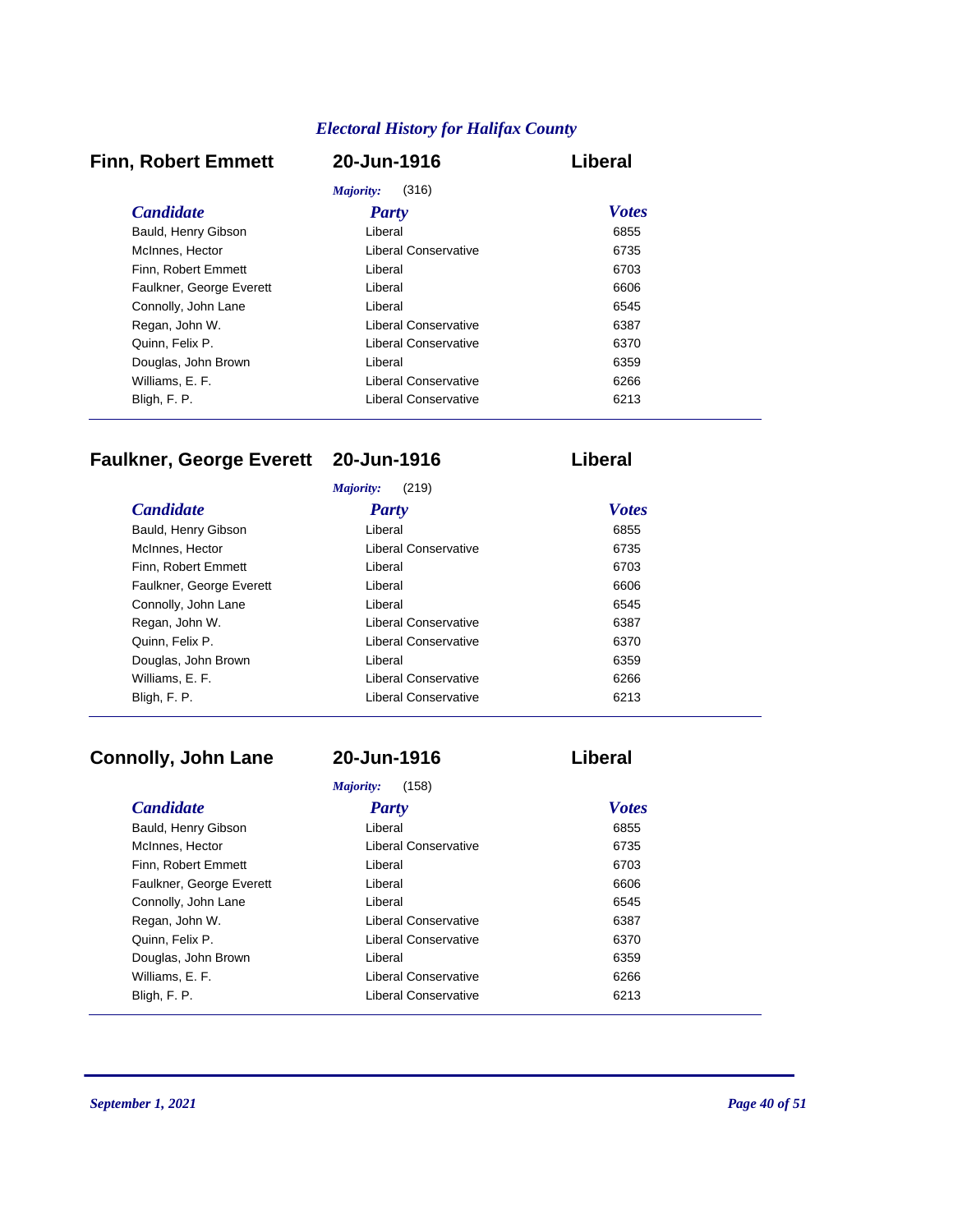## **Bauld, Henry Gibson 20-Jun-1916 Liberal**

|                          | (468)<br>Majority:   |              |  |
|--------------------------|----------------------|--------------|--|
| <i>Candidate</i>         | Party                | <b>Votes</b> |  |
| Bauld, Henry Gibson      | Liberal              | 6855         |  |
| McInnes, Hector          | Liberal Conservative | 6735         |  |
| Finn. Robert Emmett      | Liberal              | 6703         |  |
| Faulkner, George Everett | Liberal              | 6606         |  |
| Connolly, John Lane      | Liberal              | 6545         |  |
| Regan, John W.           | Liberal Conservative | 6387         |  |
| Quinn, Felix P.          | Liberal Conservative | 6370         |  |
| Douglas, John Brown      | Liberal              | 6359         |  |
| Williams, E. F.          | Liberal Conservative | 6266         |  |
| Bligh, F. P.             | Liberal Conservative | 6213         |  |

# **Logan, Fulton Johnson 14-Jun-1911 Liberal**

| (955)<br>Majority:       |                      |              |  |
|--------------------------|----------------------|--------------|--|
| <b>Candidate</b>         | <b>Party</b>         | <b>Votes</b> |  |
| Logan, Fulton Johnson    | Liberal              | 6142         |  |
| Faulkner, George Everett | Liberal              | 6120         |  |
| Finn, Robert Emmett      | Liberal              | 5836         |  |
| Bligh, F. P.             | Liberal Conservative | 5187         |  |
| Smith, Nelson R.         | Liberal Conservative | 4825         |  |
| O'Mullin, J. C.          | Liberal Conservative | 3937         |  |
| Joy, John T.             | Labour               | 2575         |  |

# **Finn, Robert Emmett 14-Jun-1911 Liberal**

*Majority:* (649)

| <b>Candidate</b>         | <b>Party</b>         | <b>Votes</b> |
|--------------------------|----------------------|--------------|
| Logan, Fulton Johnson    | Liberal              | 6142         |
| Faulkner, George Everett | Liberal              | 6120         |
| Finn, Robert Emmett      | Liberal              | 5836         |
| Bligh, F. P.             | Liberal Conservative | 5187         |
| Smith, Nelson R.         | Liberal Conservative | 4825         |
| O'Mullin, J. C.          | Liberal Conservative | 3937         |
| Joy, John T.             | Labour               | 2575         |
|                          |                      |              |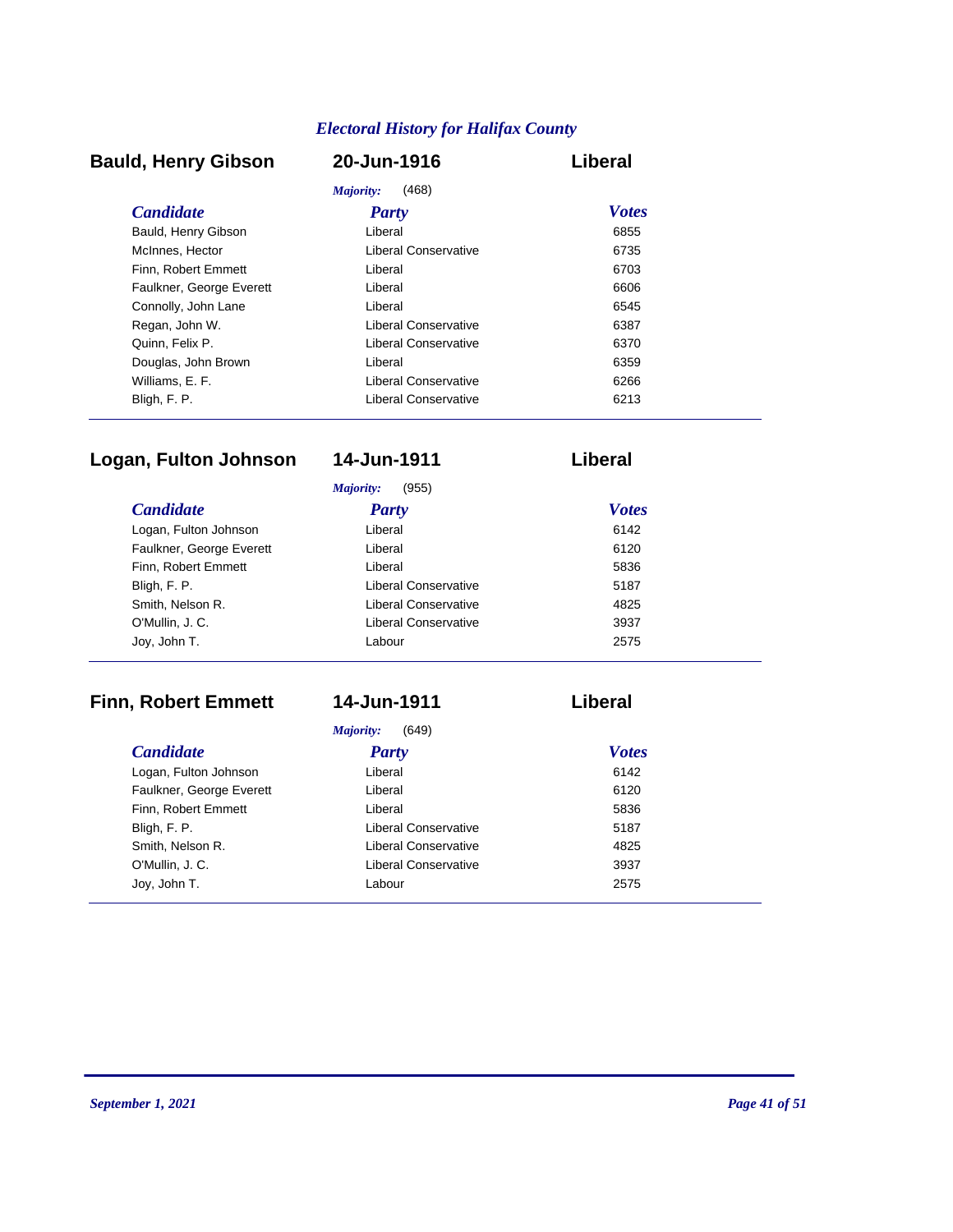| <b>Faulkner, George Everett</b> | 14-Jun-1911          | Liberal      |
|---------------------------------|----------------------|--------------|
|                                 | Majority:<br>(933)   |              |
| <b>Candidate</b>                | <b>Party</b>         | <b>Votes</b> |
| Logan, Fulton Johnson           | Liberal              | 6142         |
| Faulkner, George Everett        | Liberal              | 6120         |
| Finn. Robert Emmett             | Liberal              | 5836         |
| Bligh, F. P.                    | Liberal Conservative | 5187         |
| Smith, Nelson R.                | Liberal Conservative | 4825         |
| O'Mullin, J.C.                  | Liberal Conservative | 3937         |
| Joy, John T.                    | Labour               | 2575         |

| <b>McPherson, David</b>  | 20-Jun-1906          | Liberal      |  |
|--------------------------|----------------------|--------------|--|
|                          | Majority:<br>(1127)  |              |  |
| <i>Candidate</i>         | Party                | <b>Votes</b> |  |
| McPherson, David         | Liberal              | 5550         |  |
| Faulkner, George Everett | Liberal              | 5475         |  |
| Finn, Robert Emmett      | Liberal              | 5372         |  |
| Campbell, G. M.          | Liberal Conservative | 4423         |  |
| Sedgewick, W. M.         | Liberal Conservative | 4093         |  |
| O'Connor, W. F.          | Liberal Conservative | 3943         |  |

| <b>Finn, Robert Emmett</b> | 20-Jun-1906          | Liberal      |  |
|----------------------------|----------------------|--------------|--|
|                            | Majority:<br>(949)   |              |  |
| <i>Candidate</i>           | <b>Party</b>         | <b>Votes</b> |  |
| McPherson, David           | Liberal              | 5550         |  |
| Faulkner, George Everett   | Liberal              | 5475         |  |
| Finn, Robert Emmett        | Liberal              | 5372         |  |
| Campbell, G. M.            | Liberal Conservative | 4423         |  |
| Sedgewick, W. M.           | Liberal Conservative | 4093         |  |
| O'Connor, W. F.            | Liberal Conservative | 3943         |  |

# **Faulkner, George Everett 20-Jun-1906 Liberal**

| (1052)<br>Majority:      |                             |              |
|--------------------------|-----------------------------|--------------|
| <b>Candidate</b>         | <b>Party</b>                | <b>Votes</b> |
| McPherson, David         | Liberal                     | 5550         |
| Faulkner, George Everett | Liberal                     | 5475         |
| Finn, Robert Emmett      | Liberal                     | 5372         |
| Campbell, G. M.          | <b>Liberal Conservative</b> | 4423         |
| Sedgewick, W. M.         | <b>Liberal Conservative</b> | 4093         |
| O'Connor, W. F.          | Liberal Conservative        | 3943         |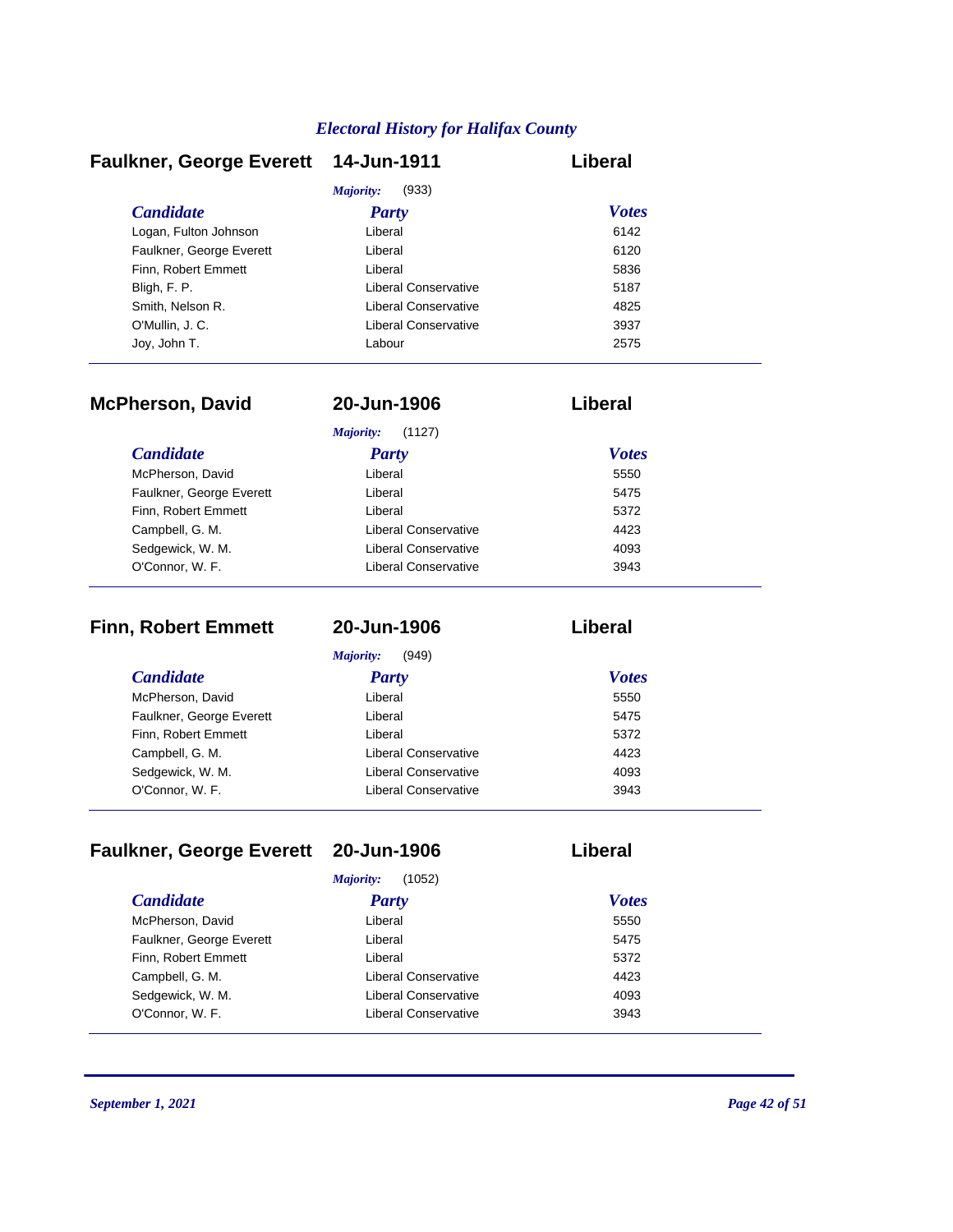| <b>Mitchell, George</b> | 02-Oct-1901          | Liberal      |
|-------------------------|----------------------|--------------|
|                         | (248)<br>Majority:   |              |
| <b>Candidate</b>        | <b>Party</b>         | <b>Votes</b> |
| McPherson, David        | Liberal              | 5049         |
| Mitchell, George        | Liberal              | 4955         |
| Keefe, Michael Edwin    | Liberal              | 4840         |
| Crosby, Adam B.         | Liberal Conservative | 4707         |
| Campbell, G. M.         | Liberal Conservative | 4487         |
| Stewart, J. J.          | Liberal Conservative | 4185         |

| <b>McPherson, David</b> | 02-Oct-1901          | Liberal      |
|-------------------------|----------------------|--------------|
|                         | Majority:<br>(342)   |              |
| <b>Candidate</b>        | Party                | <b>Votes</b> |
| McPherson, David        | Liberal              | 5049         |
| Mitchell, George        | Liberal              | 4955         |
| Keefe, Michael Edwin    | Liberal              | 4840         |
| Crosby, Adam B.         | Liberal Conservative | 4707         |
| Campbell, G. M.         | Liberal Conservative | 4487         |
| Stewart, J. J.          | Liberal Conservative | 4185         |

| Keefe, Michael Edwin | 02-Oct-1901          | Liberal      |
|----------------------|----------------------|--------------|
|                      | Majority:<br>(133)   |              |
| <i>Candidate</i>     | <b>Party</b>         | <b>Votes</b> |
| McPherson, David     | Liberal              | 5049         |
| Mitchell, George     | Liberal              | 4955         |
| Keefe, Michael Edwin | Liberal              | 4840         |
| Crosby, Adam B.      | Liberal Conservative | 4707         |
| Campbell, G. M.      | Liberal Conservative | 4487         |
| Stewart, J. J.       | Liberal Conservative | 4185         |

# **Keefe, Michael Edwin 12-Dec-1900 (By-election) Liberal**

|                      | (544)<br>Majority:   |              |
|----------------------|----------------------|--------------|
| <b>Candidate</b>     | Party                | <b>Votes</b> |
| Keefe, Michael Edwin | Liberal              | 4400         |
| Crosby, Adam B.      | Liberal Conservative | 3856         |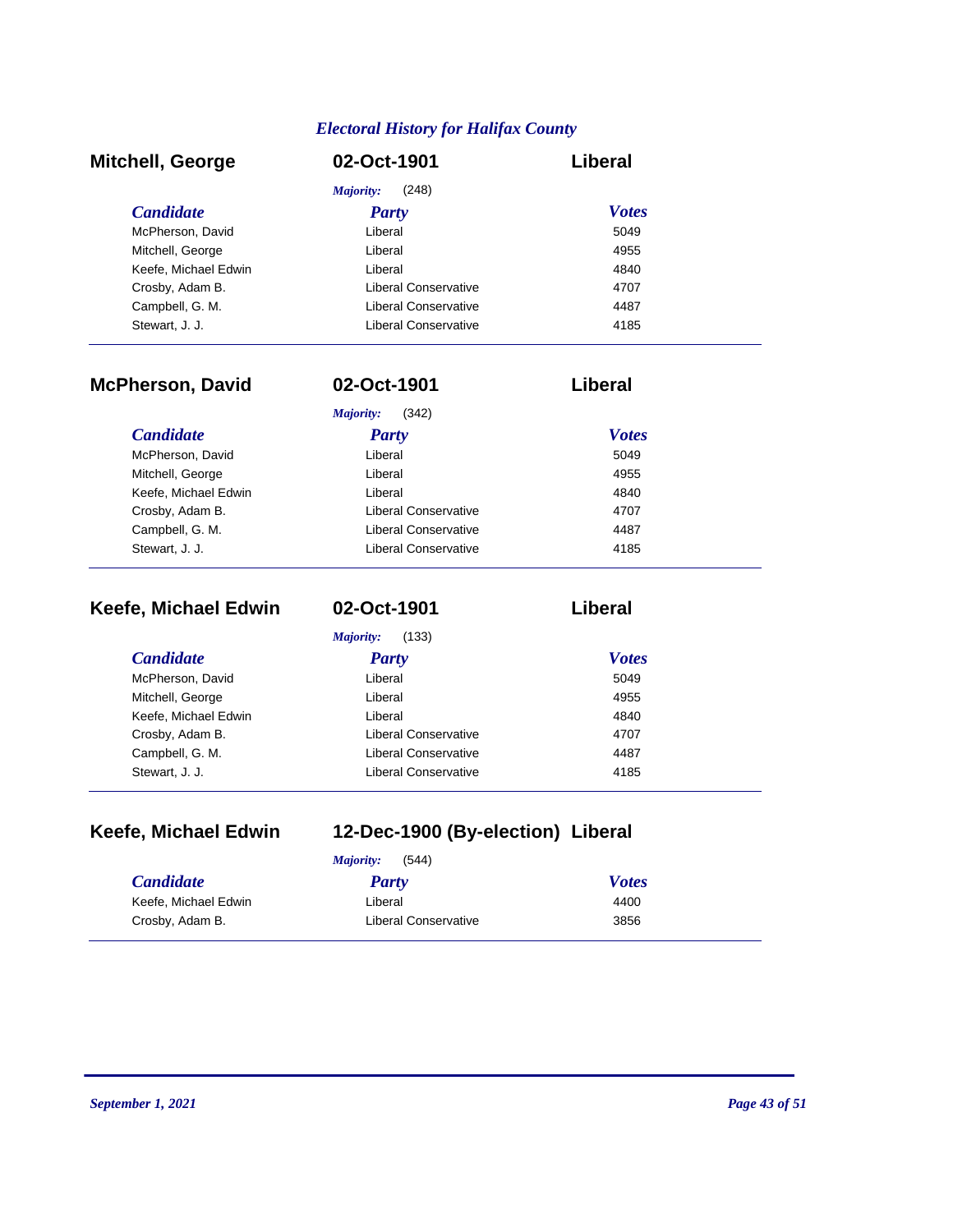| Wallace, William Bernard 20-Apr-1897 |                      | Liberal      |
|--------------------------------------|----------------------|--------------|
|                                      | (347)<br>Majority:   |              |
| <b>Candidate</b>                     | Party                | <b>Votes</b> |
| Mitchell, George                     | Liberal              | 5312         |
| McPherson, David                     | Liberal              | 5307         |
| Wallace, William Bernard             | Liberal              | 5101         |
| Foster, Miner T.                     | Liberal Conservative | 4754         |
| Stairs. John Fitzwilliam             | Liberal Conservative | 4563         |
| Walsh, T. W.                         | Liberal Conservative | 4350         |

Wallace resigned to contest the federal general election of November 7, 1900. He was replaced by Michael Keefe.

| <b>Mitchell, George</b>  | 20-Apr-1897          | Liberal      |
|--------------------------|----------------------|--------------|
|                          | (558)<br>Majority:   |              |
| <b>Candidate</b>         | <b>Party</b>         | <b>Votes</b> |
| Mitchell, George         | Liberal              | 5312         |
| McPherson, David         | Liberal              | 5307         |
| Wallace, William Bernard | Liberal              | 5101         |
| Foster, Miner T.         | Liberal Conservative | 4754         |
| Stairs, John Fitzwilliam | Liberal Conservative | 4563         |
| Walsh, T. W.             | Liberal Conservative | 4350         |

Wallace resigned to contest the federal general election of November 7, 1900. He was replaced by Michael Keefe.

| <b>McPherson, David</b>  | 20-Apr-1897          | Liberal      |
|--------------------------|----------------------|--------------|
|                          | (553)<br>Majority:   |              |
| <i>Candidate</i>         | Party                | <b>Votes</b> |
| Mitchell, George         | Liberal              | 5312         |
| McPherson, David         | Liberal              | 5307         |
| Wallace, William Bernard | Liberal              | 5101         |
| Foster, Miner T.         | Liberal Conservative | 4754         |
| Stairs, John Fitzwilliam | Liberal Conservative | 4563         |
| Walsh, T. W.             | Liberal Conservative | 4350         |

Wallace resigned to contest the federal general election of November 7, 1900. He was replaced by Michael Keefe.

### **Wallace, William Bernard 15-Aug-1896 (By-election) Liberal**

|                             | (Acclamation)<br><i>Majority:</i> |              |
|-----------------------------|-----------------------------------|--------------|
| <i>Candidate</i>            | Party                             | <b>Votes</b> |
| Wallace, William Bernard    | Liberal                           |              |
| Wallace won by acclamation. |                                   |              |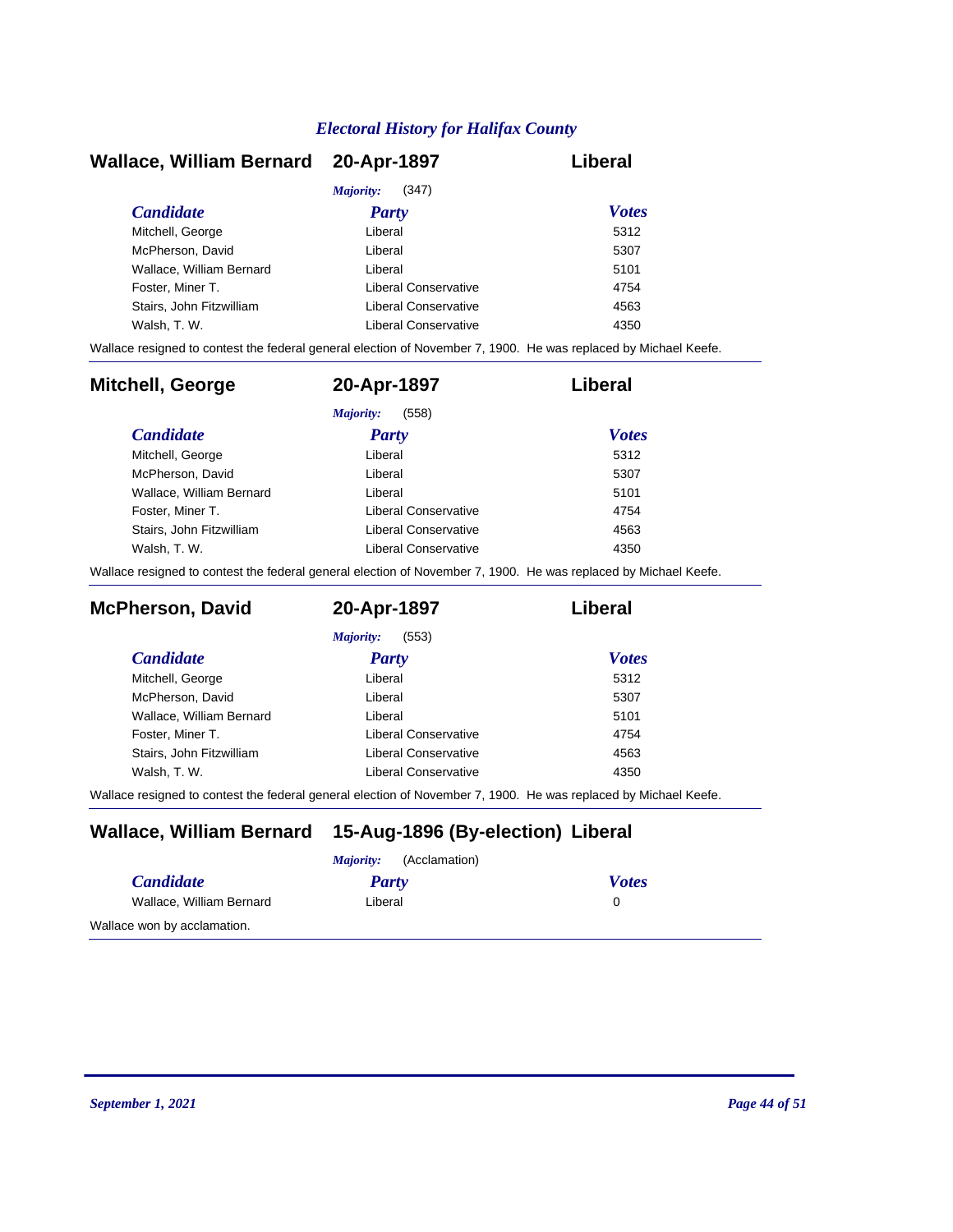| Roche, William            | 15-Mar-1894          | Liberal      |
|---------------------------|----------------------|--------------|
|                           | (245)<br>Majority:   |              |
| <i>Candidate</i>          | <b>Party</b>         | <b>Votes</b> |
| Fielding, William Stevens | Liberal              | 4795         |
| Roche, William            | Liberal              | 4651         |
| Black, William Anderson   | Liberal Conservative | 4570         |
| Morrow, James             | Liberal Conservative | 4406         |
| Power, Michael Joseph     | Liberal              | 4373         |
| Walsh, T. W.              | Liberal Conservative | 4019         |

Fielding resigned to contest the federal by-election of August 5, 1896. He was replaced by William Wallace.

| Fielding, William Stevens 15-Mar-1894 |                      | Liberal      |
|---------------------------------------|----------------------|--------------|
|                                       | (389)<br>Majority:   |              |
| <i>Candidate</i>                      | Party                | <b>Votes</b> |
| Fielding, William Stevens             | Liberal              | 4795         |
| Roche, William                        | Liberal              | 4651         |
| Black, William Anderson               | Liberal Conservative | 4570         |
| Morrow, James                         | Liberal Conservative | 4406         |
| Power, Michael Joseph                 | Liberal              | 4373         |
| Walsh, T. W.                          | Liberal Conservative | 4019         |
|                                       |                      |              |

Fielding resigned to contest the federal by-election of August 5, 1896. He was replaced by William Wallace.

### **Black, William Anderson 15-Mar-1894 Liberal Conservative**

| Liberal              | 4795 |                              |
|----------------------|------|------------------------------|
| Liberal              | 4651 |                              |
| Liberal Conservative | 4570 |                              |
| Liberal Conservative | 4406 |                              |
| Liberal              | 4373 |                              |
| Liberal Conservative | 4019 |                              |
|                      |      | <b>Votes</b><br><b>Party</b> |

Fielding resigned to contest the federal by-election of August 5, 1896. He was replaced by William Wallace.

| Roche, William            | 21-May-1890          | Liberal      |
|---------------------------|----------------------|--------------|
|                           | (609)<br>Majority:   |              |
| <i>Candidate</i>          | <b>Party</b>         | <b>Votes</b> |
| Fielding, William Stevens | Liberal              | 5036         |
| Roche, William            | Liberal              | 4828         |
| Power, Michael Joseph     | Liberal              | 4752         |
| Henry, H. McD             | Liberal Conservative | 4219         |
| O'Mullin, P               | Liberal Conservative | 3946         |
| Stewart, J. J.            | Liberal Conservative | 3928         |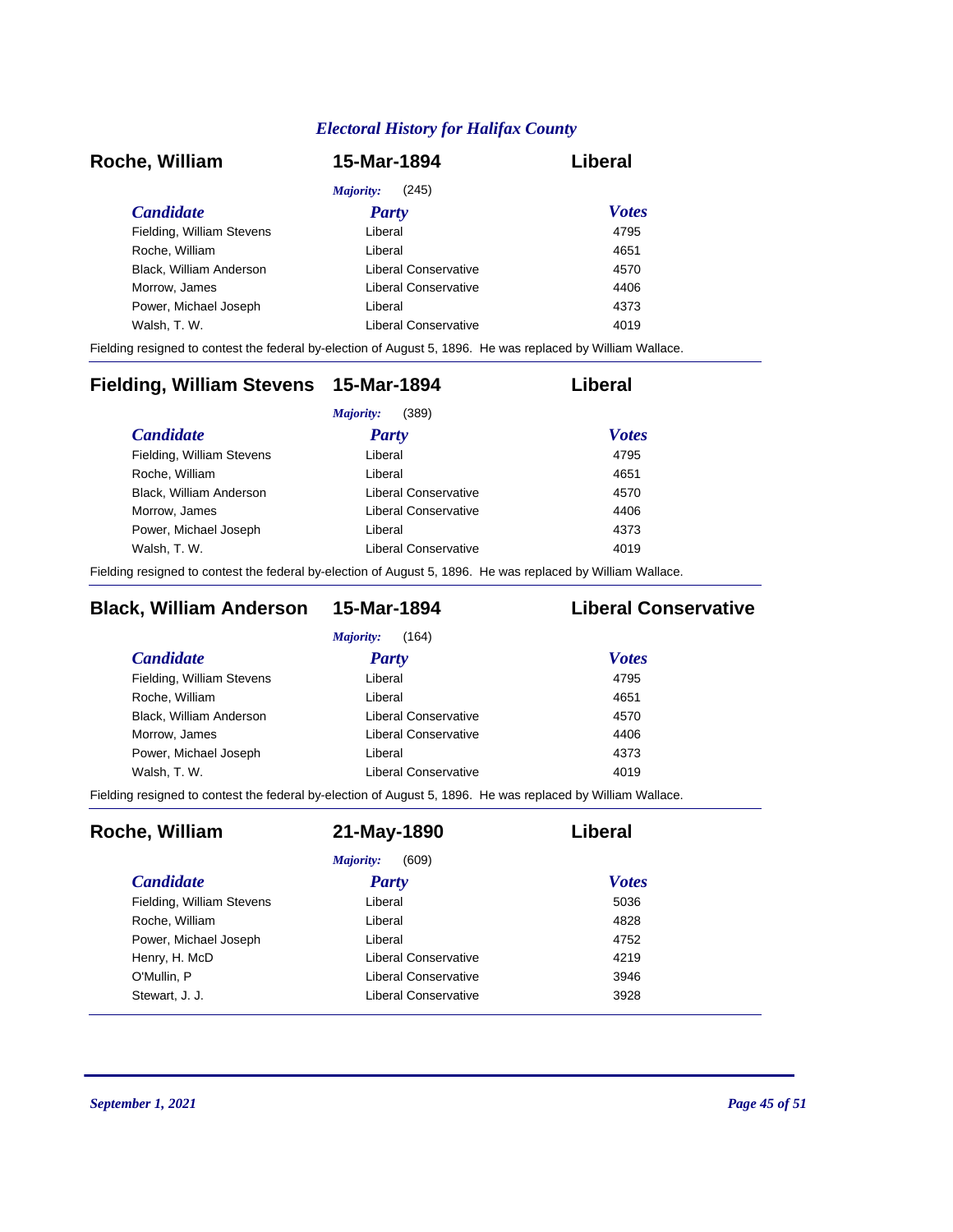| Power, Michael Joseph     | 21-May-1890          | Liberal      |
|---------------------------|----------------------|--------------|
|                           | (533)<br>Majority:   |              |
| <b>Candidate</b>          | <b>Party</b>         | <b>Votes</b> |
| Fielding, William Stevens | Liberal              | 5036         |
| Roche, William            | Liberal              | 4828         |
| Power, Michael Joseph     | Liberal              | 4752         |
| Henry, H. McD             | Liberal Conservative | 4219         |
| O'Mullin, P               | Liberal Conservative | 3946         |
| Stewart, J. J.            | Liberal Conservative | 3928         |

# **Fielding, William Stevens 21-May-1890 Liberal**

|                           | (817)<br>Majority:   |              |
|---------------------------|----------------------|--------------|
| <b>Candidate</b>          | <b>Party</b>         | <b>Votes</b> |
| Fielding, William Stevens | Liberal              | 5036         |
| Roche, William            | Liberal              | 4828         |
| Power, Michael Joseph     | Liberal              | 4752         |
| Henry, H. McD             | Liberal Conservative | 4219         |
| O'Mullin, P               | Liberal Conservative | 3946         |
| Stewart, J. J.            | Liberal Conservative | 3928         |

| Roche, William            | 15-Jun-1886          | Liberal      |
|---------------------------|----------------------|--------------|
|                           | Majority:<br>(950)   |              |
| <b>Candidate</b>          | <b>Party</b>         | <b>Votes</b> |
| Fielding, William Stevens | Liberal              | 4042         |
| Roche, William            | Liberal              | 3931         |
| Power, Michael Joseph     | Liberal              | 3822         |
| Harrington, William D.    | Liberal Conservative | 2981         |
| Lyons, J. N.              | Liberal Conservative | 2866         |
| Payzant, John Y           | Liberal Conservative | 2816         |

| Power, Michael Joseph     | 15-Jun-1886                 | Liberal      |
|---------------------------|-----------------------------|--------------|
|                           | Majority:<br>(841)          |              |
| <i>Candidate</i>          | Party                       | <b>Votes</b> |
| Fielding, William Stevens | Liberal                     | 4042         |
| Roche, William            | Liberal                     | 3931         |
| Power, Michael Joseph     | Liberal                     | 3822         |
| Harrington, William D.    | Liberal Conservative        | 2981         |
| Lyons, J. N.              | <b>Liberal Conservative</b> | 2866         |
| Payzant, John Y           | Liberal Conservative        | 2816         |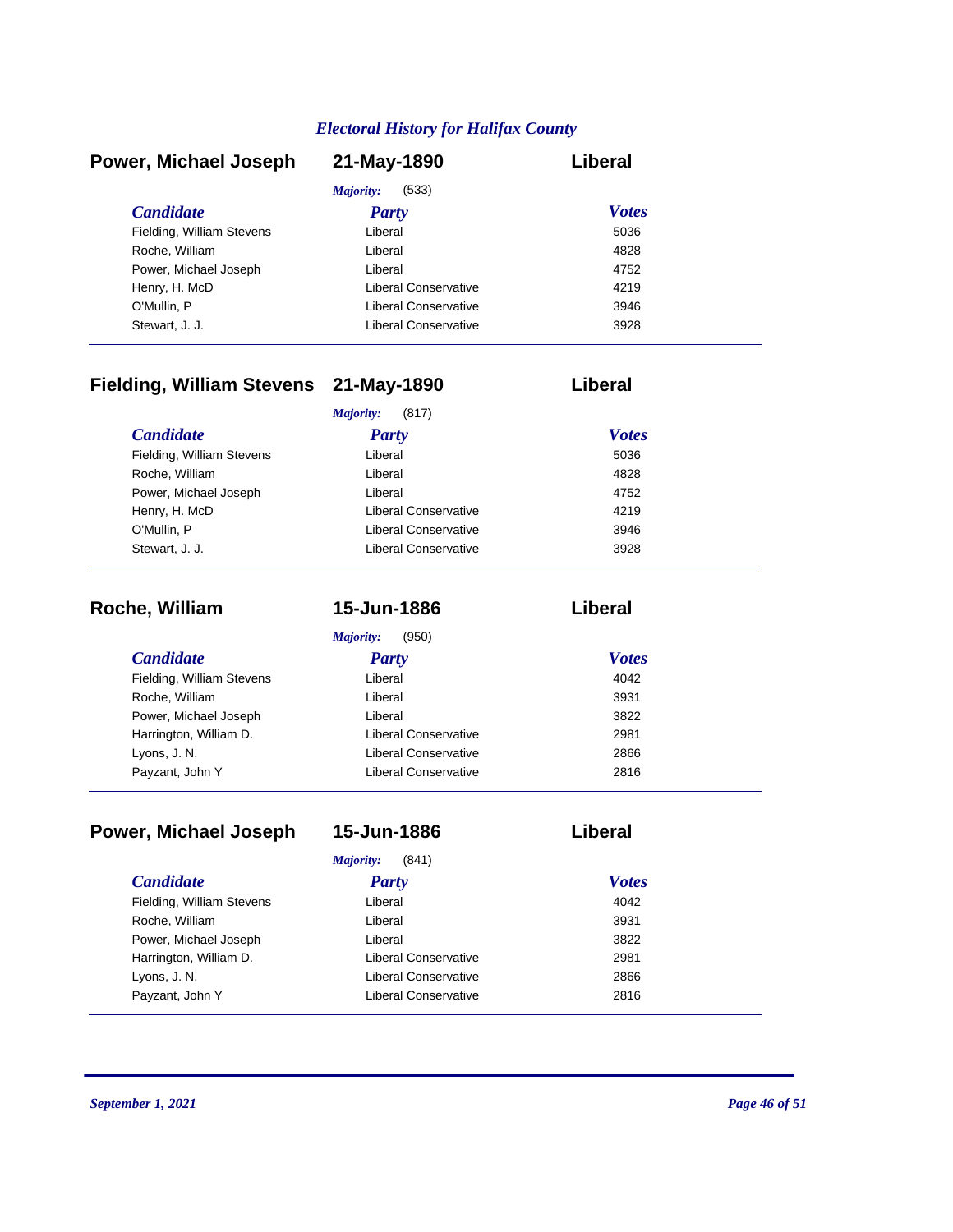| Fielding, William Stevens 15-Jun-1886 |                      | Liberal      |
|---------------------------------------|----------------------|--------------|
|                                       | (1061)<br>Majority:  |              |
| <b>Candidate</b>                      | <b>Party</b>         | <b>Votes</b> |
| Fielding, William Stevens             | Liberal              | 4042         |
| Roche, William                        | Liberal              | 3931         |
| Power, Michael Joseph                 | Liberal              | 3822         |
| Harrington, William D.                | Liberal Conservative | 2981         |
| Lyons, J. N.                          | Liberal Conservative | 2866         |
| Payzant, John Y                       | Liberal Conservative | 2816         |

### **Fielding, William Stevens 20-Aug-1884 (By-election) Liberal**

|                           | (39)<br>Majority:    |              |
|---------------------------|----------------------|--------------|
| <i>Candidate</i>          | Party                | <b>Votes</b> |
| Fielding, William Stevens | Liberal              | 2355         |
| Payzant, John Y           | Liberal Conservative | 2316         |

#### **Power, Michael Joseph 20-Jun-1882 Liberal**

*Majority:* (37)

| <i>Candidate</i>          | <b>Party</b>         | <b>Votes</b> |
|---------------------------|----------------------|--------------|
| Harrington, William D.    | Liberal Conservative | 2737         |
| Power, Michael Joseph     | Liberal              | 2591         |
| Fielding, William Stevens | Liberal              | 2554         |
| Foster, J. G.             | Liberal              | 2543         |
| Pugh, John                | Liberal Conservative | 2508         |
| Parsons, J. F. L.         | Liberal Conservative | 2475         |

Fielding seat declared vacant. He was appointed Provincial Secretary. He was re-elected August 20, 1884.

### **Harrington, William D. 20-Jun-1882 Liberal Conservative**

#### *Candidate Party Votes Majority:* (146) Harrington, William D. Conservative Liberal Conservative 2737 Power, Michael Joseph **Liberal** Liberal 2591 Fielding, William Stevens **Liberal** Liberal 2554 Foster, J. G. 2543

Parsons, J. F. L. Christian Liberal Conservative 2475 Fielding seat declared vacant. He was appointed Provincial Secretary. He was re-elected August 20, 1884.

Pugh, John 2508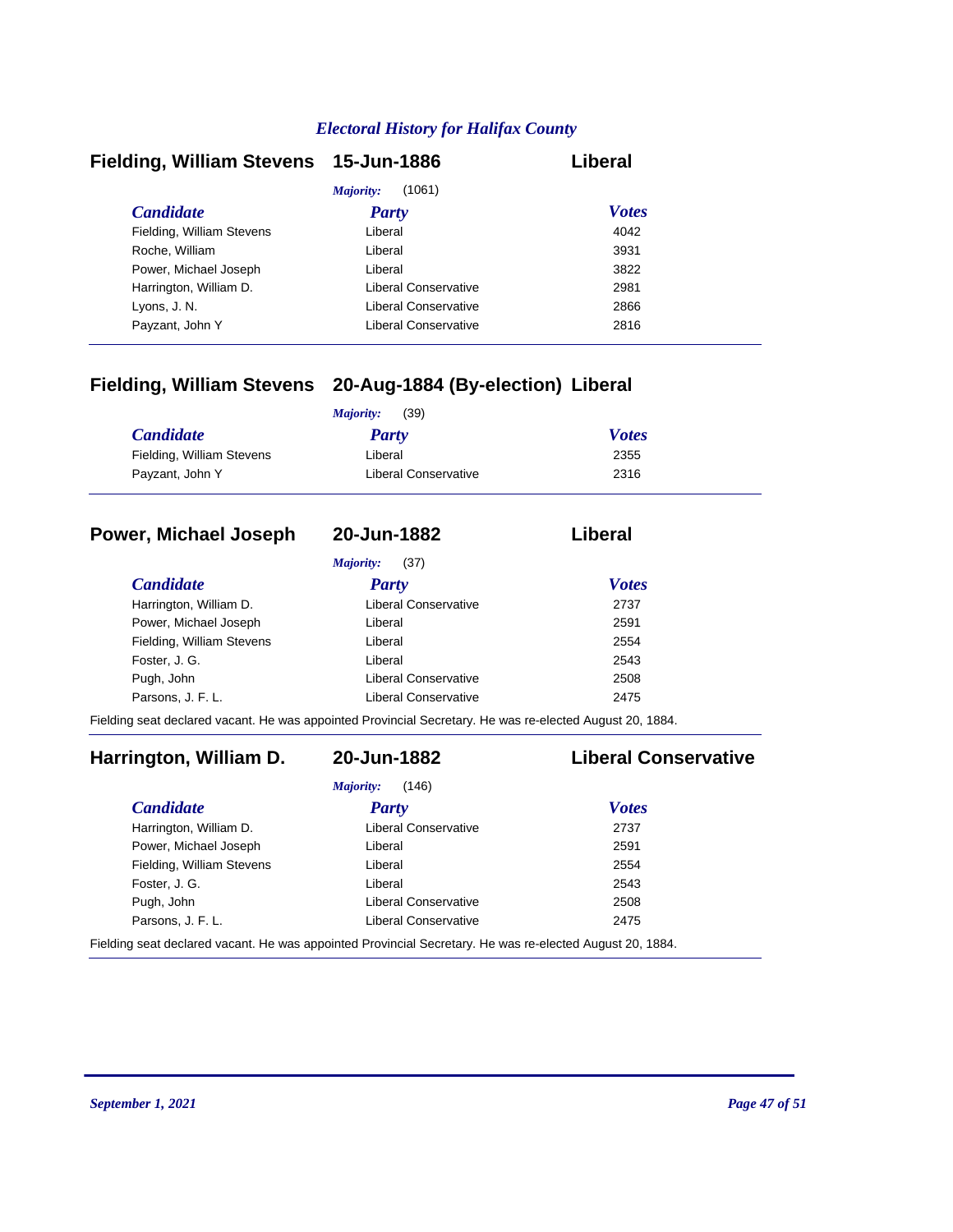#### **Fielding, William Stevens 20-Jun-1882 Liberal**

| <i>Majority:</i> (11)     |                      |              |  |
|---------------------------|----------------------|--------------|--|
| <b>Candidate</b>          | <b>Party</b>         | <b>Votes</b> |  |
| Harrington, William D.    | Liberal Conservative | 2737         |  |
| Power, Michael Joseph     | Liberal              | 2591         |  |
| Fielding, William Stevens | Liberal              | 2554         |  |
| Foster, J. G.             | Liberal              | 2543         |  |
| Pugh, John                | Liberal Conservative | 2508         |  |
| Parsons, J. F. L.         | Liberal Conservative | 2475         |  |
|                           |                      |              |  |

Fielding seat declared vacant. He was appointed Provincial Secretary. He was re-elected August 20, 1884.

### **Stairs, John Fitzwilliam 25-Nov-1879 (By-election) Liberal Conservative**

|                          | (416)<br>Majority:   |              |  |
|--------------------------|----------------------|--------------|--|
| <b>Candidate</b>         | <b>Party</b>         | <b>Votes</b> |  |
| Stairs, John Fitzwilliam | Liberal Conservative | 2414         |  |
| Archibald, Donald G.     | Liberal              | 1998         |  |

#### **Pugh, John 17-Sep-1878 Liberal Conservative**

|                         | (269)<br>Majority:          |              |  |
|-------------------------|-----------------------------|--------------|--|
| <i>Candidate</i>        | <b>Party</b>                | <b>Votes</b> |  |
| Macdonald, Charles John | Liberal Conservative        | 3375         |  |
| Harrington, William D.  | Liberal Conservative        | 3353         |  |
| Pugh, John              | <b>Liberal Conservative</b> | 3135         |  |
| Hill, Philip Carteret   | Liberal                     | 2866         |  |
| Power, Michael Joseph   | Liberal                     | 2739         |  |
| Archibald, Donald G.    | Liberal                     | 2722         |  |
|                         |                             |              |  |

Macdonald resigned May 14, 1879. He was appointed post office inspector. He was replaced by John F. Stairs.

### **Macdonald, Charles John 17-Sep-1878 Liberal Conservative**

|                         | (509)<br>Majority:                                                                                                                  |              |  |
|-------------------------|-------------------------------------------------------------------------------------------------------------------------------------|--------------|--|
| <b>Candidate</b>        | Party                                                                                                                               | <b>Votes</b> |  |
| Macdonald, Charles John | <b>Liberal Conservative</b>                                                                                                         | 3375         |  |
| Harrington, William D.  | Liberal Conservative                                                                                                                | 3353         |  |
| Pugh, John              | Liberal Conservative                                                                                                                | 3135         |  |
| Hill, Philip Carteret   | Liberal                                                                                                                             | 2866         |  |
| Power, Michael Joseph   | Liberal                                                                                                                             | 2739         |  |
| Archibald, Donald G.    | Liberal                                                                                                                             | 2722         |  |
|                         | المعادلة التي المعادلة المتحدث المسترد وجود المستخدمات المعادلة المعادلة المعادلة المستخدمة المستخدمة المستخدمة المستخدمة المستخدمة |              |  |

Macdonald resigned May 14, 1879. He was appointed post office inspector. He was replaced by John F. Stairs.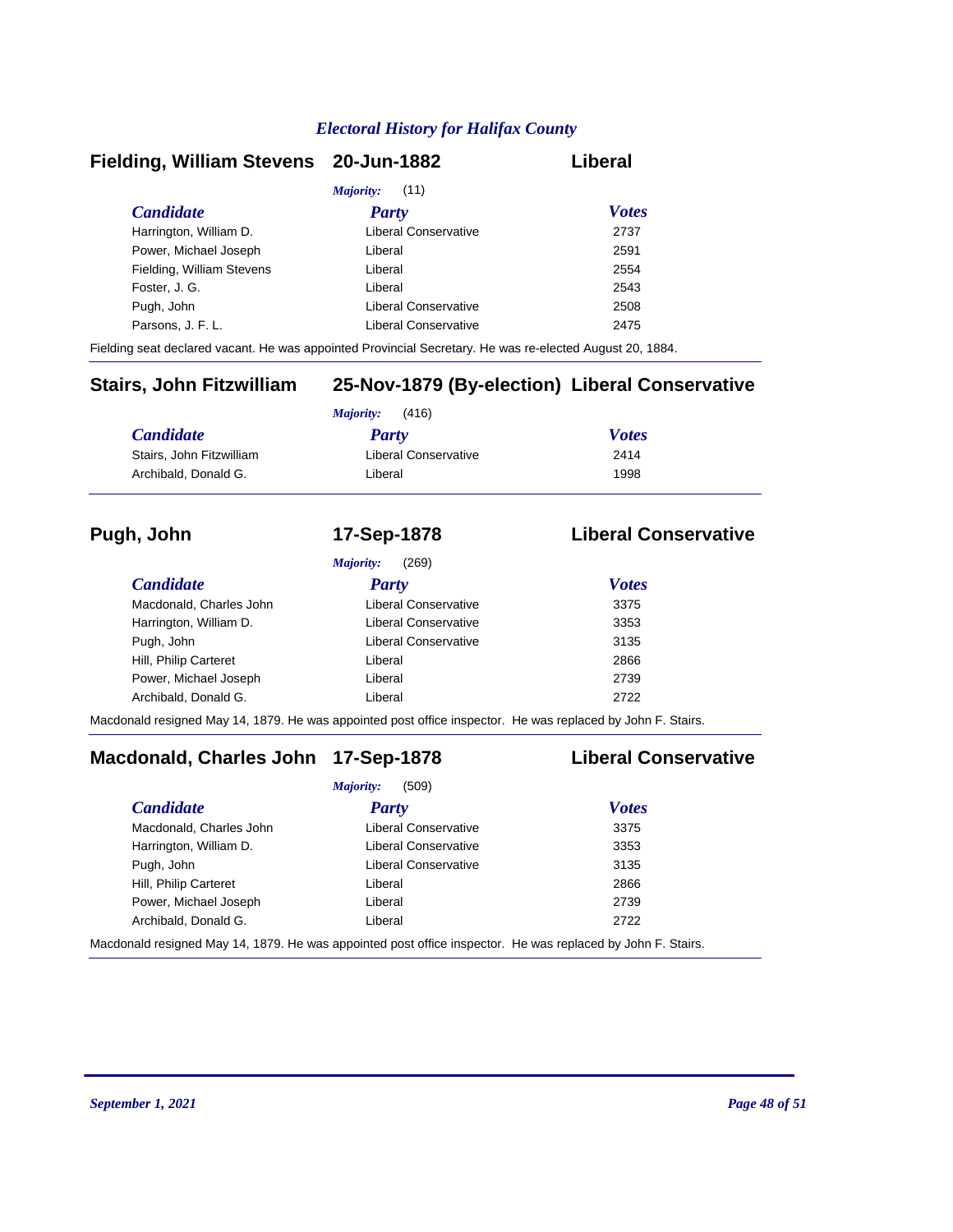### *Candidate Party Votes* **Harrington, William D. 17-Sep-1878 Liberal Conservative** *Majority:* (487) Macdonald, Charles John Liberal Conservative 3375 Harrington, William D. Ciberal Conservative 3353 Pugh, John **Disk and American Conservative** 3135 Hill, Philip Carteret **Liberal** Liberal 2866 Power, Michael Joseph Liberal Liberal 2739 Archibald, Donald G. Channel Controller Liberal 2722 2722 Macdonald resigned May 14, 1879. He was appointed post office inspector. He was replaced by John F. Stairs. *Candidate Party Votes*<br> **Party** *Votes Party Votes*<br> **Party** *Party Party Party Party Party Party* **Hill, Philip Carteret 17-Dec-1874 Liberal** *Majority:* (1044) **Hill, Philip Carteret**

| i iiii, i iiiiip valleiel | Liveral              | LUUL |
|---------------------------|----------------------|------|
| Archibald, Donald G.      | Liberal              | 2853 |
| Farrell, Edward           | Liberal              | 2709 |
| Sedgewick, Robert         | Liberal Conservative | 1837 |
| Almon, W. J.              | Liberal Conservative | 1818 |
| Griffin. M. J.            | Liberal Conservative | 1630 |
|                           |                      |      |

| <b>Farrell, Edward</b> | 17-Dec-1874                 | Liberal      |
|------------------------|-----------------------------|--------------|
|                        | (891)<br>Majority:          |              |
| <b>Candidate</b>       | <b>Party</b>                | <b>Votes</b> |
| Hill, Philip Carteret  | Liberal                     | 2862         |
| Archibald, Donald G.   | Liberal                     | 2853         |
| Farrell, Edward        | Liberal                     | 2709         |
| Sedgewick, Robert      | Liberal Conservative        | 1837         |
| Almon, W. J.           | <b>Liberal Conservative</b> | 1818         |
| Griffin, M. J.         | Liberal Conservative        | 1630         |

| Archibald, Donald G.  | 17-Dec-1874          | Liberal      |  |
|-----------------------|----------------------|--------------|--|
|                       | (1035)<br>Majority:  |              |  |
| <i>Candidate</i>      | Party                | <b>Votes</b> |  |
| Hill, Philip Carteret | Liberal              | 2862         |  |
| Archibald, Donald G.  | Liberal              | 2853         |  |
| Farrell, Edward       | Liberal              | 2709         |  |
| Sedgewick, Robert     | Liberal Conservative | 1837         |  |
| Almon, W. J.          | Liberal Conservative | 1818         |  |
| Griffin, M. J.        | Liberal Conservative | 1630         |  |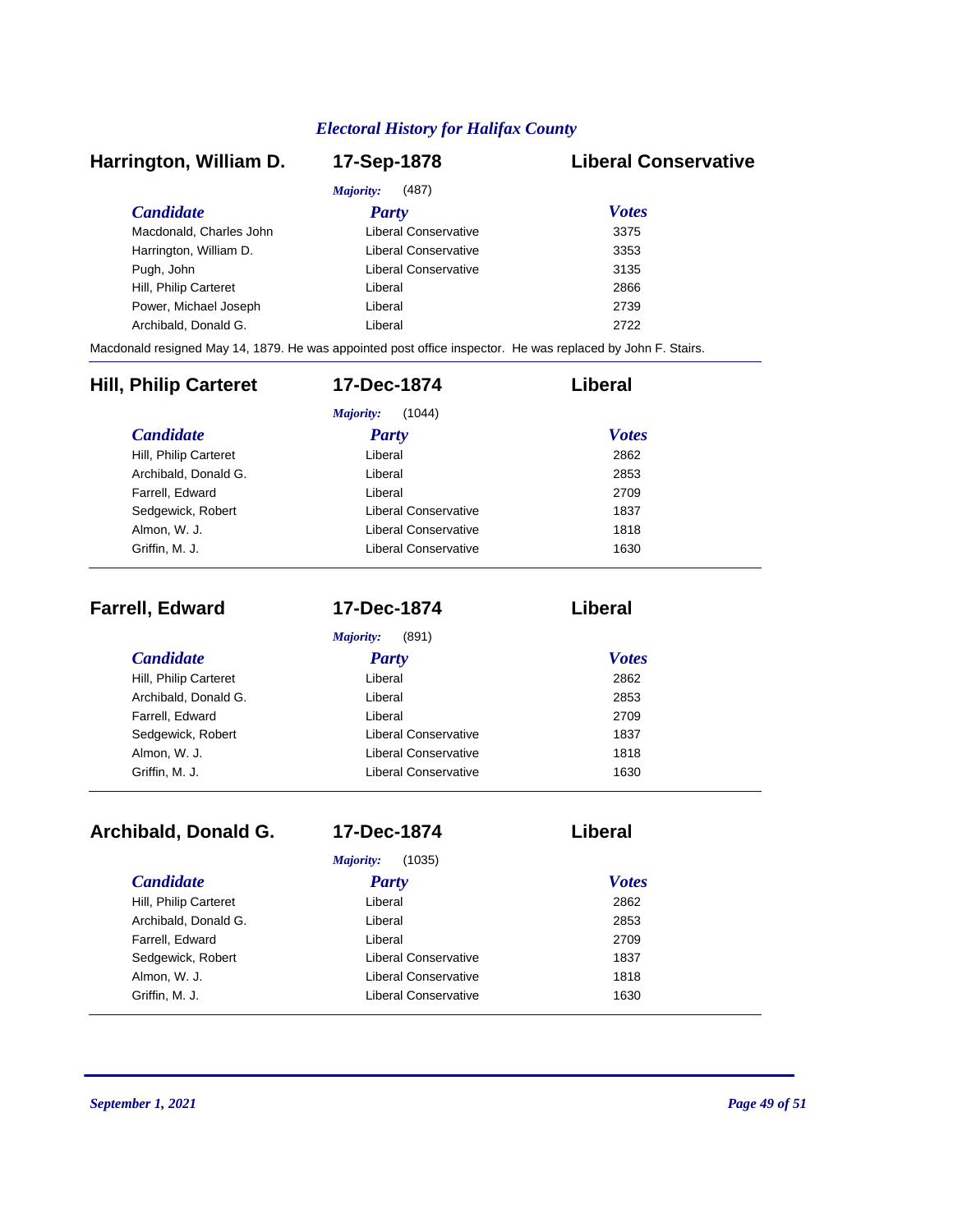| Taylor, John     | 11-Feb-1873 (By-election) Liberal |              |
|------------------|-----------------------------------|--------------|
|                  | (1420)<br>Majority:               |              |
| <b>Candidate</b> | Party                             | <b>Votes</b> |
| Taylor, John     | Liberal                           | 2142         |
| Motton, Robert   | Independent                       | 722          |

Newspapers of the era indicate that Capt. Taylor ran for the "People's Party" and that Robert Motton ran for the "Young Nova Scotia Party". Both candidates were members of the same government party but Capt. Taylor received the nod from the governing liberals.

| Garvie, William                | 16-May-1871                 | Liberal        |
|--------------------------------|-----------------------------|----------------|
|                                | <b>Majority:</b><br>(255)   |                |
| <b>Candidate</b>               | <b>Party</b>                | <b>Votes</b>   |
| Garvie, William                | Liberal                     | 2752           |
| Flinn, John                    | Liberal                     | 2704           |
| Archibald, Donald G.           | Liberal                     | 2693           |
| Hill, Philip Carteret          | <b>Liberal Conservative</b> | 2497           |
| Daly, M. B                     | <b>Liberal Conservative</b> | 2492           |
| Geddes, J.                     | <b>Liberal Conservative</b> | 2448           |
| Garvie died December 15, 1872. |                             |                |
| Flinn, John                    | 16-May-1871                 | <b>Liberal</b> |
|                                | Majority:<br>(207)          |                |
| <b>Candidate</b>               | <b>Party</b>                | <b>Votes</b>   |
| Garvie, William                | Liberal                     | 2752           |
| Flinn, John                    | Liberal                     | 2704           |
| Archibald, Donald G.           | Liberal                     | 2693           |
| Hill, Philip Carteret          | <b>Liberal Conservative</b> | 2497           |
| Daly, M. B                     | <b>Liberal Conservative</b> | 2492           |
| Geddes, J.                     | <b>Liberal Conservative</b> | 2448           |
| Garvie died December 15, 1872. |                             |                |
| Archibald, Donald G.           | 16-May-1871                 | Liberal        |
|                                | Majority:<br>(196)          |                |
| <b>Candidate</b>               | <b>Party</b>                | <b>Votes</b>   |
| Garvie, William                | Liberal                     | 2752           |
| Flinn, John                    | Liberal                     | 2704           |
| Archibald, Donald G.           | Liberal                     | 2693           |
| Hill, Philip Carteret          | <b>Liberal Conservative</b> | 2497           |
| Daly, M. B                     | <b>Liberal Conservative</b> | 2492           |
| Geddes, J.                     | <b>Liberal Conservative</b> | 2448           |
| Garvie died December 15, 1872. |                             |                |